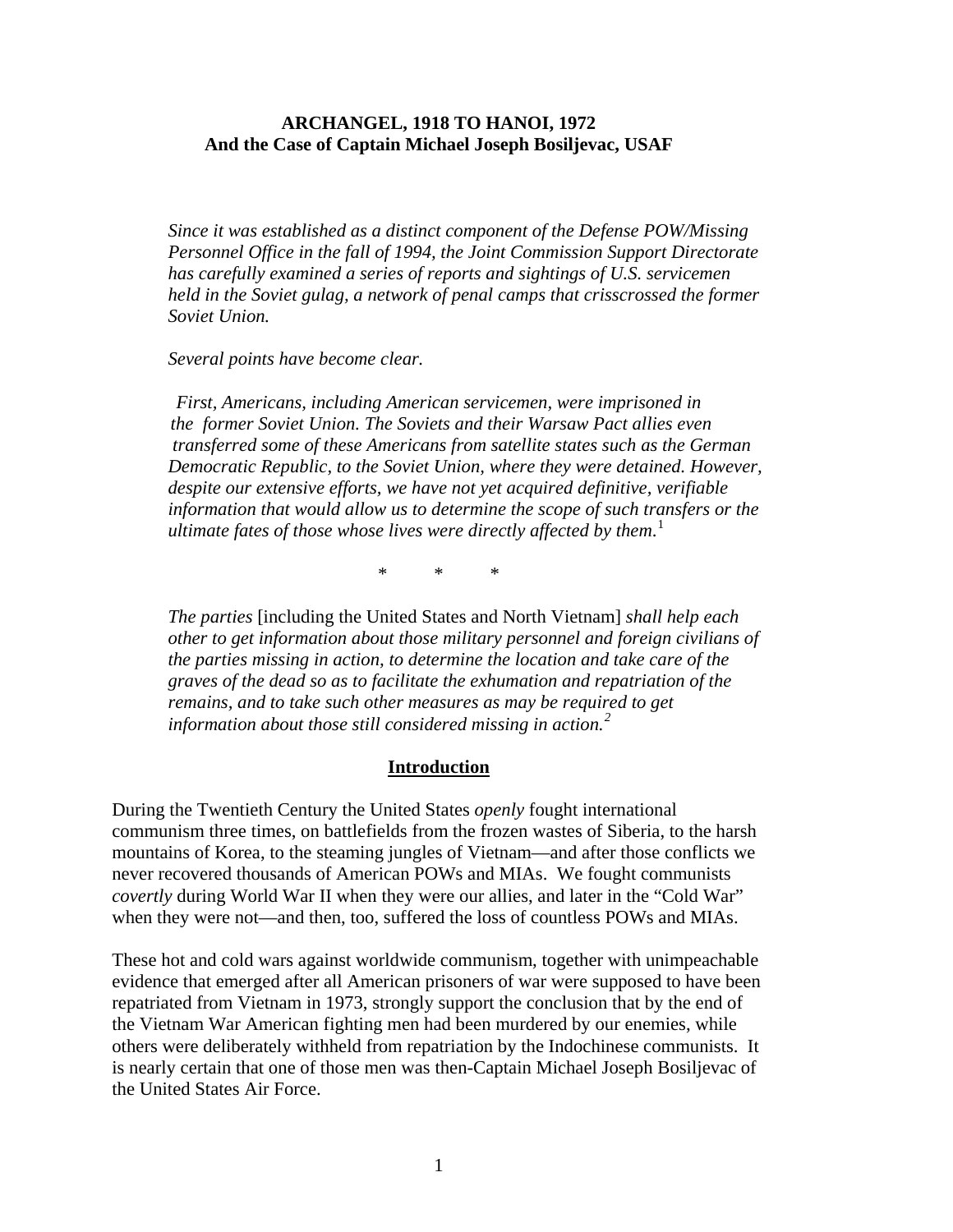Even though Captain Bosiljevac's case was not discussed by name in a 1991 United States Senate Report entitled "An Examination of U.S. Policy Toward POW/MIAs,<sup>[3](#page-37-1)</sup> it could well have been because what probably happened to Mike Bosiljevac beginning in 1972 had been the fate of literally countless other American military and civilian personnel starting a half-century earlier.

As the Senate Report noted, "it is not surprising to learn that the problems with which the United States has had in dealing with prisoners of war and the missing in action [from the Vietnam War] are not the result of chance, but of *historic Communist policy*. Indeed, history reveals that policy. *In the years after World Wars I and II, the Soviet regime, and later their North Korean cohorts, held American soldiers and citizens captive in the aftermath of these wars*."[4](#page-38-0)

The Senate Report further acknowledged that "Soviet and Asian Communist regimes view POW/MIAs, living or dead, not as a problem of humanitarian concern, but [1] as leverage for political bargaining, [2] as an involuntary source of technical assistance, and [3] as forced labor."

There were two additional purposes for which the communists used American POW/MIAs: [4] to obtain hard cash and needed goods, and, [5] to turn them into human guinea pigs.

It is very likely that Mike Bosiljevac fell into at least two of these five categories.

The United States Senate Report added that "*the* [communists' POW/MIAs-ascommodities] *policy began with Lenin*."[5](#page-38-0) Indeed it did.

## **Part I**

### **Three Shooting Wars, One Cold War, One Invasion**

#### World War I

In World War I, the Allies (United States, Britain, France, and Russia) fought the Germans on the Western Front in Europe until the Brest-Litovsk Treat of 1918, engineered by Lenin, pulled Russia out of the war with Germany. One result of the treaty was an Allied Expeditionary Force being sent to protect the Russian ports of Murmansk and Archangel from the Germans. In a campaign little known except to historians, Americans fought Soviet Bolshevik forces in the Archangel area of the Northern USSR.<sup>[6](#page-38-0)</sup>

According to the Senate Report, "[a]s a result of the fighting against Soviet Bolshevik forces around Archangel in 1918-1919, there were many . . . eyewitness accounts of hundreds of U.S. and British and French personnel who disappeared."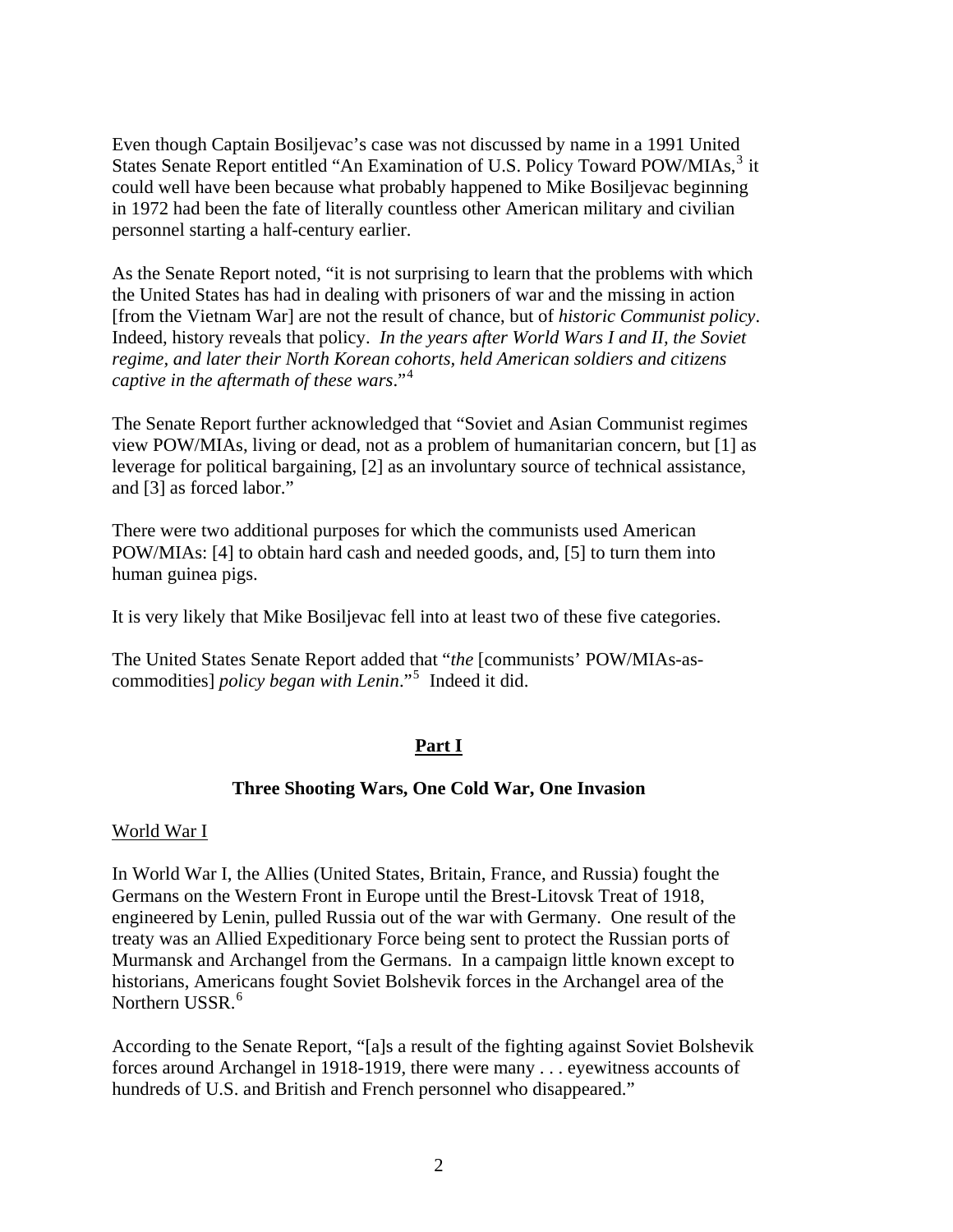In one episode, First Lieutenants Dwight Fisher and Albert May, met with Bolshevik officers in an attempt to secure the release of captured Allied soldiers. The officers recorded the meeting. According to the Senate Report, the lieutenants stated that: "[w]e had 500 Russian prisoners. They had seven of ours. We were worried about hundreds of missing from our ranks and arranged a truce to affect an exchange. Negotiation was difficult. Interpreters were not very efficient. But the Reds learned what we were up for, and haggled. The end was, *they traded us two of the seven Americans for the 500 Russian soldiers*, and *we had to toss in a round of cigarettes* to seal the bargain. We never did learn what had become of the missing."

But the United States government knew "what had become of the missing, because even in World War I it was official United States policy that all missing-in-action (MIA") were, *on the very day they went missing*, considered "killed in action/body not recovered" (KIA/BNR). In other words, *by administrative fiat, no soldiers were missing-in-action very long*. They were simply written off the books as dead, no matter what their actual status. Being dead, of course, they could no longer pose a delicate problem for the United States government.

But this cavalier administrative murder of MIAs outraged much of the public. After two years of indifference by the government, on April 18, 1921 *The New York Times* confirmed that American POW/MIAs were being held for ransom by the Soviet Union. The article was entitled "Captives' Release Reportedly Sought" and read as follows:

That the American prisoners held by the Soviet government of Russia have been told by the Bolsheviki that they are held because the United States Government has not made vigorous demands for their release is not surprising, because such statements are in thorough accord with Bolshevist methods.

The fact is that efforts have been made time and again to effect their release, but the Soviet government has endeavored to use these efforts *as the means of compelling the United States to enter into bargains* obnoxious to the principles of this Government.

Demetrius Kalimatian, named in the Riga dispatch as one of the American prisoners held by the Soviet government, *was employed in the American embassy* in Petrograd when David R. Francis was the Ambassador. Representations to effect his release were made by the United States through other governments, and in response to these *the Soviet Government offered to release him* [Kalimatian] *if the United States would release Eugene V. Debs from prison.* 

At one time under the Wilson Administration this Government received a threat that Americans held by the Soviet Government would be to put to death *unless Russian Bolsheviki held in the United States under the Espionage law were released*. Robert Lansing, then Secretary of State, sent a vigorous response in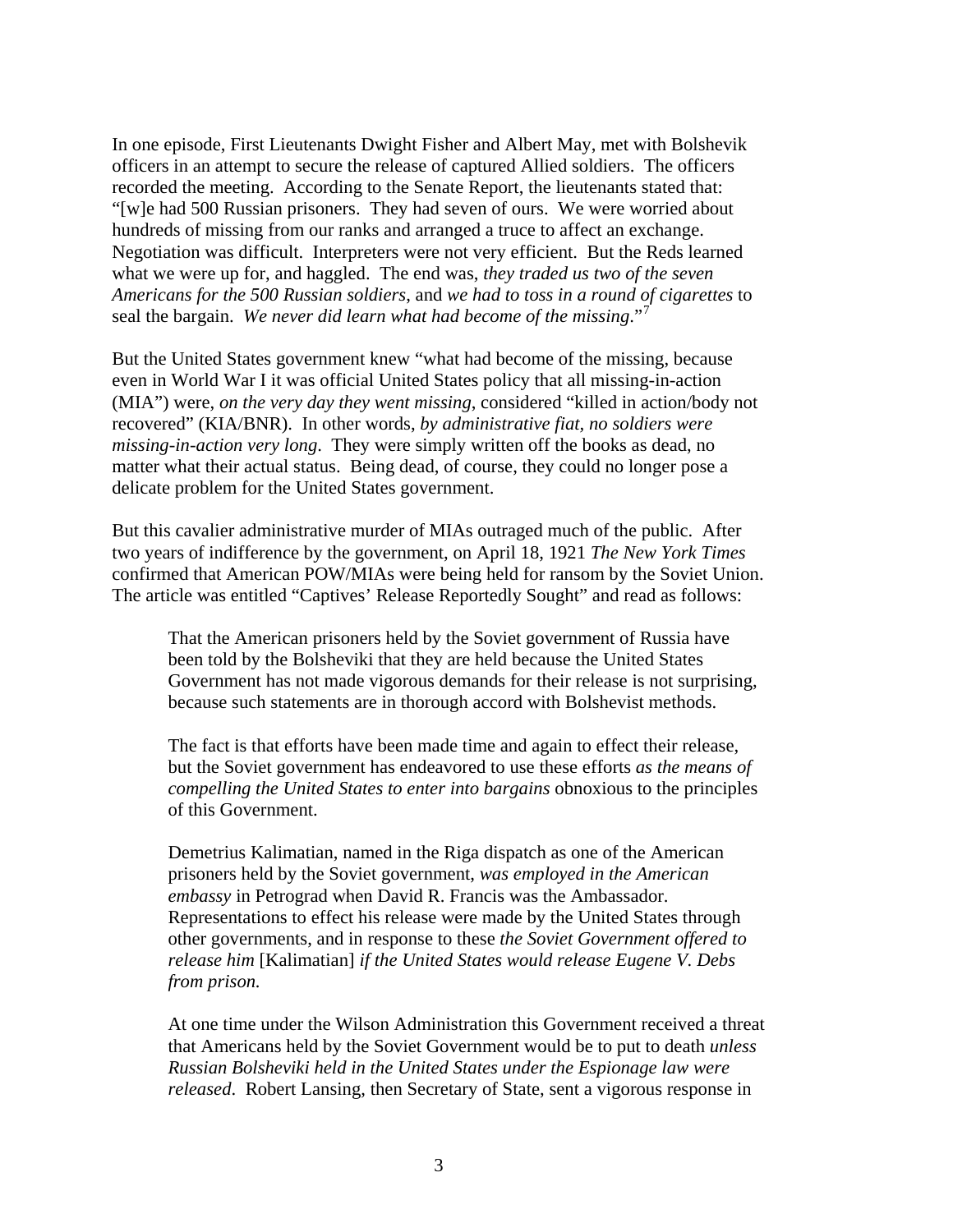effect that the Soviet Government would be held to a strict accountability if the threat to kill was carried out. Mr. Lansing, while expressing keen solicitude for the safety of the Americans refused to commit this Government to a policy that would recognize any right to any Government to murder innocent persons.

 The policy of the Harding Administration with reference to dealing with the Soviet government is the same as that of the Wilson Administration.

It has been demonstrated that *the Soviet government is holding the Americans in the hope that the United States will agree to recognize the Soviet or enter into trade relations with it or release communists from prison in this country in consideration of the release of Americans held in Russia*. A bargain of this character is repugnant to the Washington Government, and while it has not ceased its efforts to procure the release of the Americans is basing its course upon principles recognized by civilized nations and yielding to threats.

Secretary Hughes has let it be known to the Soviet Government that the United States will not consider any suggestions of any character from that Government until *the Americans now held as prisoners* are permitted to leave the country.[8](#page-38-0)

Not only was the Soviet government holding American prisoners as barter in return for diplomatic recognition and trade relations, but the communists had the impudence to attempt a manipulation of the United States federal criminal justice system by springing from prison one of their own, Eugene V. Debs.

Debs (1855-1926) was a noted Socialist (and probably crypto-Communist), and three times its party's presidential candidate. He was imprisoned for violating the Espionage Act,"<sup>[9](#page-38-0)</sup> and eventually his sentence was commuted by President Harding.

Further proof emerged that the Soviets had been holding American POW/MIAs for barter when the USSR and the United States entered into the "Riga Agreement." Under it, the United States contributed financial and material relief to the famine stricken USSR. According to the Report, because the Riga Agreement contained specific provisions that the Soviet's were required to release all Americans detained in the USSR, and because the United States Government had deliberately minimized the number of POW/MIAs, the authorities were astonished when instead of the twentysome returnees they expected would be repatriated, one hundred Americans were freed on September 1, 1921—about three years after their capture and cessation of hostilities. What had the Americans endured during their captivity? "One big, dirty, hungry prison place," said American merchant seaman Delvio Senna describing the USSR after his release from Soviet detention in 1921.<sup>[10](#page-38-0)</sup>

The United States had managed to free one hundred of its wrongly imprisoned citizens. In return, the Soviets obtained food and other aid (perhaps even more American cigarettes).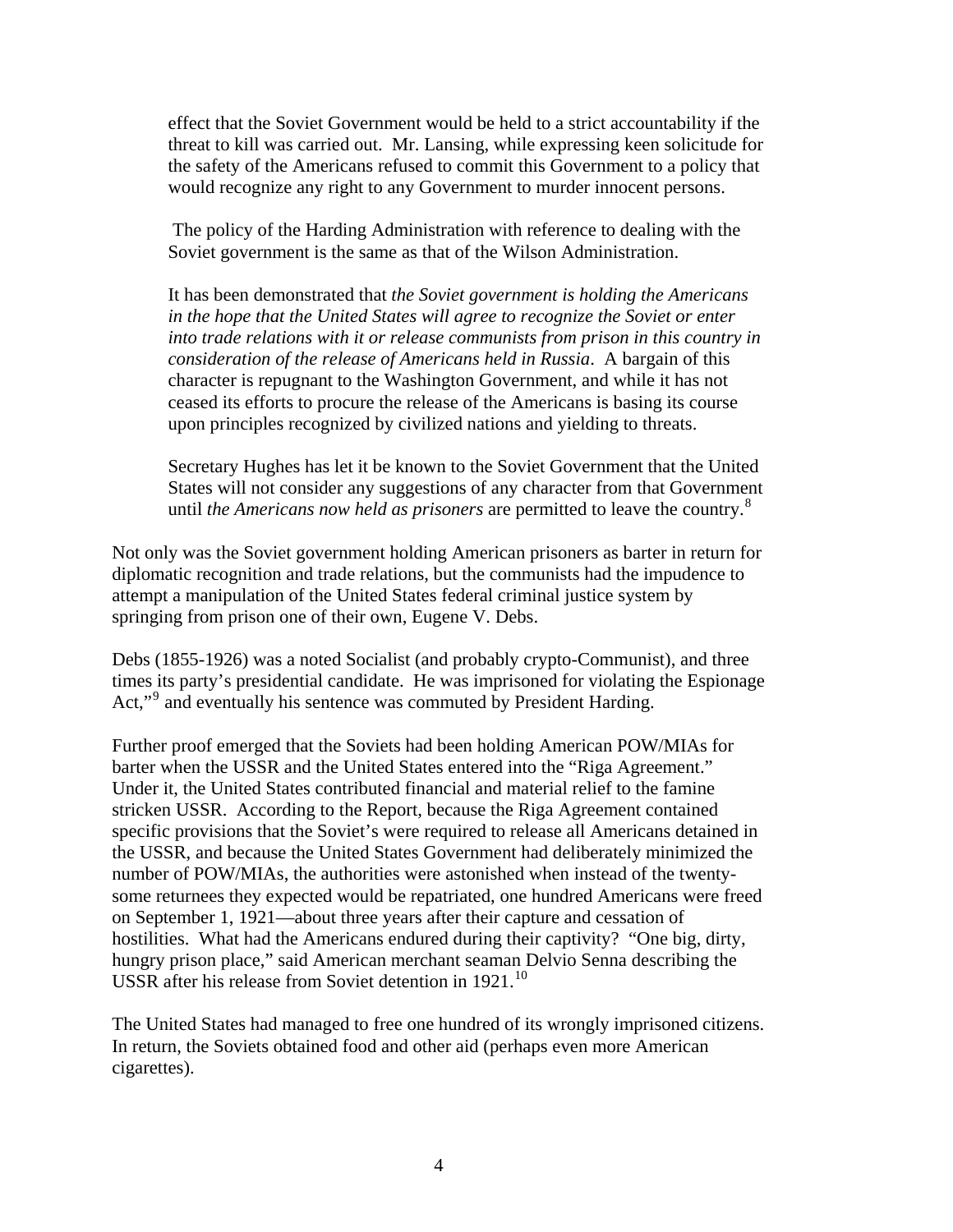The Twentieth Century *quid pro quo* trafficking of Americans had begun.

Although other Americans were held prisoner by the Soviets following World War I, the issue did not become prominent again until World War II.<sup>[11](#page-38-0)</sup>

## World War II

The most damning proof that the Soviets used American military personnel as human bargaining chips after World War II appears in unimpeachable official records.<sup>[12](#page-38-0)</sup>

In early 1945, President Roosevelt met with Churchill and Stalin at Yalta to plan the postwar world order. Less than a month later, American ambassador to the USSR Averill Harriman sent the following "Urgent Top Secret" personal cable to FDR: "Since the Yalta Conference General Deane and I have been making constant efforts to the Soviets to carry out this agreement in full [regarding American POWs under Soviet control]. We have been baffled by promises which have not been fulfilled."

Harriman continued:

I am outraged that . . . the Soviet Government has declined to carry out the agreement signed at Yalta . . . that our contact officers be permitted to go immediately to points where our prisoners are first collected, to evaluate our prisoners, particularly the sick, in our own airplanes, or to send our supplies to points other than Odessa, which is 1,000 miles from point of liberation, where they are urgently needed. For the past ten days the Soviets have made the same statement that Stalin has made to you [FDR], namely, that all prisoners are in Odessa or entrained thereto, whereas I have now positive proof that this was not repeat not true on February 26, the date on which the statement was first made. This supports my belief that Stalin's statement to you is inaccurate.

To the contrary, wrote Harriman, "there appear to be hundreds of our prisoners wandering about Poland trying to locate American contact officers for protection. I am told that our men don't like the idea of getting into a Russian camp."

Six days later Ambassador Harriman sent another cable to Washington, this time to the Secretary of State, Edward R. Stettinius, Jr.:

[T]he Soviet Government *is trying to use our liberated prisoners of war as a club* to induce us to give increased prestige to the Provisional Polish Government by dealing [directly] with it in this connection  $\dots$ .<sup>[13](#page-38-0)</sup>

Soviet unwillingness to return American military personnel was not confined to the European Theater of Operations. According to the Report, "[i]n the Pacific Theater, even though the Soviets were late-comers in the war effort against Japan, they managed to take control of territory just across the Soviet Union's contiguous borders with Manchuria, China as well as the northern islands of Japan. In doing so, the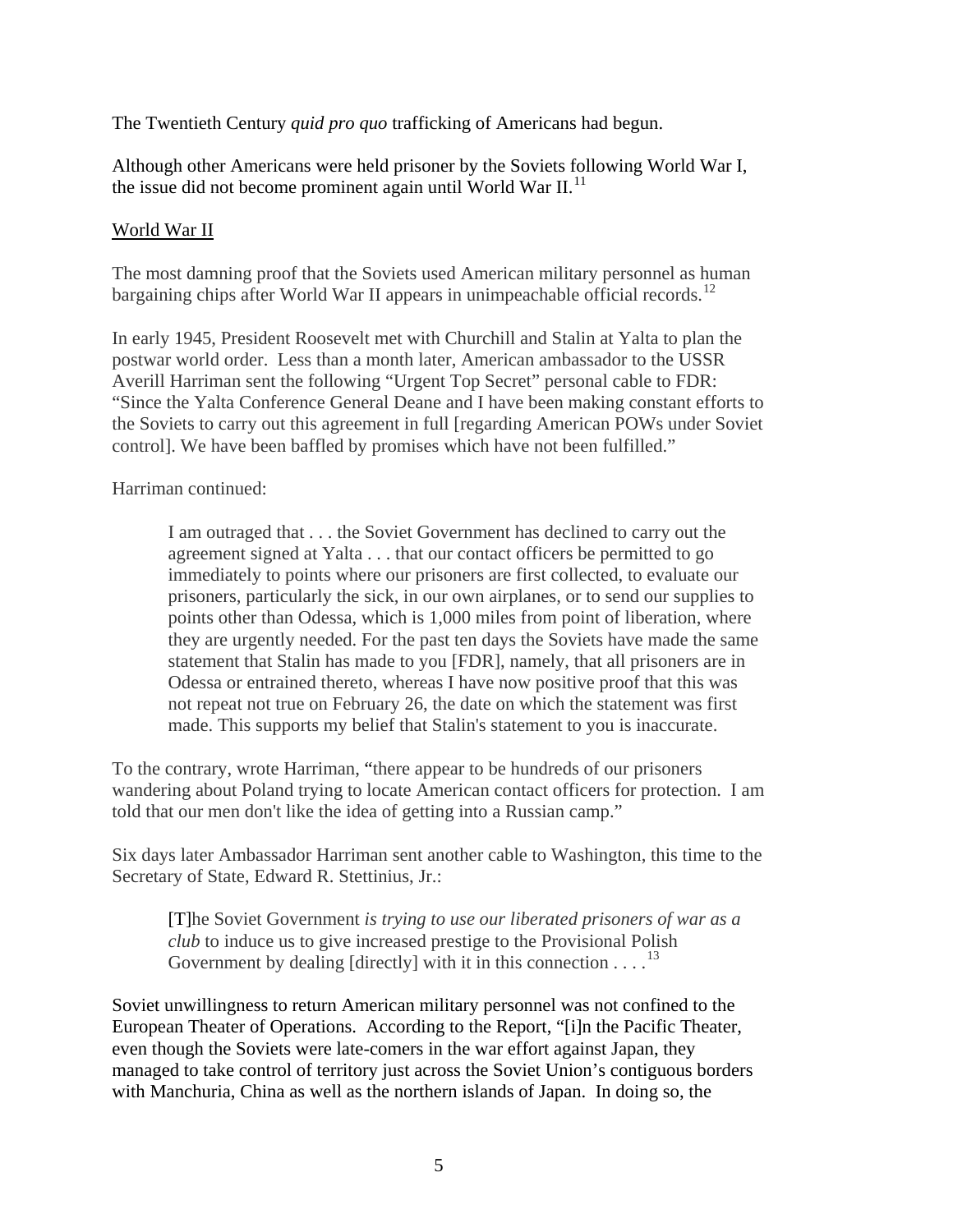Soviets were able to seize some Japanese POW camps holding Allied prisoners." The fate of many of these men has never been determined.<sup>[14](#page-38-0)</sup>

### The Cold War

According to The Gulag Study, "[i]n the late 1940's and early 1950's, six U.S. servicemen are known to have been arrested in Germany or Austria and transferred to the former Soviet Union. All six eventually returned to U.S. control *after years in various prisons and camps in East Germany and the former Soviet Union*."[15](#page-38-0)

U-2 Pilot Francis Gary Powers was shot down over the USSR in May 1960, and held in a Moscow prison for nearly two years. In return, the United States was forced to swap Powers for Col. Rudolph Abel, a convicted East German atomic spy who had operated in the United States for years. The United States obtained the return of a CIA pilot. The Soviets repatriated a dangerous intelligence agent.

In July 1960 a Soviet MIG fighter downed a United States Air Force RB-47 reconnaissance aircraft over the Barents Sea. Two Air Force captains survived, but were held captive in a Moscow prison for six months before they were returned. What the Soviets received in return, other than the intelligence value of the aircraft, is apparently still classified.

Here are three related entries from The Gulag Report:

Vladimir Central Prison—An Austrian returnee met an alleged American official of the *U.S. Legation to Bucharest*, Romania, named *William C. Wallace*. He was originally from New York City.

Vladimir Central Prison—A second Austrian returnee reported that he had met *William C. Wallace* of New York, *the former American Commercial Attaché to Bucharest*. Wallace [doubtless an intelligence agent operating under cover] had been held in Aleksandrov Prison prior to 1953-54.

Vladimir Central Prison—A German returnee reported meeting an American Army officer, Captain *William Wallace*, from San Francisco in Vladimir Prison.<sup>[16](#page-39-0)</sup>

Captain Wallace never returned to the United States.

### The Korean War

Exceeding even World War II and the Cold War's despicable Soviet abuse of American military personnel was the communists' withholding and horrific treatment of our men during and after the Korean War. There is absolutely no doubt that this occurred. None! Those who doubt that this happened are in utter denial.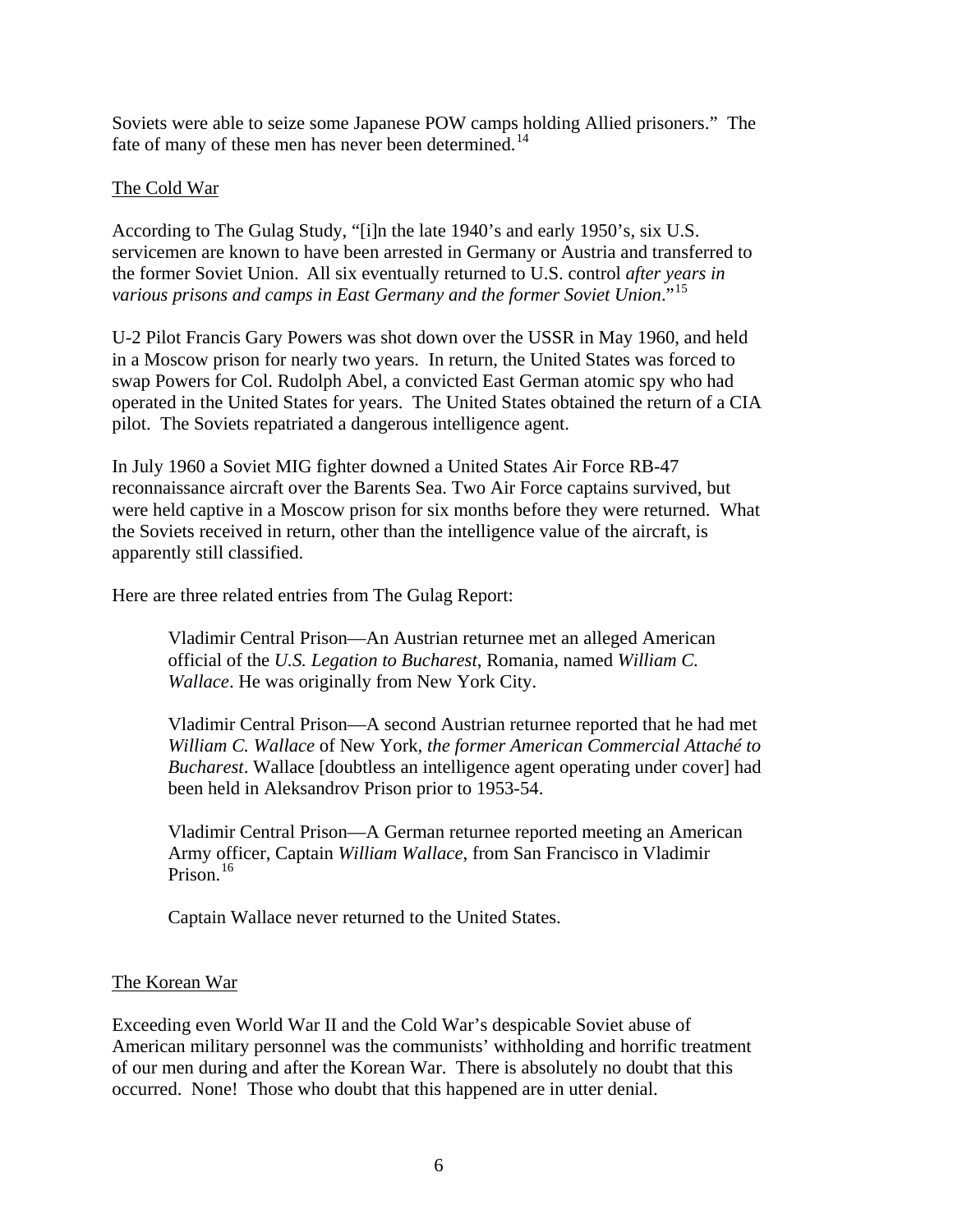According to the Report, "[o]n June 17, 1955, almost two years after the end of operation "Big Switch," [repatriation of unwounded POWs], the Office of the Secretary of Defense, issued an internal report titled, "Recovery of Unrepatriated Prisoners of War." The report admitted that:

After the official repatriation efforts were completed, the U.N. Command found that it still had slightly less than 1000 U.S. P[O]Ws (*not MIAs*!) "unaccounted for" by the Communists.

At the time of the official repatriation, some of our [returnees] stated they had been informed by the Communists that they (the Communists) were holding "some" U.S. flyers as "*political prisoners*" rather than as prisoners of war and that *these people would have to be "negotiated for"* through political or diplomatic channels. Due to the fact that we did not recognize the red regime in China, no political or diplomatic negotiations were instituted, although [the] State [Department] did have some exploratory discussions with the British in an attempt to get at the problem.

The situation was relatively dormant when, in late November 1954, the Peking radio announced that 13 of these "political prisoners" had been sentenced for "spying." This announcement caused a public uproar and a demand from U.S. citizens, Congressional leaders and organizations for action to effect their release.[17](#page-39-0)

(Later, the North Vietnamese would insist on characterizing downed American airmen not as "prisoners of war," but rather as "air pirates," and "criminals," threatening at one time to put them in the dock at "war crimes" trials.)

The sentenced U.S. "political prisoners," according to the report, were not the only American servicemen the Chinese held after the Korean War. *The New York Times* reported that:

Communist China is holding prisoner other United States Air Force personnel who were recently sentenced on spying charges following their capture during the Korean War. This information was brought out of China by Squadron Leader Andrew R. MacKenzie, a Canadian flier who was released today by the Chinese at the Hong Kong border. He reached freedom here two years to the day after he was shot down and fell into Chinese hands in North Korea . . . *Held back from the Korean War prisoner exchange*, he was released by the Peiping [sic] regime following a period of negotiations through diplomatic channels . . . . Wing Comdr. Donald Skene, his brother-in-law who was sent here from Canada to meet him, said guardedly at a press conference later that *an undisclosed number of United States airmen had been in the same camp with Squadron Leader MacKenzie* . . . . Wing Commander Skene said *none of the Americans in the camp was on the list of eleven whose sentencing was announced by the Chinese November 23, 1954*. [18](#page-39-0)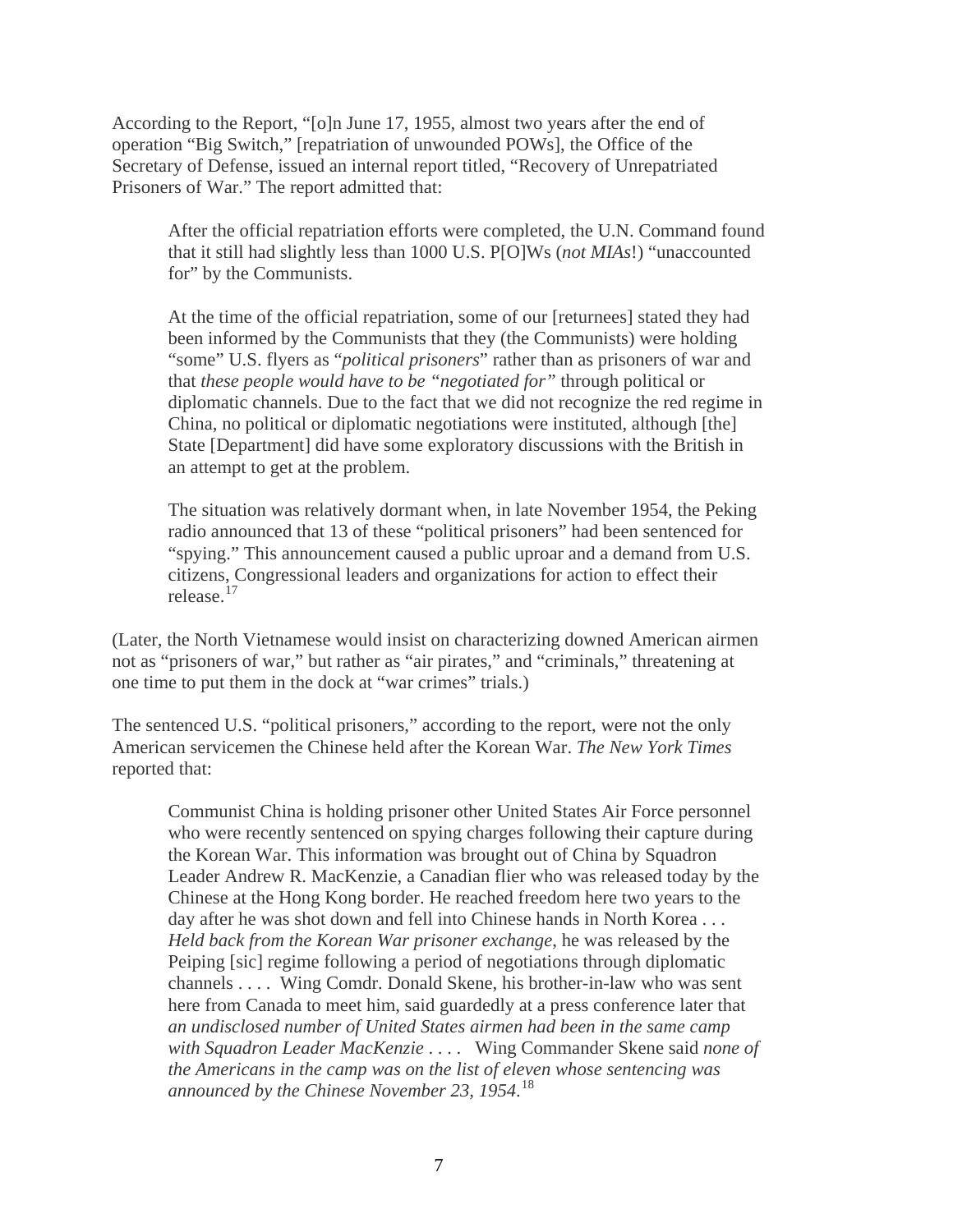In its June 19, 2000 issue, *Newsweek* magazine published an article about American POWs, claiming that "hundreds" may have been kept against their will. "After the collapse of the Soviet Union," according to *Newsweek* "the Kremlin's archives yielded an extraordinary exchange of telegrams among Joseph Stalin, Zhou Enlai [the Chinese Communist foreign minister] and the North Korean strongman Kim Il Sung, father of the current leader. Toward the end of the war, the Chinese suggested that *if American prisoners were to be repatriated, 'at least 20 percent should be held back.'* Mao thought he could use the prisoners as political pawns in support of his efforts to win a U.N. seat and diplomatic recognition from Washington."<sup>[19](#page-39-0)</sup>

Among those who unquestionably had been held back was U.S. Army Corporal Roger Armand Dumas, then age 22. *Newsweek* wrote: "A POW since November 1950 [when the Chinese poured across the Yalu River], he was brought to a repatriation point along the front line. Then, as other American prisoners were being handed over, eyewitnesses saw two Chinese guards lead Dumas away. There's been no sign of him since [some forty-seven years later]."

*Newsweek* continued: "There may have been an even more sinister use for the prisoners. Jan Sejna, a Czech general who defected to the United States in 1968, told Pentagon investigators he had been personally involved in *a Soviet project that conducted medical experiments on American prisoners at a secret hospital in North Korea*. Testifying before Congress in 1996, Sejna said as *many as 100 'human guinea pigs' were later shipped to the Soviet Union for more tests*. Others, he said, were killed and cremated in North Korea."<sup>[20](#page-39-0)</sup>

In addition to Sejna's knowledgeable testimony, considerable anecdotal evidence exists of American military personnel withheld after the Korea War by the North Koreans, Chinese, and Soviets.

For example, in the vicinity of Krasnoyarsk, according to "The Gulag Study," "A cleaning lady in the camp made a list of 22 names of citizens of the USA who were in the camp . . . during the winter of 1951 to 1952. She was able to take a pencil to the Americans and have them record their names and addresses on pieces of newspaper. She smuggled these pieces out of the camp, put them in a can and buried them. *Many names on the list match those of missing service members from the Korean War*."<sup>[21](#page-39-0)</sup>

As reported in "The Gulag Study," the following are several *different* reports, from *different* years, from *different* places, referring to the *same* specifically identified United States Army officer.

On 15 October 1957, a Polish witness visited the American Consulate in *Strasbourg*, France. He stated he was held in a prison camp in Bulun until July *1957* and reported seeing the following Americans: Dick *Rozbicki*, an American soldier captured during the Korean War.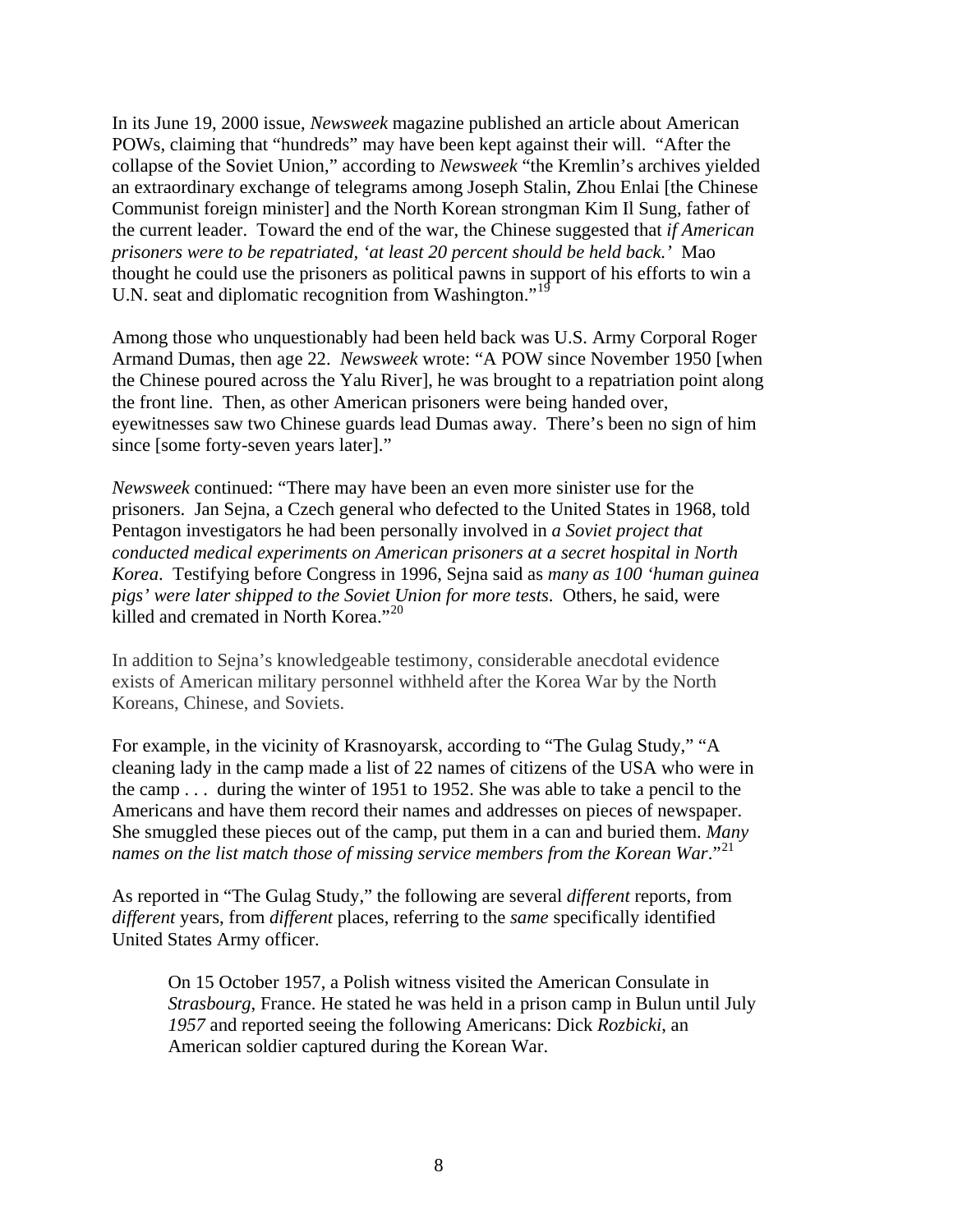On September 20, 1957, two Polish witnesses visited the American Consulate in *Genoa*, Italy. Both men claimed to have been WWII POWs held captive in Bulun Camp 217. They reported that two men, who claimed to be American army officers captured during the Korean War, had been transferred to Bulun Camp 217 from another camp on July 24, *1955*. The men were: Stanley *Rosbicki*, approximately 24 years old, of Buffalo, New York and Jack *Watson*, 38 or 39, of Philadelphia, Pennsylvania. Both were infantry lieutenants.

A Catholic priest visited the U.S. Embassy in *Paris* on July 11, 1958 to report an interview he had recently conducted with a former Polish Gulag prisoner. He claimed to have been acquainted with . . . a lieutenant, Stanley *Rosbicki*, from New York.

On September 5, 1960, a Polish witness visited the American Embassy, *Brussels*, Belgium. He stated he had been imprisoned in Bulun Camp 307 for seven and a half years and was released on May 1, 1960. He reported seeing two U.S.Army personnel captured in Korea: Ted *Watson*, an infantry lieutenant, and Fred *Rosbiki*, a commando or paratroop sergeant.<sup>[22](#page-39-0)</sup>

As Rochester and Kiley have written, "[a]s late as 1970, U.S. representatives would still be lamenting the lack of Chinese cooperation in resolving the cases of some 389 missing Americans whose fate remained uncertain [approximately] 20 years after the Korean armistice."[23](#page-39-0)

### The Cuba Invasion

The Eisenhower Administration planned an attack on Cuba to remove dictator Fidel Castro and his communist regime. Although, strictly speaking, the invaders were not American military personnel—they were merely recruited, trained, equipped, and transported to the Bay of Pigs by the United States—the same fate befell them as did Americans who had earlier fallen into communist hands.

When President John F. Kennedy, in a contemptible act of cowardice, removed air cover from the American-trained Cuban invaders at the Bay of Pigs in April 1961, nearly twelve hundred of the attackers were taken prisoner. Eventually, behind the fig leaf of "humanitarian aid," the United States government (i.e., the President's brother, Robert F. Kennedy) pressured the private sector of American business into paying to Castro a ransom of about \$53 million in medicine, powdered milk, and baby food in return for the Cuban Brigade members still alive.

According to a recent book,  $^{24}$  $^{24}$  $^{24}$  Castro boasted at a Havana rally attended by international communist notables that "[f]or the first time in history imperialism has paid war indemnification. They call it ransom. We don't care what they call it. They had to agree to pay indemnification [for damages caused by the aborted invasion]." Whether it was their Cuban communist comrades who inspired the North Vietnamese to withhold Vietnam War American POW/MIAs, the Indochinese communists would later employ the same linkage tactic.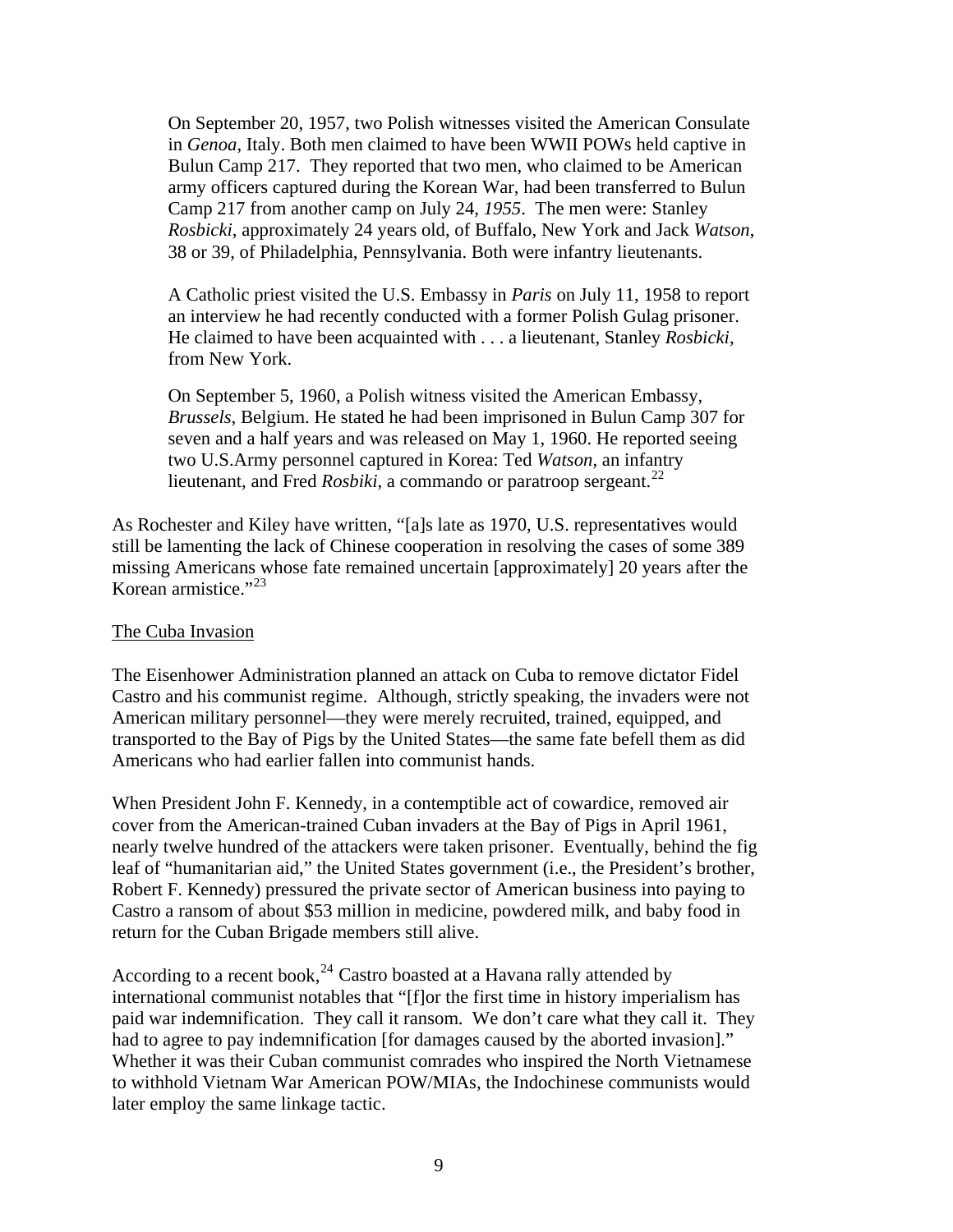# **Part II**

### **The First and Second Vietnam Wars**

The information contained in the Senate Report and in "The Gulag Study," covering the period immediately after World War I to the eve of the Vietnam War—through World War II, the Cold War, and The Korean War—prove beyond any doubt that American military personnel were held captive in the Soviet Union over the course of some forty years, from approximately 1918 to 1960.<sup>[25](#page-39-0)</sup>

Whether these men were held by Soviets, Chinese, or Koreans; whether they were enlisted or officers; whether they were native born or immigrants; whether they were pilots or had other military occupational specialties; whether they were wounded or not; whether they were arrested, kidnapped, shot down, survived crashes, not repatriated, or were POWs liberated by the Soviets from Germans and Japanese prison camps; or whether they or fell under communist control some other way—*the unarguable fact is that thousands-upon-thousands of our countrymen lived, and died, in Soviet prisons, labor camps,* "*hospitals*," and *other detention facilities*.

Thus, it comes as no surprise that this despicable conduct by the communists was repeated during both Vietnam Wars.

### The First Vietnam War

Most Americans erroneously believe that what we know as the "Vietnam War" was the first modern conflict on the Indochina peninsula. It wasn't.

Soon after 1700 A.D., French missionaries and traders began to visit the Indochina peninsula. By the late 1800s, the French had occupied Indochina and imposed colonial rule.

By the 1930s, three forces were at work in Indochina. The French were in control, Japanese interest in the peninsula was keen, and indigenous nationalism/communism was taking root.

The resistance to French colonialism was led by a Vietnamese from the north who had been a Marxist from at least the time Stalin's Communist International was spawned by the Soviet Union in 1919.

His name was Nguyen Tat Thanh. Educated in France where he co-founded the French Communist Party in 1920, he organized the Indochinese Communist Party in 1930. He lived in Moscow for a while, traveled to the West, and settled in China. From there, Nguyen Tat Thanh "directed the underground effort against the French and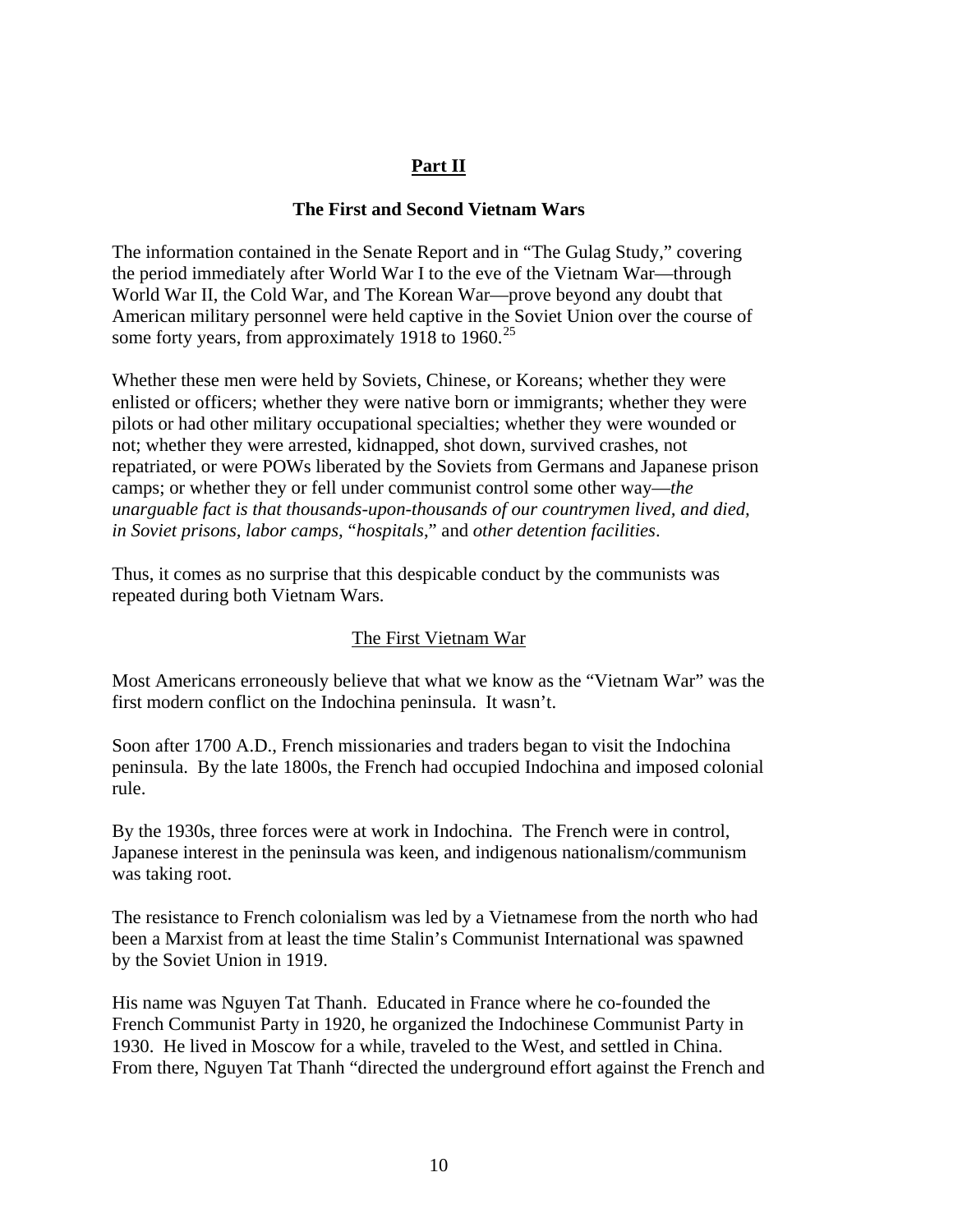Japanese in the 1930s and early 1940s, leading in May 1941 to the formation of the League for Vietnamese Independence . . . or Viet Minh."<sup>[26](#page-39-0)</sup>

In 1943 Nguyen Tat Thanh adopted the name which would soon become infamous, not only in Indochina but around the world: *Ho Chi Minh*.

After Ho's forces defeated the French in the mid-1950s, his Viet Minh would emulate the Soviet Union's longstanding tactics regarding prisoners of war and those missingin-action. The Viet Minh refused to provide casualty lists to the French. The communists' prisoner rosters were incomplete and inaccurate. They sold bones and artifacts. They "introduced the prisoner of war issue in negotiations leading up to Geneva [the peace conference], gaining Viet Minh admission to the conference as a full participant in exchange for returning a number of French wounded." And "when the P[O]Ws had served their purpose in the propaganda campaign and bargaining chips in the peace negotiations, they continued to be used by Vietnamese Communists in the ongoing Cold War."[27](#page-39-0)

In his 2004 historically important book *Leave No Men Behind*, Garnett "Bill" Bell, who probably has had more experience dealing with POW/MIA issues on site in Vietnam and throughout Asia than any other American, draws on a detailed study of Communist Vietnamese methods in exploiting the remains issue in the aftermath of the French Indochina War. The Study, published by the Rand Corporation for the U.S. government in January 1969, declared:

Despite the substantial political and economic concession the French have made to Hanoi since 1954, *France has never received a full accounting for its missing and dead*. The Vietnamese Communist government has consistently *circumvented and violated* the terms of the 1954 agreement concerning the accounting for France's missing servicemen.

Hanoi's actions clearly demonstrate that its only interest in the French military graves in Vietnam and the requests for remains by the families of the deceased is in *the economic and political benefits that the Vietnamese Government can derive from control of these remains*.

We [the United States] should keep this in mind in dealing with Hanoi. We can anticipate that Hanoi's objective is to obtain increasingly large economic and political concessions in exchange for piecemeal releases of remains and information about our missing servicemen. $^{28}$  $^{28}$  $^{28}$ 

The lengthy Rand Study is an eye opener. Its major point is that the Vietnamese communists saw POW/MIAs as mere chattel, or worse, to be used as bargaining chips for economic and political purposes—whether the communists were Viet Minh, Viet Cong, or North Vietnamese.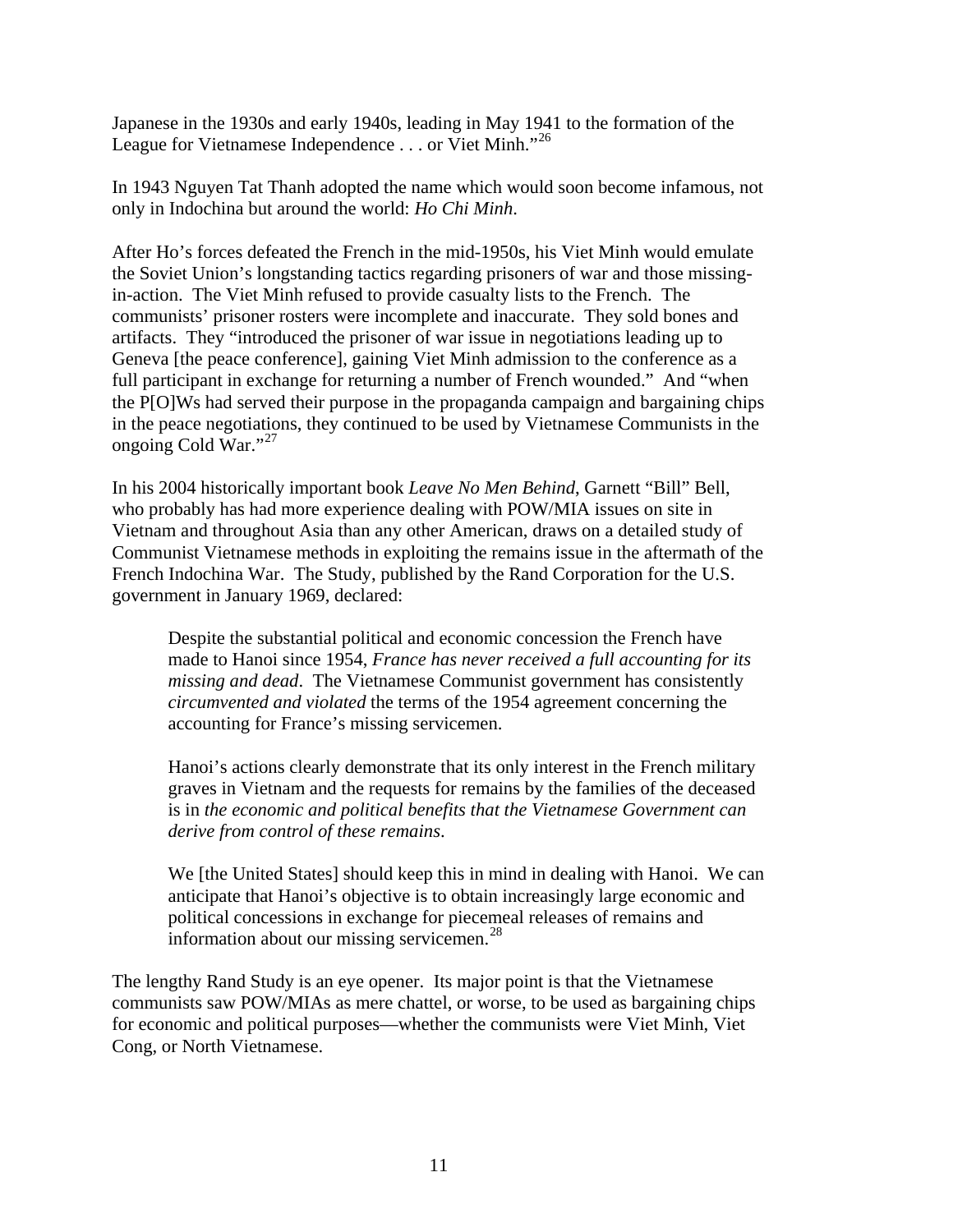### The Second Vietnam War

*There is a threefold purpose in taking U.S. prisoners: They can be exploited for intelligence purposes; they can be exploited for propaganda and counter-propaganda purposes through radio broadcasts and interviews published in the neutralist and procommunist press; they can be used politically to further the cause of communism beyond the limited confines of Vietnam by propagandizing actively for the Party in their own country after they have been released.[29](#page-39-0)*

The origins and consequences of post-World War II American involvement in Vietnam have often been told, and there is no reason to reiterate them here. Suffice to say that the United States became modestly involved in Indochina immediately after the 1954 Geneva Accords supposedly ended the First Vietnam War. Our government's "mission creep" did not end until some twenty years later—by which time many thousands of Americans had been killed and many hundreds had been captured and gone missing in Indochina.

### The 1966 ransom plan.

Nearly ten years before United States involvement in Vietnam ended, Ambassador Averill Harriman, whose outrage over Soviet treatment of liberated American POWs after World War II had come to naught, was again involved in repatriation efforts this time concerning our countrymen held captive in Indochina.

In late 1966 (seven years before the war's end), during the Johnson Administration, a plan was floated by Harriman, patterned after the earlier Cuba "humanitarian aid" charade, that would have ransomed American POWs the North Vietnamese then held. For various reasons, the idea was quickly scotched by the Joint Chiefs of Staff.

However, though stillborn, the ransom plan shows that Harriman and others in our government did believe that the Indochinese communists might be willing to sell our POW/MIAs.

### POW/MIAs in East Germany.

In *The Long Road Home: U.S. Prisoner of War Policy and Planning in Southeast Asia*, an official study by the Department of Defense, author Vernon E. Davis has written that, also in 1966, "U.S. representatives in Berlin reported an approach by a[n East] German 'lawyer' [I have used quotation marks because 'prisoner broker' would be a more apt term], Wolfgang Vogel . . . [who] had been involved in arranging the return to the West of detainees [i.e., prisoners] from Communist countries in Europe." (Indeed he had: Once I approached Vogel on behalf of two brothers imprisoned in the Gulag.)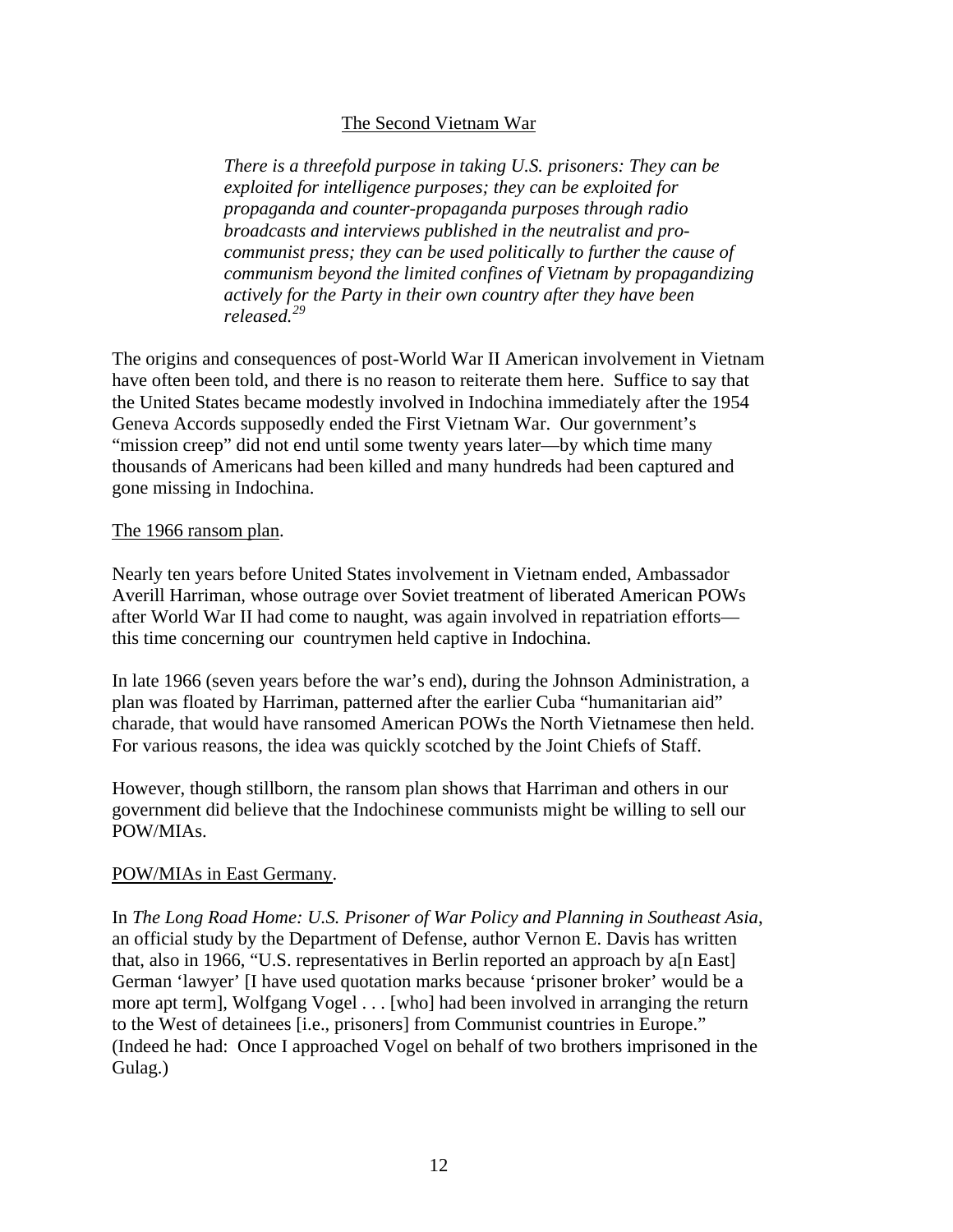Vogel claimed that he "had been authorized to mediate an exchange of 10 American P[O]Ws." In return, Vogel's principals wanted the return of "not only10 PAVN [Peoples Army of Viet Nam] members, *but two Communist spies that had been convicted in the United Kingdom, the* [husband and wife] *Krogers*."[30](#page-40-0) Return of the UK prisoners in an exchange between the United States and the North Vietnamese was, for the latter, a deal breaker. The negotiations went nowhere.

According to Davis, "Vogel . . . [and a colleague] appeared once more in late January 1967. *They offered at least two and possibly five or six wounded U.S. flyers purportedly being held in East Germany in exchange for the Krogers*."[31](#page-40-0) The British, however, would not go along with freeing the spies.

In terms of pure Aristotelian logic, either American POW/MIAs *were* then being held captive in East Germany, or they *were not*.

If they *were not*, Vogel was lying, and that's that.

On the other hand, if American POW/MIAs *were* then being held in East Germany, they vanished without a trace—*because none of the Operation Homecoming returnees reported having been held in East Germany*. [32](#page-40-0)

Vogel's gambit, doubtless on behalf of his Soviet puppet masters, should not have been surprising to anyone who knew what the Indochinese communists' game plan had been from the beginning.

### The North Vietnamese/Viet Cong/Lao POW policy.

Declassified CIA documents reveal that in 1964 the North Vietnamese Communist Party "ordered that all North Vietnamese military personnel and civilians be trained to capture American military personnel alive so that they could be used 'as hostages to compel the U.S., in the event of a cease fire, *to pay war reparations for the destruction inflicted upon NVN* by the United States'."<sup>[33](#page-40-0)</sup>

In furtherance of this policy, the North Vietnamese produced a pamphlet entitled "Policy on Treatment of American Prisoners."

At the North Vietnamese Son Tay Officers School, the CIA reported, an "instructor stated that the North Vietnamese government considered U.S. POWs to be of 'firstlevel importance because they will be used as a means of obtaining payment for bomb damages from the U.S. when the war ends'." "To get the POWs back at the end of the war," the authors of *An Enormous Crime* write, citing other CIA documents dated before Operation Homecoming in 1973, "the instructor told the officer candidates, the United States would have to 'exchange equipment for them and build up the country'."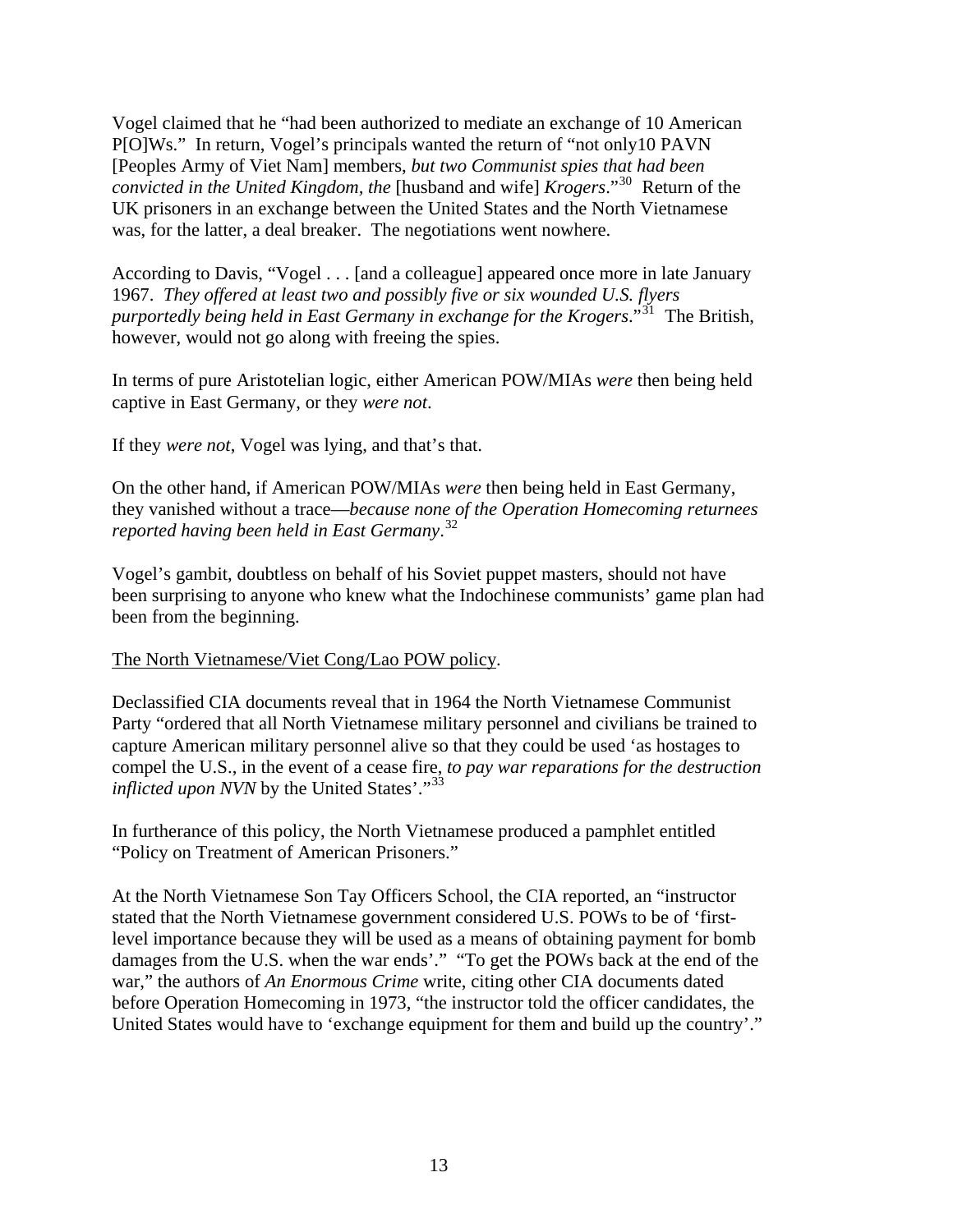Other CIA and Department of Defense documents purport to show the importance (unfortunately not always observed) that the North Vietnamese and Viet Cong attached to capturing, not killing, American prisoners.

For example, the Peoples Army of Vietnam (PAVN) was instructed to kill as many Americans as necessary in combat—but not those who surrendered. Wounded American POWs were to be treated at field hospitals, and those who could not walk were to be carried. PAVN soldiers violating this order (as some did) by executing surrendering or already captured Americans were to be severely disciplined.

PAVN soldiers had to memorize English phrases such as "hands up," "hands down," "surrender, not die," "after me," "go to hospital," "go to safe area," and they were issued "capture cards" containing Vietnamese words for English-language phrases like those above and "surrender or die," "gun down," "turn around," "do not move," "go quickly," "silence," "where are your men," and "call them." The cards directed that American prisoners were to be removed from the battlefield into areas of safety as quickly as possible

The Viet Cong in the South were supposed to employ the same policies (they were, after all, but an extension of their North Vietnamese comrades.) Medical care, such as it was, for wounded American prisoners was Viet Cong policy. When Viet Cong cadre and American POWs "required medical treatment at the same time, the American prisoners were given attention first, unless the VC were more seriously wounded." If Viet Cong escorting a captured American to a headquarters area were subjected to an air strike, first priority was the safety of the prisoner. Although some American veterans of the Vietnam War doubtless had different personal experiences, according to MACV (Military Assistance Command Vietnam) in 1970, "instances where the VC have killed wounded Americans in lieu of taking them prisoner are extremely rare."

Still other CIA and Department of Defense documents support the proposition that the same POW policies were supposed to be followed by the Pathet Lao. In fact, the former commander of the Pathet Lao, General Singkapo Sikhotchounamaly, admitted in 1990 "that the Lao communists, as a matter of policy, always turned over captured Americans to the North Vietnamese."<sup>[34](#page-40-0)</sup>

There is simply no doubt that U.S. prisoners, just as the French, were a valuable commodity for the communists, to be carefully acquired and handled. They were worth more alive than dead, but, as we shall see, even the bones and belongings of deceased Americans had value that could be, and have been, mercilessly exploited.

#### The North Vietnamese policy at the Paris Peace Talks.

At the Paris Peace Talks, the North Vietnamese quickly revealed their strategy of using American POW/MIAs as hostages to obtain reparations at war's end. Philip Habib, a U.S. delegation member has stated that: "[i]n one of the first lists of negotiating points put forward by the North Vietnamese, the Communist side bracketed [joined] the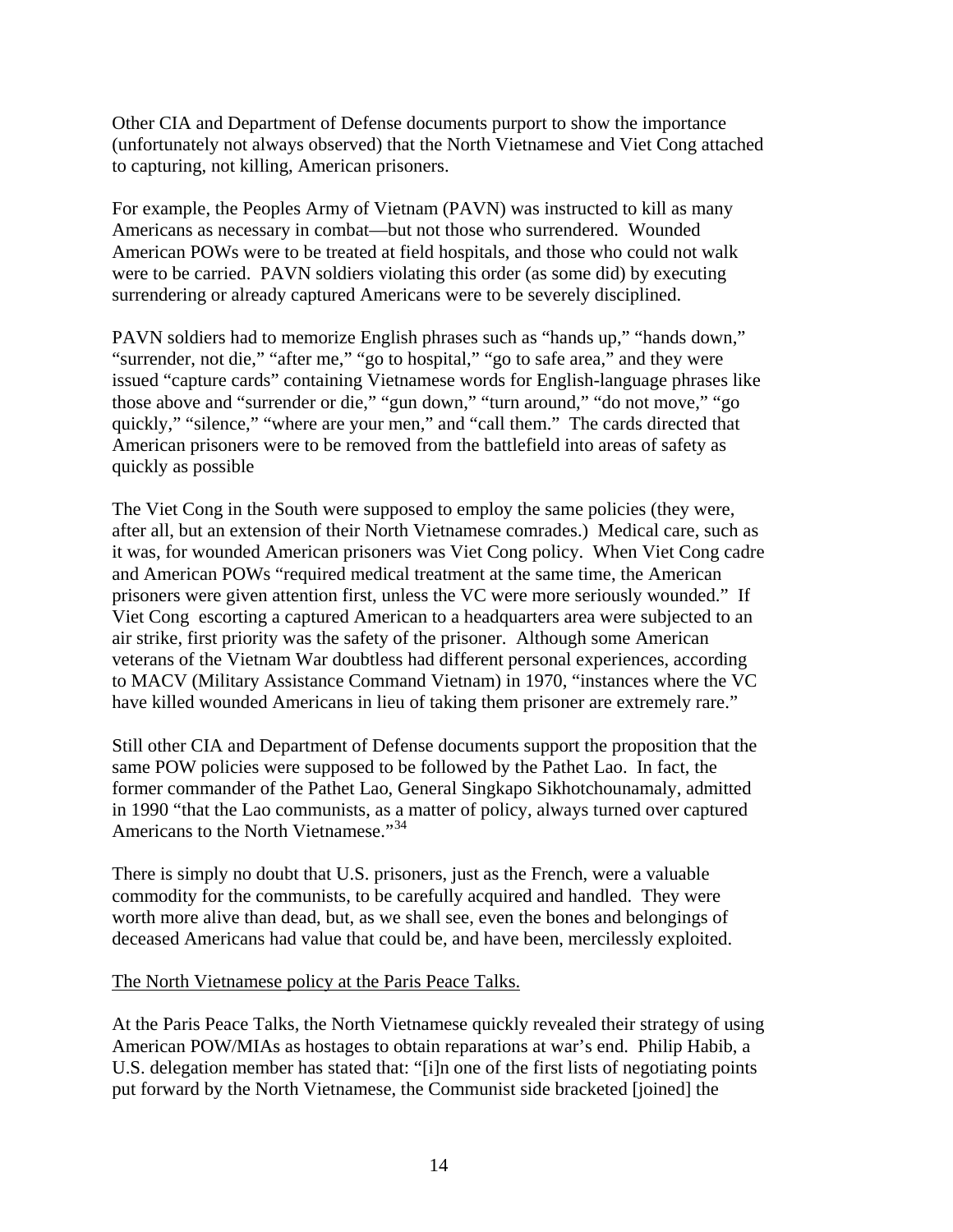release of prisoners with what they described as 'U.S. responsibility for war damage in Vietnam.' *In a single numbered point*. Although humanitarian issues such as POW/MIAs have been subjects of disagreement in the settlement of other past conflicts, I know of no instance in which an adversary so openly treated this humanitarian problem in this way. . . . *We thus recognized from an early date what we were up against*."[35](#page-40-0)

Later in the talks, the North Vietnamese expressly demanded, among other things, "a massive program of postwar reconstruction of the North to be funded by the United States." For this aid, they would "return within sixty days [of the agreement] *all American POWs they and the Vietcong held and render an accounting of Americans listed as missing in action and those who had been killed in action or died from wounds*, *disease*."[36](#page-40-0)

Henry Kissinger later admitted that he had embraced the North Vietnamese offer immediately. Although two of Kissinger's top aides—Al Haig and John Negroponte were skeptical and urged reflection and consultation with our South Vietnamese allies, Kissinger's biographers would quote one official member of the delegation as saying "[b]ut no, Henry would have none of that. He wanted the deal, and he wanted it then." The biographers—Marvin and Bernard Kalb—observed that a weary Kissinger with only four weeks before the United States presidential election "seemed more concerned about nailing down the deal than making sure that every detail was correct—an attitude that played right into Le Duc Tho's [North Vietnam's chief negotiator] hands."

For various reasons the Paris Peace Talks went nowhere at that time. Soon after the American election President Nixon unleashed "Linebacker II": massive air assaults on the Hanoi and Haiphong areas. The bombing succeeded in "bombing the North Vietnamese back to the table." The reality, however, was that while the North Vietnamese were taking a terrific shellacking and were mostly defenseless against the Linebacker II air assault, Nixon was experiencing serious domestic problems, including the Watergate scandal. Yet still there was no settlement of the war.

### The Rand Corporation Study.

About the same time that peace talks began, the Department of Defense commissioned the Rand Corporation, an independent "think tank," to prepare the Study referred to above. In addition to addressing the French POW/MIA exoerience, the Study discussed also certain issues that would arise at the war's termination.

Entitled "Prisoners of War in Indochina," the Study predicted what the North Vietnamese would do: The communists will see POW/MIA issues as material/ political rather than moral or humane; the price in "reparations" for repatriation will be high; the North Vietnamese will employ the earlier tactics of the Viet Minh, using POWs to gain political objectives; release will be tied to North Vietnamese receipt of the reparations; it would be unduly optimistic to believe they and the Viet Cong will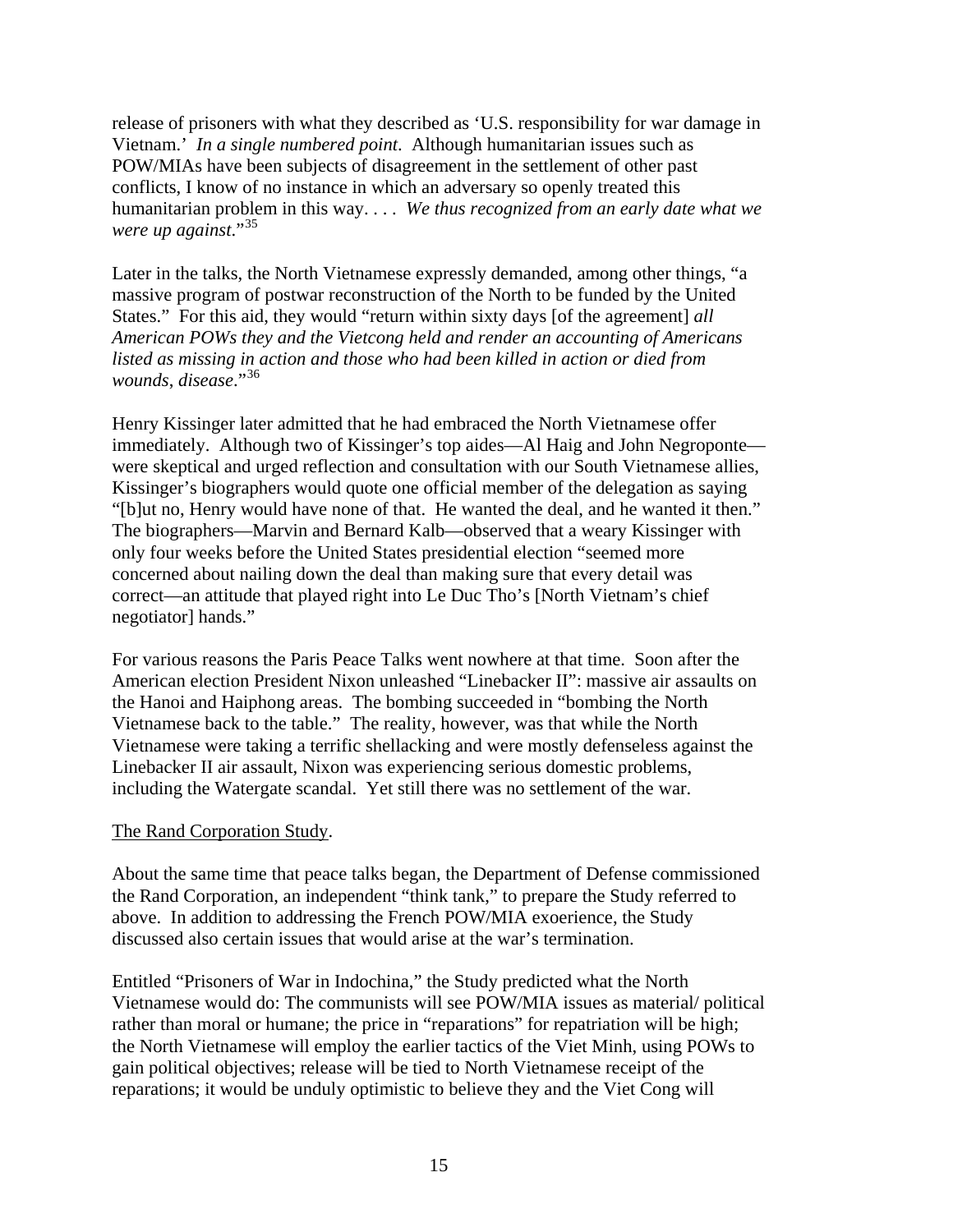release all American prisoners on schedule, but instead they will hold some until all U.S. commitments have been met.

### The final deal at the Paris Peace Talks.

In January 1973, even though Nixon and Kissinger had secretly agreed to pay reparations to North Vietnam of about \$5 billion, Kissinger still did not know how many POW/MIAs the North Vietnamese held or how many they would release—or who they were. Let alone what the POW/MIA situation was in Laos. This colossal ignorance, however, did not prevent Kissinger from telling the leaders of the National League of Families of American Prisoners and Missing in Southeast Asia that: "[w]e have absolute assurance that all American prisoners of war held anywhere in Indochina will be released." Kissinger added that *"*[*w*]*e . . . do not believe they will hide any*   $POWs.$ <sup>"[37](#page-40-0)</sup>

When the North Vietnamese turned over the lists of POWs to be repatriated, " '[w]e were *stunned* by the lists we got,' Kissinger team member Peter Rodman would later tell Senate investigators. 'We got lists that we knew were *inadequate* or at least very *puzzling* on both Vietnam and Laos."[38](#page-40-0)

The lists omitted even the names of four crewmen who had survived a shoot down in Southern Laos *only a few days before*. Absent also from the list were the names of some Americans whom we knew for sure had been captured and seen alive.

## The lame and the halt.

 Col. George E. "Bud" Day (USAF Ret.), a Medal of Honor recipient and long-term prisoner in Hanoi, has written in his autobiography *Return With Honor* about three of his fellow POWs, code-named Max, Jig, and Kilo, all victims of unspeakable torture and "all emaciated to the point that they had difficulty walking." Col. Day informed the guards that the men were about to die.

Soon after, Kilo and Max were taken to the hospital. Two days later, Jig followed them. At repatriation, the North Vietnamese reported that all three had "died in captivity."

Col. Day then writes that he later learned from his wife that, along with Max, Kilo, and Jig, he and two others (Fellowes and Pollard) were *the only known POWs who were not reported by the* [North Vietnamese] *on the list of confirmed POWs* which they furnished to the U.S. at Paris." Writes Day: "I've wondered many times what fate was planned for Fellowes, Pollard and me originally."[39](#page-40-0)

Col. Day goes on to note the indisputable fact "*that not one amputee, not one mental case, not one cosmetically displeasing prisoner was returned to the United States.*"[40](#page-40-0)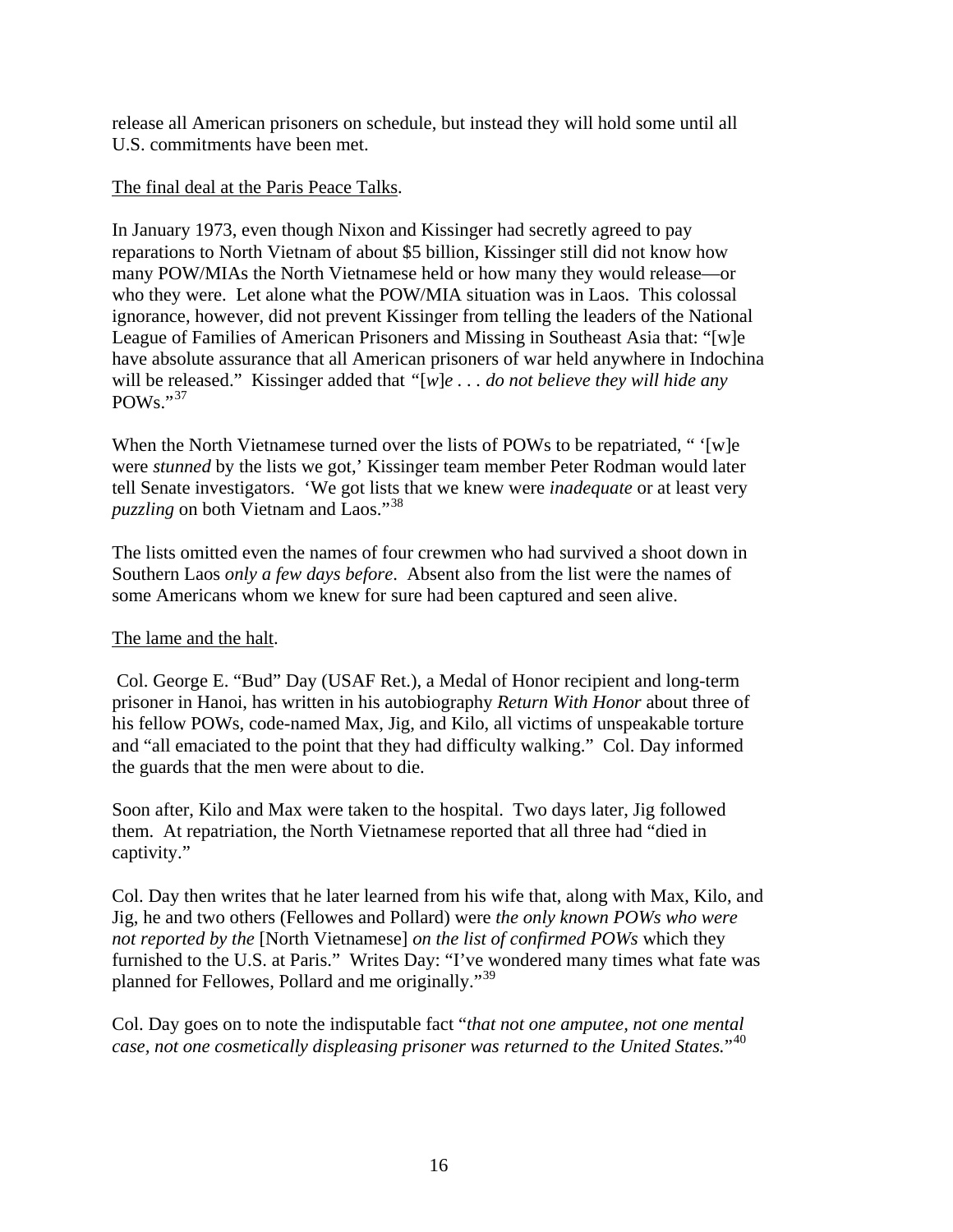Rochester and Kiley have made the same point about French prisoners of the Viet Minh: "In another grim foreshadowing of the [later] American experience [in Vietnam], no French P[O]W with serious wounds of the abdomen, chest, or skull, or experiencing severe psychological disorder, survived Viet Minh captivity."

Since the United States government knew there were some American prisoners in Vietnam suffering from physical and mental disabilities, the North Vietnamese had an obligation to explain what became of them. They never have.

### Aftermath of the Paris Peace Talks.

In 1973, all the POW/MIAs who would ever come home from Indochina were repatriated.

Two years later, the North Vietnamese overran the South, "reuniting" the country under brutal communist rule.

The Nixon/Kissinger secret \$5 billion deal then surfaced to a public and congressional reception of outrage and opposition.

Because of the Communist violation of the peace accords, and because Congress was adamantly opposed to appropriating funds to aid our former enemy, the reparations were never paid.

## 1918-1973 Summary

In World War I the Soviets, newly in power, held captured American soldiers until the United States paid a *quid pro quo*. Even after those payments, some of our countrymen were never returned.

During the Cold War, once again American POW/MIAs were imprisoned in communist countries and thousands of them were never repatriated to the United States.

The North Koreans and Chinese communists were advised to, and did, hold back American POW/MIAs—some to be used as guinea pigs in "medical" experiments, some to use as bargaining chips after the war was over, and some for their intelligence, technical, and other value.

This same tactic worked for the Viet Minh when they extorted the French in return for some of their POW/MIAs, and when the communists forced their way into the Geneva Conference using as their admission ticket the release of a few wounded French troops.

The North Vietnamese had an object lesson in how successful the ransom tactic was after the United States paid off Castro in goods worth millions in return for releasing the American-backed surviving Bay of Pigs prisoners.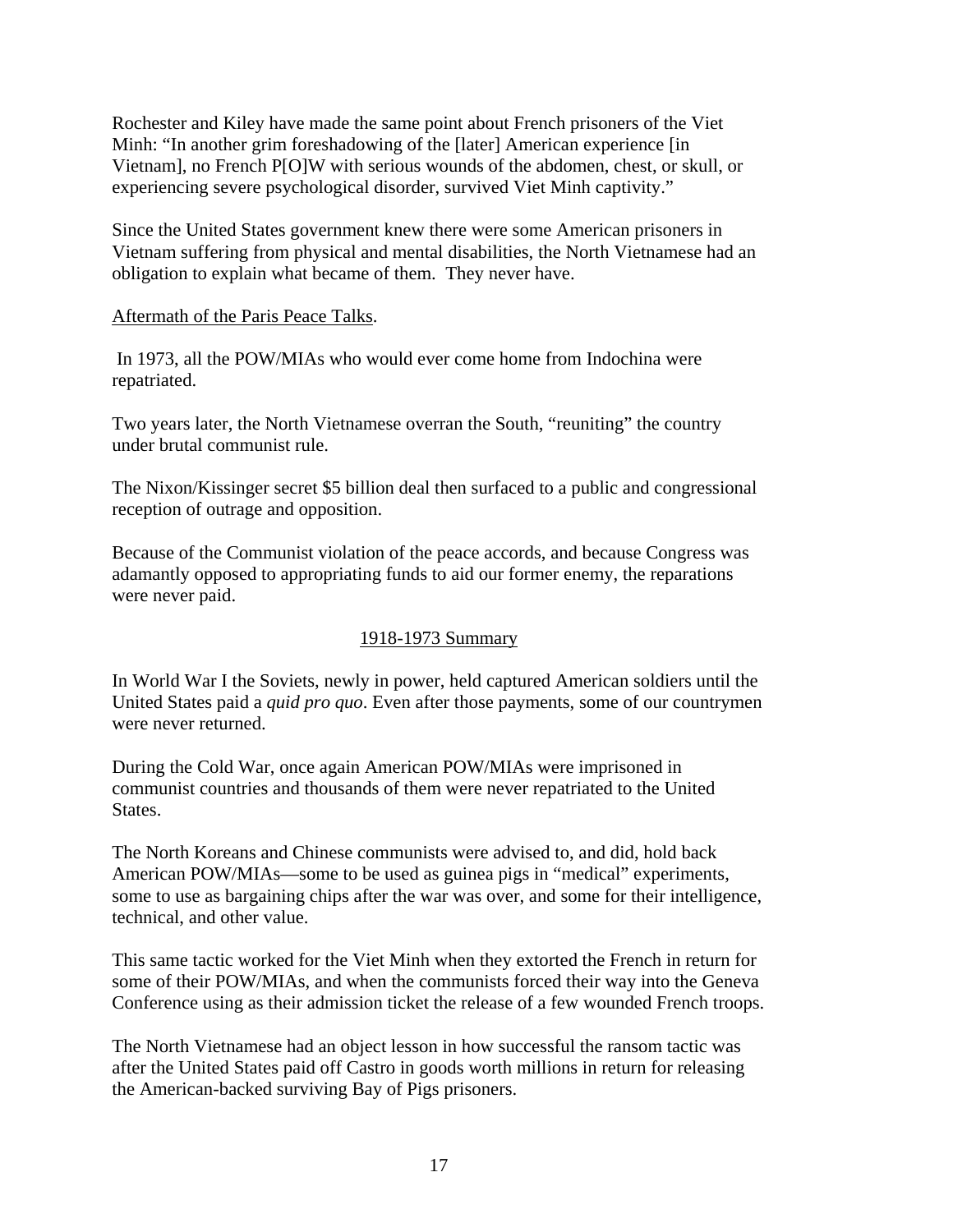In 1966, the United States actually examined the possibility of paying ransom to the North Vietnamese.

The North Vietnamese had a clearly articulated and implemented policy of capturing Americans, and using the prisoners as leverage to achieve communist political, economic, and other goals.

At the Paris Peace Talks, North Vietnam's Le Duc Tho *explicitly* used our POW/MIAs as bargaining chips to obtain reparation funds, by doggedly linking the two issues.

The Rand Corporation Study had predicted that the Communists would not only use POW/MIAs for barter, but would withhold our prisoners until the Vietnamese squeezed every last ounce of value out of them.

After Operation Homecoming, the promised Nixon/Kissinger *quid pro quo* for the return of our POW/MIAs—some \$5 billion in reparations that the North Vietnamese were determined to obtain—was never paid.

### After the Second Vietnam War

### Random evidence.

A former Marine pilot, now a retired lawyer in the United States who was held in a Son Tay prison camp (and later in Hanoi) has stated emphatically that all of his guards repeatedly taunted the prisoners with the threat that not all of them would make it home, and that some POWs would be withheld "for the good of humanity." The former prisoner of war stated categorically that the threats seemed to manifest an actual North Vietnamese intent, and that they seemed to reflect actual policies and discussions.<sup>[41](#page-40-0)</sup>

The authors of *An Enormous Crime* have written—citing a document in the National Archives—that "[o]n March 22 [1973, in the midst of Operation Homecoming], the White House received a classified cable from *U.S. Ambassador to Laos* G. McMurtrie 'Mac' Godley stating that 'we believe the LPF [Lao Patriotic Front, the Pathet Lao] holds, throughout Laos, more prisoners than found on the [North Vietnamese] list."<sup>[42](#page-40-0)</sup>

"One returnee, Capt. Douglas B. ["Pete"] Peterson, USAF, who would later become the first postwar U.S. ambassador to Vietnam, had in his homecoming debriefing told of a perfectly healthy American prisoner who was *inexplicably segregated* from his fellow POWs at an Hanoi prison one evening and *never seen again*."[43](#page-40-0) This is what happened to Korean War POW Roger Armand Dumas, who was within sight of freedom when Chinese Communist guards took him away.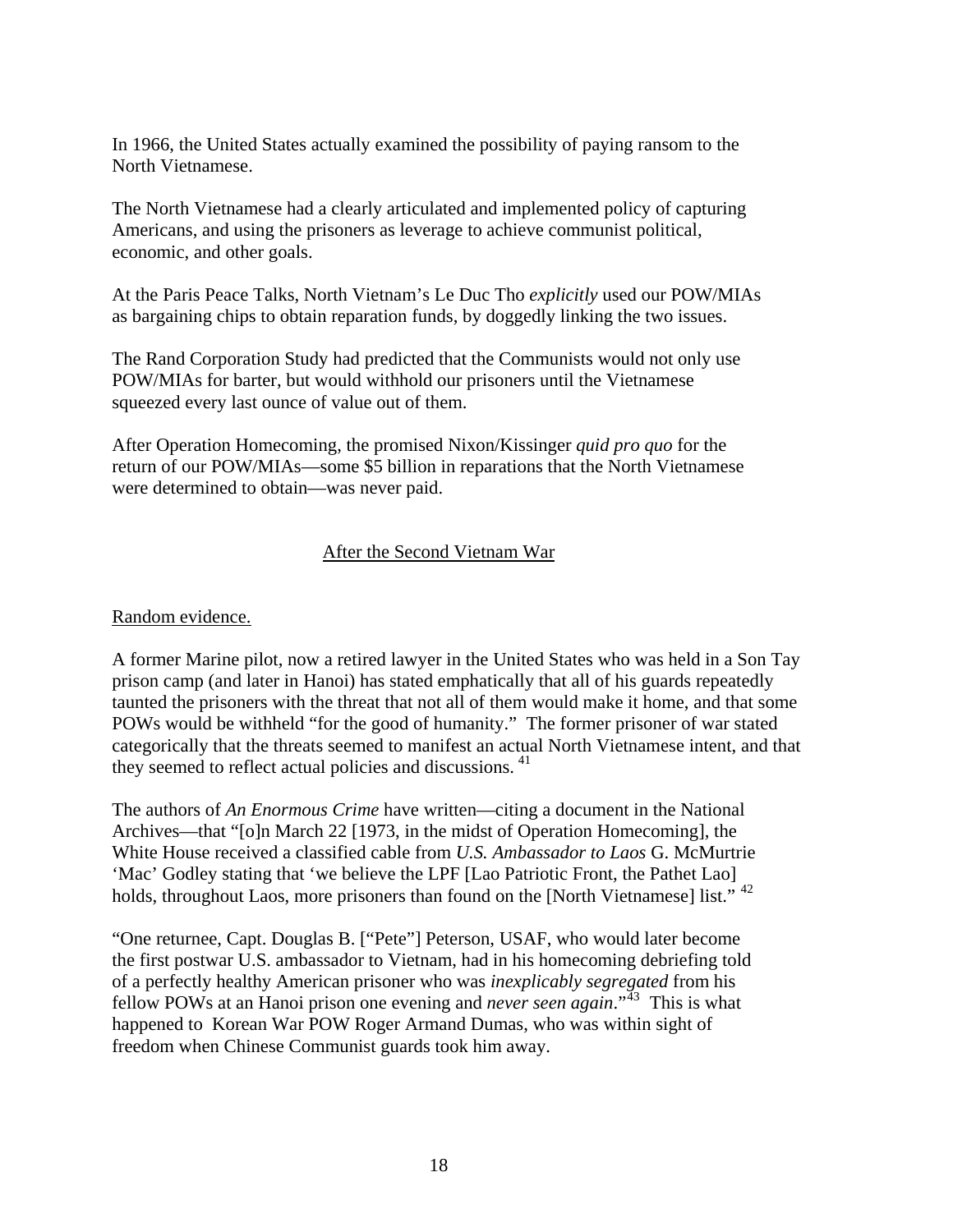Soon after South Vietnam fell in early 1975, the communists publicly linked exhumation/repatriation of American remains and a related but entirely separate issue: a purported willingness to *search* for American POW/MIAs —the clear implication being that while some KIA/POWs were *dead*, perhaps others were still *alive*.

Henry Kissinger, at a Southern Governors' Conference not long after South Vietnam fell, stated publicly about the Vietnamese that "[f]irst they used the prisoners; *now they are using the missing in action* . . . I feel that they will [continue to] use the missing in action for their political purposes, [but] we do not believe that American foreign policy should be shaped by *the holding of hostages*—and, even less, by the remains of Americans who died in action."<sup>[44](#page-40-0)</sup> Note that Kissinger differentiated between "prisoners" (presumably those repatriated at Operation Homecoming) and those "missing in action"—*whom he then expressly referred to as "hostages."* A mere slip of the tongue? Or did Kissinger know something few others had concrete knowledge about and that the United States government was trying to suppress?

In August 1975 the Vietnamese notified the United States of their willingness to repatriate three sets of remains. "When, on 11 August, the United States cast a vote which vetoed Vietnamese UN membership, the DRV [Democratic Republic of Vietnam] immediately retracted their three-day-old offer to return the remains, citing the US lack of 'goodwill'."

In late 1975 *the Vietnamese ambassador to France*, in pressing American officials yet again for the promised reparations, told them "that while all *living* POWs had been returned in 1973, agencies of his government were 'carrying out the research of *missing* U.S. personnel,' and '*we hope we can find some'*."[45](#page-40-0) Was he referring to "dead missing" or "alive missing"?

After North Vietnam overran the South, two high-ranking South Koreans who had been working with the South Vietnamese were captured by the communists. Until they were released *five years later*, and even after that, the Vietnamese communists denied they had custody of the South Koreans, even when presented with conclusive photographic evidence that they did.[46](#page-40-0)

An official document supports the statement by the authors of *An Enormous Crime* that "[o]n December 3 [1979], officials at the *National Security Agency* advised Pentagon officials that a recent intercept of a Pathet Lao radio transmission had revealed the presence of three American POWs in Laos on November 15 [1979], only 18 days before." $47$ 

In July 1982, Secretary of Defense Caspar Weinberger revealed to POW/MIA families the administration's new policy: "[W]e [now] proceed under the *assumption* that *at least some Americans are still held captive* by the Indochinese Communists [citing] over 400 first-hand sightings."<sup>[48](#page-40-0)</sup> There was abundant newspaper reporting of Weinberger's statement.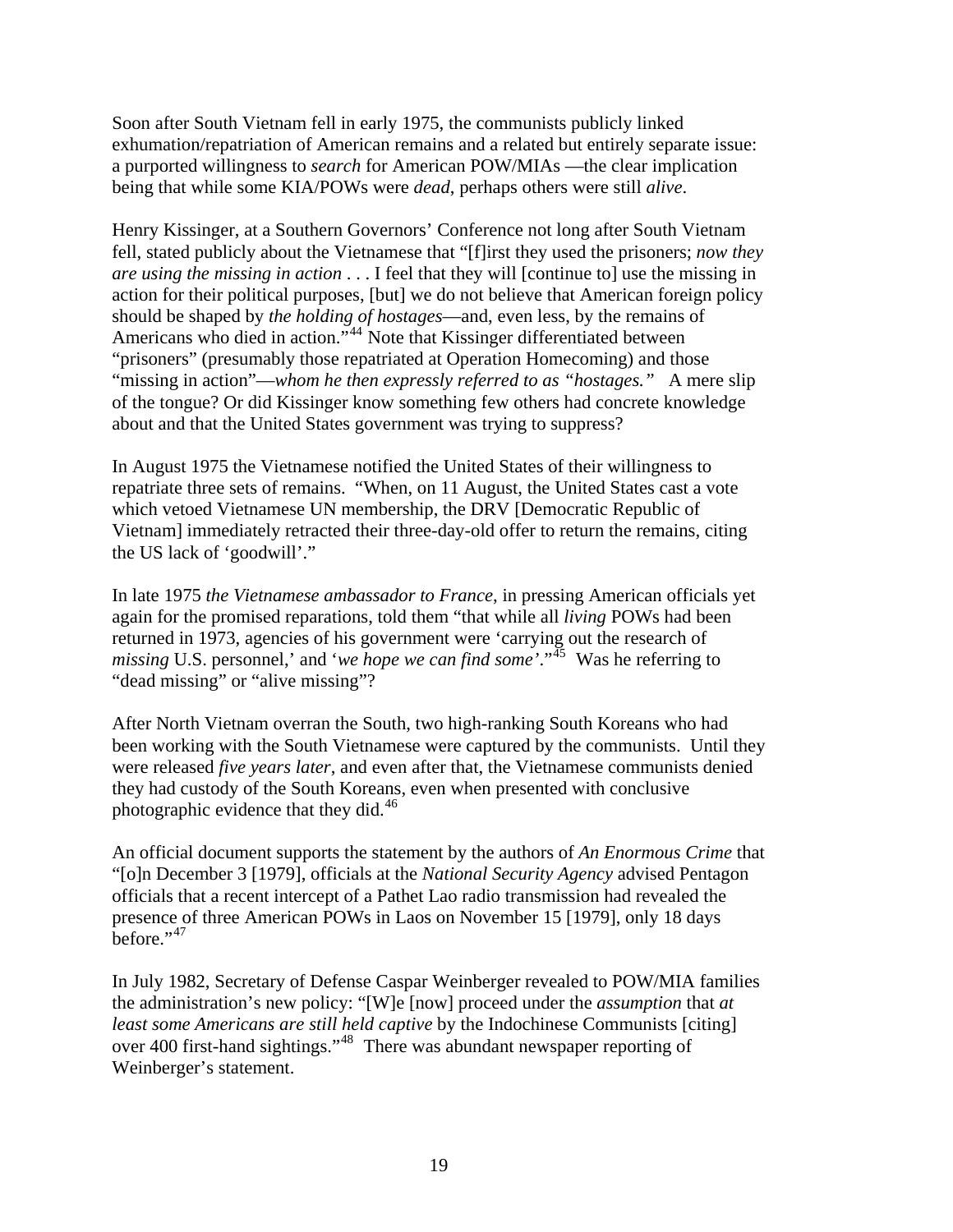In January 1986, on the *Good Morning America* TV show, Richard Armitage stated that "*there may indeed be some Americans held against their will" in Indochina*. Paul Wolfowitz, another high-ranking Department of Defense official, said on the *Today* TV show that of some 800 live-sighting reports in the past ten years "[*t*]*here are roughly 100 that we believe hold up under this* [*sic*] *best scrutiny we can put to them*."<sup>[49](#page-41-0)</sup>

In 1986, a Task Force led by Lt. General Eugene F. Tighe, Jr., former Director of the Defense Intelligence Agency, concluded after a five-month review of intelligence files that there was a strong possibility Americans were being held captive in Southeast Asia.

That same year Ross Perot, long-time champion of POW/MIAs who had been given access to government intelligence files, testified before a congressional committee that negotiations, not military force, were necessary if the men left behind were to be repatriated. The authors of *An Enormous Crime* write: "Perot, meanwhile, was hard at work trying to get the president and vice president to adopt the one major recommendation that had come out of his study of the POW issue, a recommendation he had earlier conveyed to Bush but upon which [then Vice President] Bush had not yet acted. If he and the president wanted to get the POWs back, Perot had told Bush, they should appoint a presidential emissary on POWs, give him broad powers, and send him to Indochina at once with orders to negotiate for as long as was necessary to gain release of the prisoners." Obviously, Ross Perot, no man's fool, believed there were still American captives in Indochina. The upshot was that Perot went to Hanoi as a private citizen. Upon his return, he remained as sure about the captives—perhaps even more so—than before he departed.

In August, *a presidential envoy* to Vietnam reported that "[t]he Vietnamese have acknowledged that there are some wild parts of their country, and the suggestion is that *it is possible for there to be live Americans in Southeast Asia, not under the control of the Vietnamese government.* That is the inference I draw . . . . I don't know if there are any there, but *there is evidence some might be*."[50](#page-41-0)

Months later, in Washington, D.C., the *Vietnamese Foreign Minister* repeated that somewhere in remote areas (of that closed, tightly run society) *there might be live Americans that the government did not know about*.

In 1992, former KGB Major General Oleg Kalugin reported that *the Soviets had interviewed three American POW/MIAs long after the war ended*—even though not one Operation Homecoming returnee reported having been interrogated by Russians.

Garnett "Bill" Bell—fluent in Vietnamese, Lao, and other Asian languages—spent decades as an Army non-com and civilian searching throughout Indochina for missing Americans. He interrogated friends, enemies, and refugees; he trekked through backwaters where few Americans had ever been; he climbed mountains and slogged through leech-infested swamps. Bill Bell did everything possible to ascertain the fate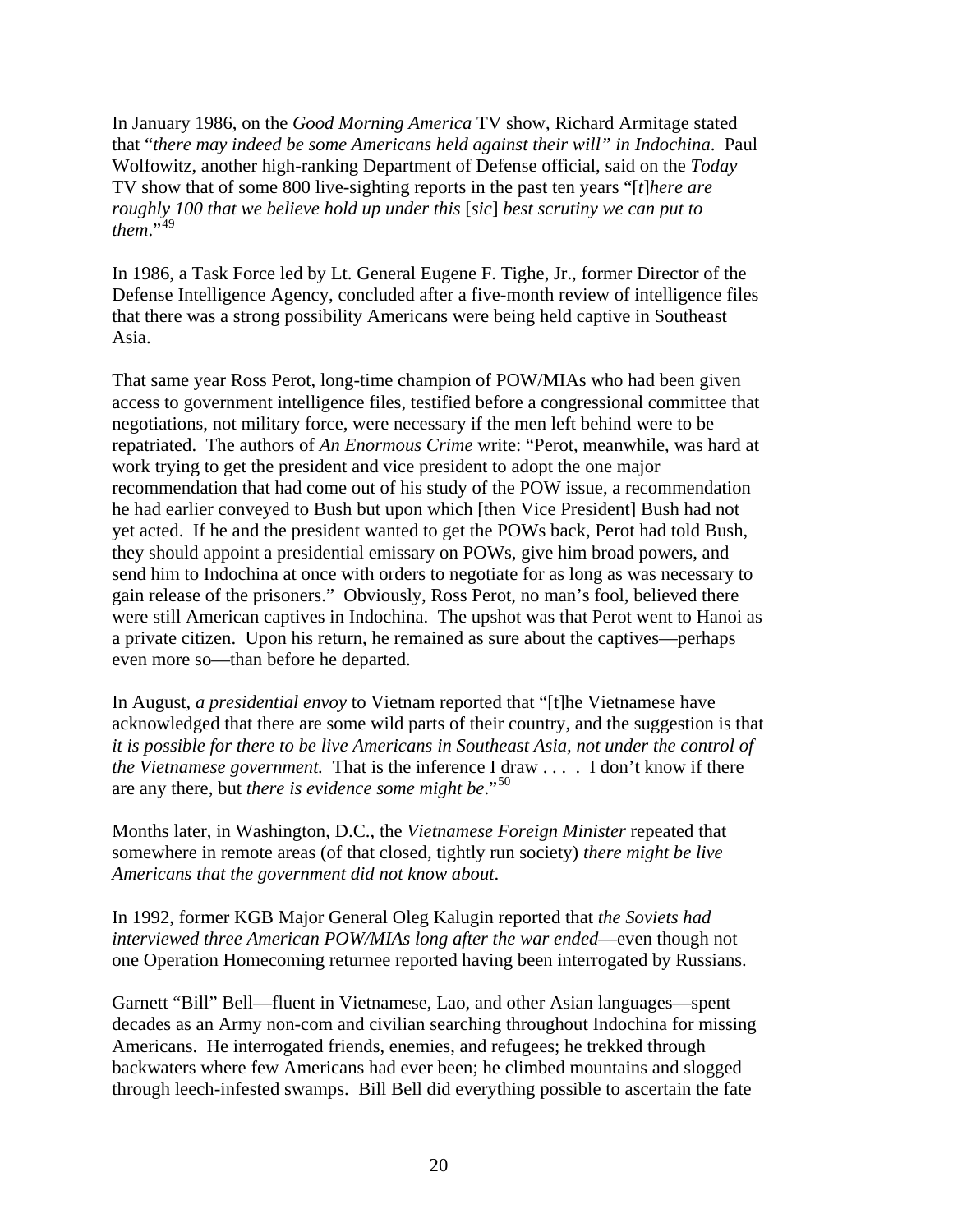of missing American servicemen. No one has better credentials on the subject of POW/MIAs than Bill Bell. In his superb autobiography, *Leave No Man Behind*, he has written that:

I mentioned to [a four-star general acting for the President of the United States] what I called the "controversial" cases, wherein the men involved were *alive at the time of their loss incident*, and in some cases *in the actual physical custody of Communist forces*. I also mentioned cases where the missing men were *depicted in photographs taken after they were captured*, and the pictures clearly showed that they were alive. I also mentioned other "controversial" cases where the missing men were *heard making radio broadcasts*, where *letters written by them dated after the time they were reportedly killed were found*, or *news accounts indicated they were captured*, but the Vietnamese claimed they have no knowledge. $51$ 

 [At a Senate hearing] I also mentioned the fact that Duke and Mark [two employees of the military who disappeared in 1970 while on a motorbike outing] had been employed as jet aircraft technicians, which matched information in other reports indicating that American personnel were held after the war to work on jet aircraft at a base north of Hanoi.<sup>[52](#page-41-0)</sup>

According to Deeter [who sat with Bell at a Senate Hearing], during the time that he [Deeter] had worked as a voice intercept specialist and Vietnamese linguist for the National Security Agency, [after the War] he had received traffic from the Dak To area of Kontum province referring to an American present there just prior to the arrival of a [recovery] team.<sup>[53](#page-41-0)</sup>

### The Morris document.

Note 11 to Chapter 32 of *An Enormous Crime* reads in part as follows: "Untitled memorandum to Nancy Soderberg<sup>[[54](#page-41-0)</sup>] from Richard Bush,<sup>[[55](#page-41-0)</sup>] February 2, 1993, re 'Urgent Matter Regarding POW/MIAs in Vietnam,' with National Security Council declassification authorization contained in letter from William H. Leary, Senior Director, Records and Access Management, to Ms. Carla J. Martin, Office of Senate Security, February 11, 1997."

The authors reproduce the entire Memorandum. Here is most of it.<sup>[56](#page-41-0)</sup>

#### Summary

I have received what appears to be credible information about American POW/MIAs in Vietnam. The information suggests that *Americans may have been held alive by Hanoi after 1973*.

\* \* \* Properly handled, you can use this to advantage with the Vietnamese and with the American public.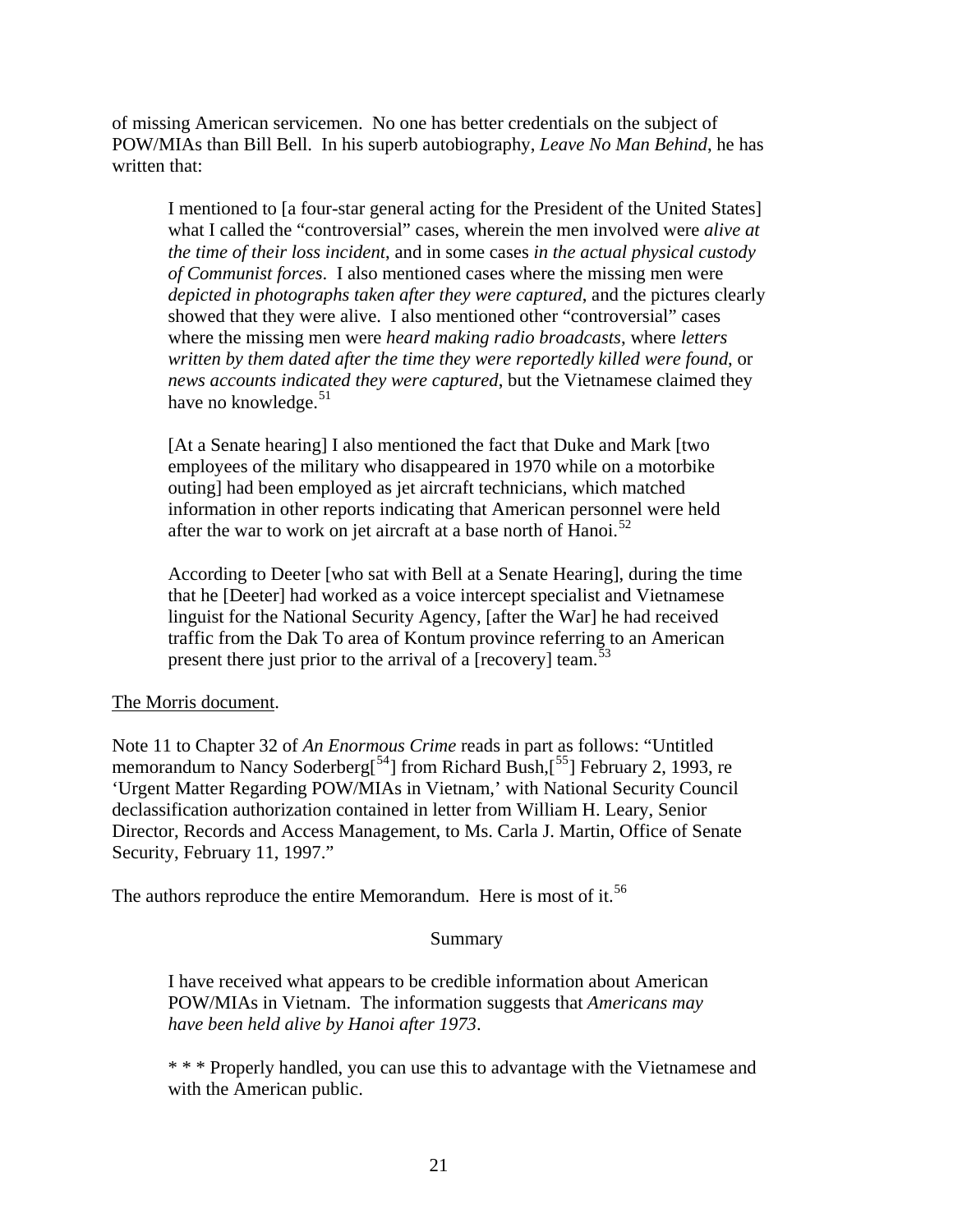## Background

The information comes by way of Steven Morris, a researcher at Harvard's Center for International Affairs and a public supporter of Clinton in the campaign. Steven is working on a history of the Vietnam War, and has recently had a chance to do research in selected Russian archives.

During the course of that research, he accidentally came upon a Russianlanguage copy of a September 1972 speech by a [North] Vietnamese deputy chief of staff to the Politburo. In the speech, the general discussed how *Vietnam should use the American POWs under its control in its negotiations with the Nixon Administration*. In the course of his discussion, he provided data on the number of Americans that Vietnam held at that time, broken down by:

- the location of their capture (North Vietnam, South Vietnam, Laos, Cambodia
- type (fliers, saboteurs, or other—presumably ground personnel
- rank
- political outlook ("progressive, neutral, and reactionary")
- the number of prisons in which the men were held.

*As far as Steven or I know, this is the only case where an official Vietnamese source provides Hanoi's accounting of the number of Americans under its control. As such, it is an important benchmark against which to judge Vietnamese claims*.

After crunching the numbers, Bush firmly stated "that it is hard to avoid the conclusion that *on September 15, 1972 Hanoi held 512 Americans who had been captured in North Vietnam and South Vietnam but who were not returned at the time of Operation Homecoming.* What happened to these men?"<sup>[57](#page-41-0)</sup>

Answering his own rhetorical question, Bush posited four possibilities:

- "They may have died from natural or *unnatural* causes during the September 1992-March 1993 period"<sup>[58](#page-41-0)</sup>;
- "They may have been held beyond Operation Homecoming and died from natural causes";
- "They may have been held beyond Operation Homecoming and executed at some point, perhaps because the Americans did not provide aid to Vietnam or failed to meet some other expectations";
- "They may still be alive."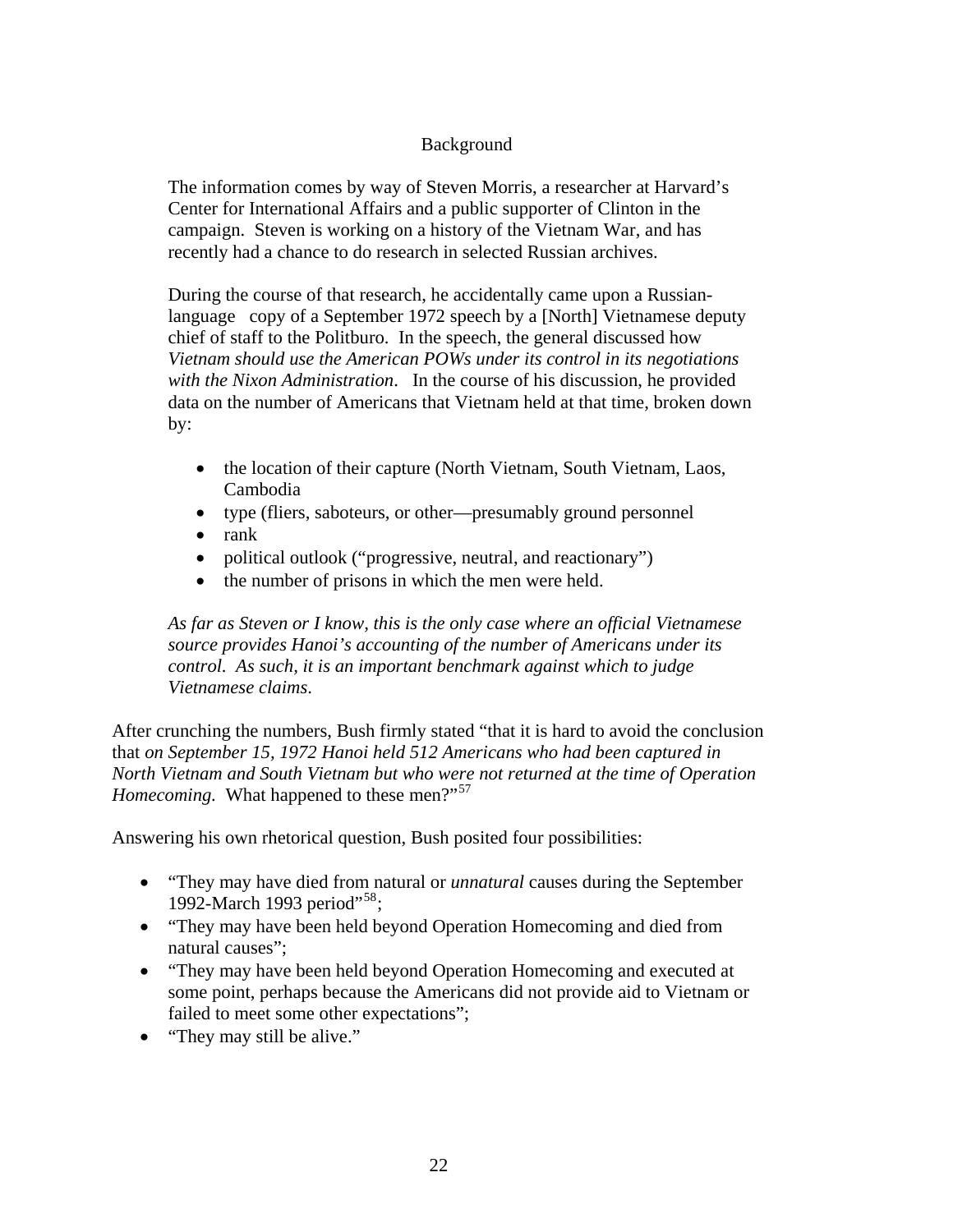Under the title "What Happens Now," Bush wrote that researcher Morris had intended to give the document to *The New York Times*, but that Bush thought the White House "should have an opportunity to decide how this information should be used."

"What I did not tell Steven," Bush then informed Soderberg, "was that I did not want the Clinton Administration to be hit with a public bombshell on the POW/MIA issue in its early weeks. You should be able to develop a strategy for using this information and any further information we can get out of the Russians—against the Vietnamese in a way that maximizes results for the MIA families, does not inevitably create a new obstacle to normalization, and demonstrates the Administration's diplomatic skill. However, as much as Steven wants to do the right thing, he does not trust the bureaucracy. If he were told just to turn over his information to DIA [Defense Intelligence Agency], he would probably say 'No, thanks,' and head for the Times. If he is handled properly, I think it will work to your advantage."

Eventually, however, Morris's document did find its way to the *Times*. The newspaper's headline read: "Files Said to Show Hanoi Lied in '72 on Prisoner Totals."

The article "first stated that 'a document described as a top secret report written by a senior Vietnamese general and delivered to the Communist Party Politburo in Hanoi in September 1972 says that North Vietnam was holding 1,205 American prisoners of war at a time when North Vietnamese officials were saying that the number was only 368,' and then went on to quote the author of the report, Gen. Tran Van Quang, the deputy chief of staff of the North Vietnamese Army, as saying '1,205 American prisoners of war located in the prisons of North Vietnam—and this is a big number. Officially, until now, we published a list of only 368 prisoners of war, the rest we have not revealed." The *Times* article quoted Morris as saying that "this is the biggest hostage-taking in the history of American foreign policy and we still [in 1993] don't know where the hostages are, what happened to them, if they are still alive."

The next day, the *Times* published more information from the document. General Quang was quoted as saying that "[t]he question of the American prisoners of war, as is well known, we intend to resolve in the following manner: . . . Nixon must compensate North Vietnam for those enormous losses which the destructive war caused."

That same evening, Zbigniew Brezezinski, President Carter's National Security Advisor, stated on the "MacNeil/Lehrer NewsHour" that "[a]s far as Vietnam is concerned, I think that if this document is sustained, and *it looks unfortunately to be sustainable*, we have the right to *ask the present Vietnamese government to place those responsible in war crimes trials*."[59](#page-41-0)

On the same program Henry Kissinger remarked that "[i]f that document is true, and *it is hard to imagine who would have forged it*, for what purpose, then I think *an enormous crime has been committed*."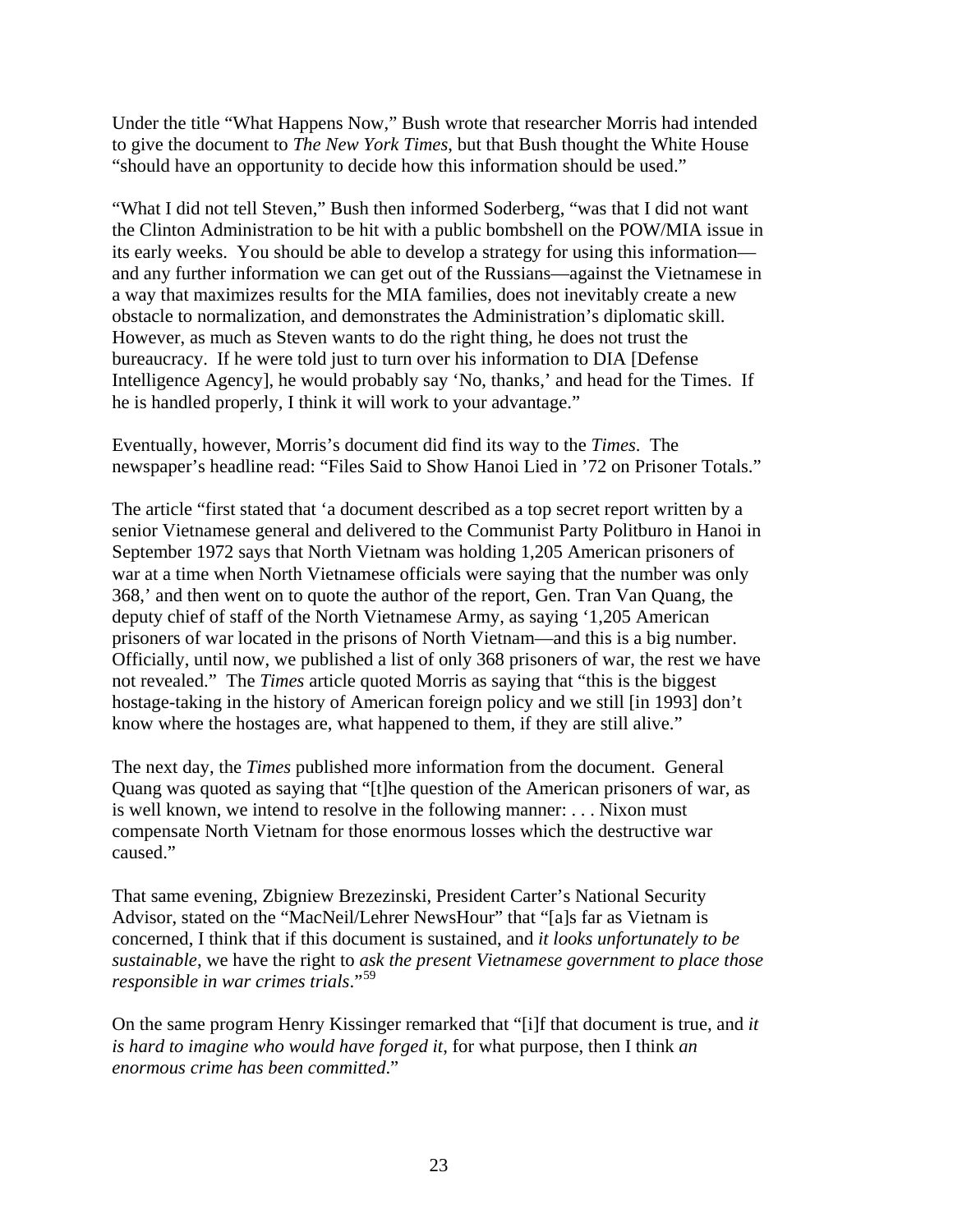Needless to say, the Vietnamese condemned the document as a "clear fabrication," the Clinton Administration fudged the numbers of POW/MIAs, and that was the end of the Morris document attracting any further notice by the American media or public.<sup>[60](#page-41-0)</sup>

### The case of "malnutrition deprivation."

In *Leave No Man Behind* Bill Bell recounts a story about one set of American remains that were processed by the United States Army Central Identification Laboratory in Hawaii (CILHI). Bell writes that the "CILHI Commander, Lieutenant Colonel Johnie Webb, revealed to me that one set of remains returned by Vietnam exhibited signs of 'malnutrition deprivation' due to a prolonged period of incarceration, *but that according to our records the man was never known to be in the* [*Indochinese Communists'*] prison system."<sup>[61](#page-41-0)</sup>

## Bell was "intrigued":

So I quietly began further research on the case, and I learned that *the same remains also exhibited clear evidence of having been wired together*, apparently for display. I recalled having debriefed several refugees in Hong Kong who described their observation of *American skeletal remains wired together for use as training aids in various medical schools in North Vietnam*. \* \* \* Given Webb's statement to me that these remains showed "malnutrition deprivation," a fancy way of saying starvation, *obviously the man had survived for some time*. *However, that he was never identified by the other returnees as being in the prison system—a major point continuously used by certain elements of the U.S. government to defend their position that no one was held back by the Vietnamese—should have raised some eyebrows. \* \* \** But since we had the remains, for the U.S. government, the case was closed, *even though the CILHI believed his remains showed he had survived for some time after his capture.* There would be no further investigation of the man's fate  $\ldots$ .<sup>[62](#page-42-0)</sup>

## The ongoing battle for closure

Regrettably, despite paying occasional lip service about ascertaining the truth of the Vietnam War POW/MIA story, today United States officialdom doesn't want to hear anything more about Americans languishing in Indochina, China, the Soviet Union, or anywhere else—especially after the Senate's Kerry Committee in the early 1990s whitewashed the Vietnamese communists.

As to the repatriated POWs, some understandably remain so seared by their experiences in captivity that the subject of Americans not repatriated by the communists opens old wounds, exacerbated by even the remotest possibility that some of their number may have been subjects of "medical" experiments.<sup>[63](#page-42-0)</sup>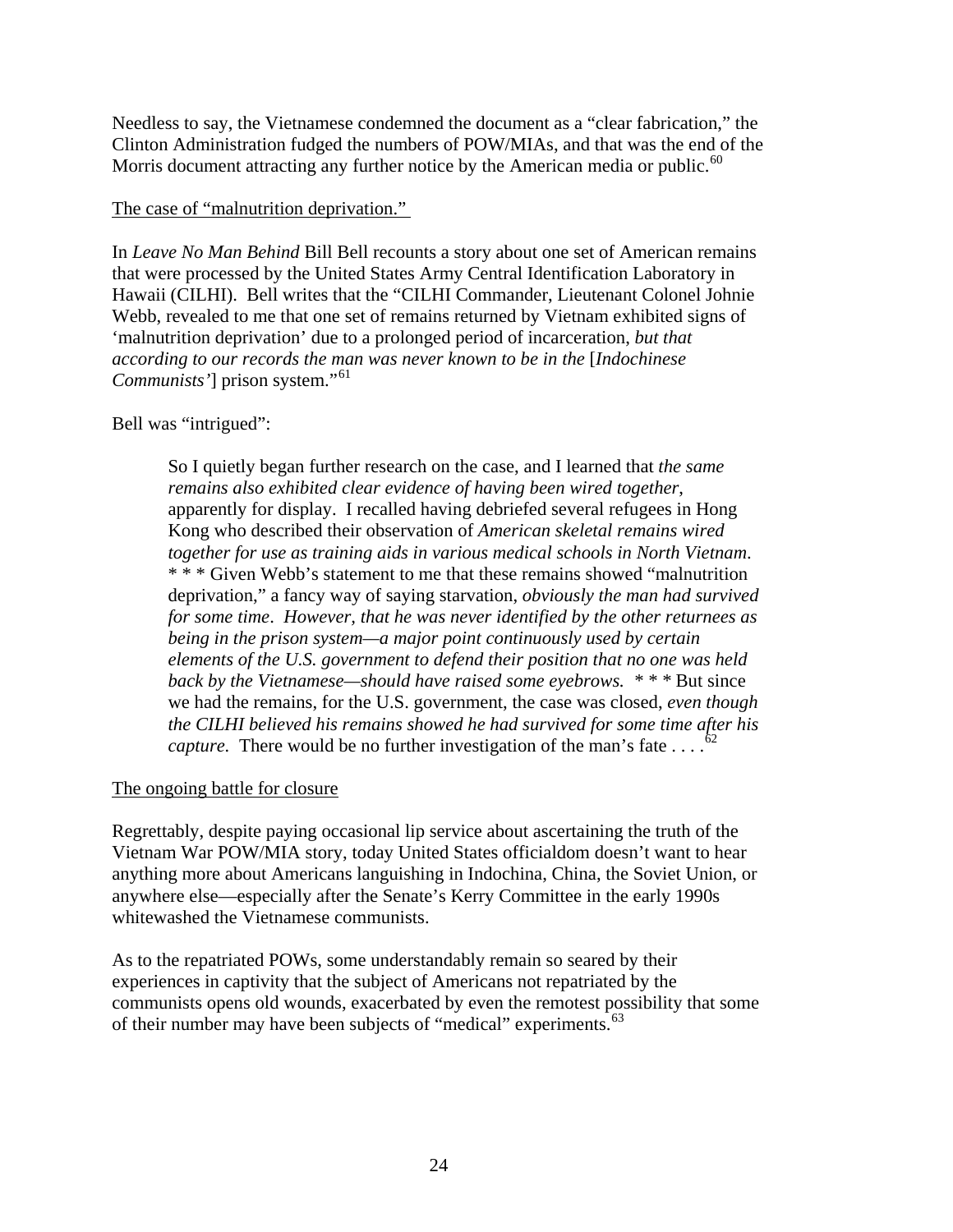Many POWMIA families, who have been able to move on with their lives, do not welcome discussions that cause them to revisit the painful past with its unbearable losses.

Few Americans want to believe that if the North Vietnamese did withhold POW/MIAs, for whatever purposes, the United States government did not *somehow* get them back—so some of our countrymen choose denial rather than believe the U.S. was complicit.

But other Americans press on, blowing on the decades-old embers in the ever-dimming hope that even if no POW/MIAs will ever be found alive in Indochina, at least the truth may someday either emerge or be forced out of the communists and/or from our own government.

One of those Americans is Kay Bosiljevac. The story of her POW/MIA husband, Captain Michael Joseph Bosiljevac, dramatically illustrates the fate of some Americans in Indochina.

## **Part III**

## **The Case of Captain Michael Joseph Bosiljevac, USAF**

### Introduction

As noted, there is overwhelming evidence that ever since Lenin's gang took over the Soviet Union in 1917 communists worldwide have been using captured American military personnel "[1] as leverage for political bargaining, [2] as an involuntary source of technical assistance, and [3] as forced labor."

As further noted, "there were two other purposes for which the communists used American POW/MIAs: [4] to obtain hard cash and needed goods, and, [5] to turn them into human guinea pigs."

Based on the available evidence, it is very likely that Mike Bosiljevac fell into at least two of these five categories.

Yet even in the face of the evidence of what the communists have done to too many of our countrymen since 1918, it is still impossible for many well-meaning Americans to accept that a co-worker's father was locked away in the bowels of a Soviet prison; that a neighbor's son was worked to death in a Siberian coal mine, that a colleague's brother-in-law was vivisected in Czechoslovakia, that a friend's cousin starved to death somewhere beyond the Ural Mountains, that an employer's relative was reduced to living like an animal in a Laotian cave, that a wife's brother was deliberately exposed to atomic radiation—that American citizens serving their country in its armed forces were abused in every imaginable way by communists and then discarded like garbage.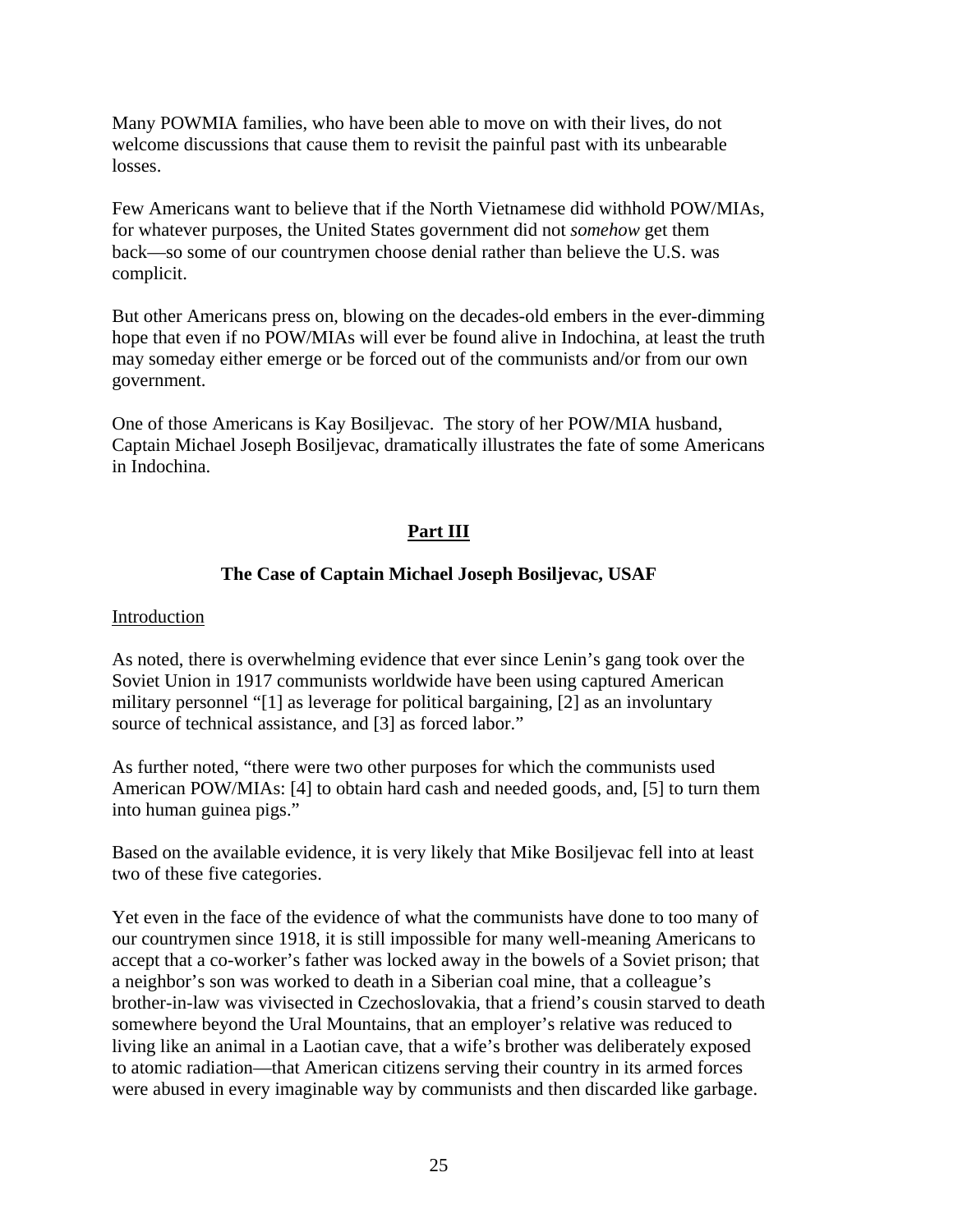### The Soviet Union's F-86 Sabre Jet project

Although the facts provided in the Korean War section above conclusively show that American POW/MIAs were not repatriated but instead vanished into the oblivion of North Korean, Chinese, and Soviet prison camps and "medical" facilities, a little known Communist intelligence operation during that conflict goes a long way to explaining why Mike Bosiljevac vanished after he survived his shoot down in Vietnam.

A forty-two page Working Paper of the Joint Commission Support Branch, Research and Analysis Division, DMPM (Defense Prisoner-of-War and Missing Personnel Office of the Pentagon) dated 26 August 1993<sup>[64](#page-42-0)</sup> contains this Executive Summary:

U.S. Korean War POWs **were**[ [65](#page-42-0)] transferred to the Soviet Union and never repatriated.

This transfer was a highly secret MGB [KGB] program approved by the inner circle of the Stalinist dictatorship.

The rationale for taking *selected* prisoners to the USSR was:

*To exploit and counter U.S. aircraft technologies*;

To use them for general intelligence purposes;

It is possible that Stalin, given his positive experience with Axis POWs, viewed U.S. POWs as potentially lucrative hostages.

The range of eyewitness testimony as to the presence of U.S. Korean War POWs in the GULAG is so broad and convincing that we cannot dismiss it.

The Soviet 64th. Fighter Aviation Corps which supported the North Korean and Chinese forces in the Korean War had an important intelligence collection mission that included the collection, selection and interrogation of POWs.

A General Staff-based analytical group was assigned to the Far East Military district and conducted extensive interrogations of U.S. and other U.N. POWs in Khabarovsk. This was confirmed by a distinguished retired Soviet officer, Colonel Gavriil Korotkov, who participated in this operation. *No prisoners were repatriated who related such an experience.*

Prisoners were moved by various modes of transportation. Large shipments moved through Manchouli and Pos'yet.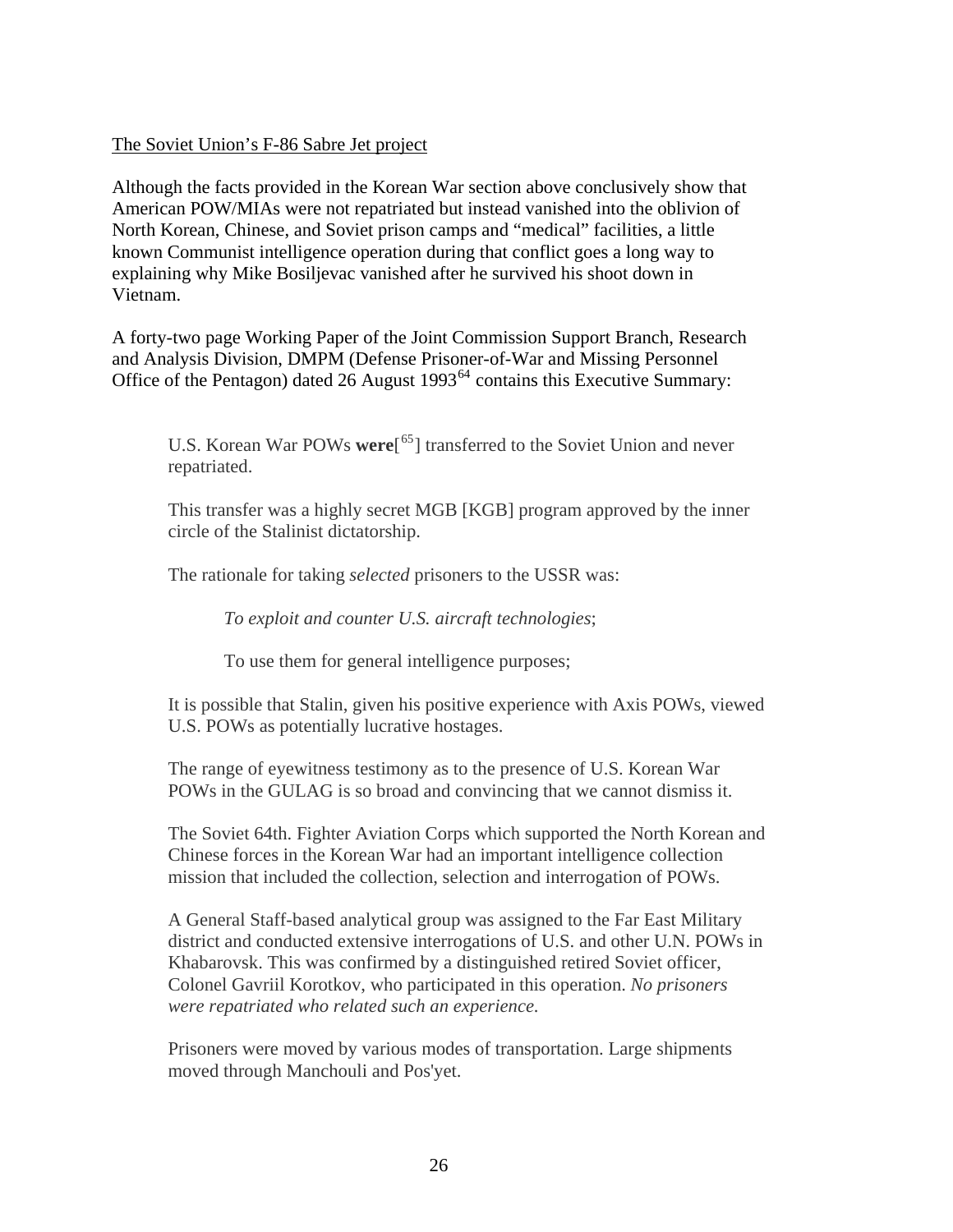Khabarovsk was the hub of a major interrogation operation directed against U.N. POWs from Korea. Khabarovsk was also a temporary holding and transshipment point for U.S. POWs. The MGB controlled these prisoners, but the GRU [military intelligence] was allowed to interrogate them.

Irkutsk and Novosibirsk were trans-shipment points, but the Komi ASSR an Perm Oblast were the final destinations of many POWs. Other camps where American POWs were held were in the Bashkir ASSR, the Kemerovo and Archangelsk Oblasts, and the Komi-Permyatskiy and Taymyskiy National Okrugs.

POW transfers also included thousands of South Koreans, a fact confirmed by the Soviet general officer, Kan San Kho, who served as the Deputy Chief of the North Korean MVD.

#### *The most highly-sought-after POWs for exploitation were F-86 pilots and other knowledgeable of new technologies.*

Living U.S. witnesses have testified that captured U.S. pilots were, on occasion, taken directly to Soviet-staffed interrogation centers. A former Chinese officer stated that he turned U.S. pilot POWs directly over to the Soviets as a matter of policy.

*Missing F-86 pilots, whose captivity was never acknowledged by the Communists in Korea, were identified in recent interviews with former Soviet intelligence officers who served in Korea. Captured F-86 aircraft were taken to at least three Moscow aircraft design bureaus for exploitation. Pilots*  accompanied the aircraft to enrich and accelerate the exploitation process.<sup>[66](#page-42-0)</sup>

Why, one may ask, why were the Soviets so interested in the F-86?

The Working Paper provides the answer:

The First Modern Air War. One of the worst-kept secrets of the Cold War was the head-to-head clash in Korea between the two former Allies of World War II, the Soviet Union and the United States. \* \*\* *The Korean War was the first modern air war and was characterized by an entirely new technology that was electronics intensive and depended not only on the keen wits and high mastery of the pilots flying the jet combat aircraft but on a host of advanced support activities such as air-intercept radar and airborne reconnaissance*.

The Technology Gap. This was the backdrop for an even more insidious form of warfare. The Soviet Union cloaked its participation in the Korean War partly to conceal its *urgent need to bridge the technological gap with the West*, which was widening geometrically even then. Based upon a precedent repeatedly acknowledged by senior Soviet officers, which began with the wholesale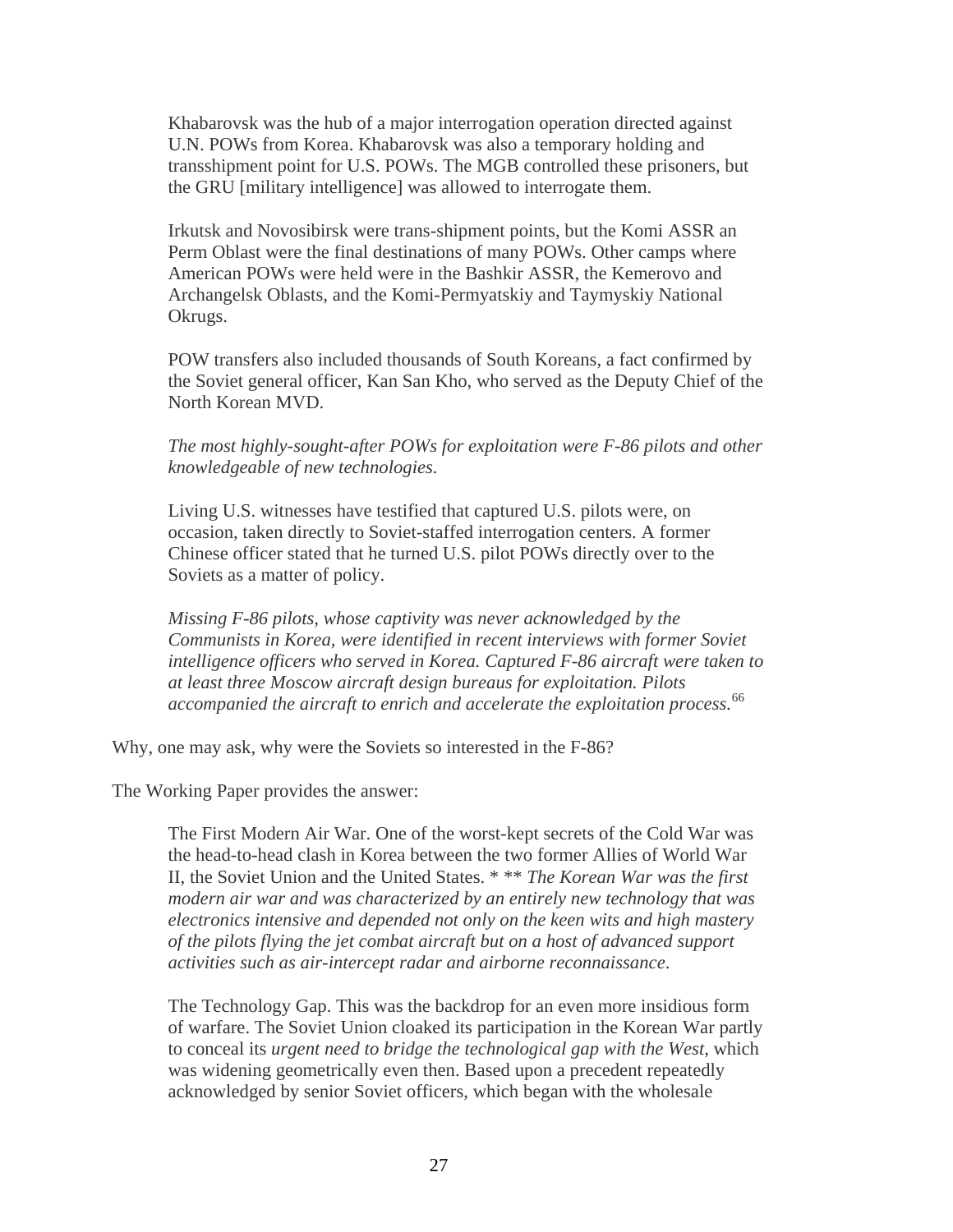reverse engineering of the Massey-Ferguson tractor by the State Automobile Factory in the 1930s, the Willys Jeep in the 1940s, and a variety of propeller technology aircraft during World War II, *the Soviets sought to avert the inevitable by systemized theft of design*.

\* \* \*

The air-focused Soviet priorities are perhaps best summed up by the comment of retired Colonel Aleksandr Semyonovich Orlov, a veteran of the  $64<sup>th</sup>$  [Soviet] Fighter Aviation Corps], and the chief . . . of intelligence for one of its divisions. He casually dismissed the significance of ground forces personnel with the comment that he knew more about the operations of the American infantry battalion that a U. S. Army captain would. Orlov, himself a captain at the time of the Korean War, then described in painstaking details *Soviet intelligence collection requirements which were focused on aircraft technical parameters*.

\* \* \*

A Special Air Force Unit. According to Dr. Paul Cole's interview with General Lobov, *a special Soviet Air Force unit* was organized and deployed, under the command of General Blagoveshchenskii, with *the mission to capture F-86 pilots*. Its mission was to *force down Sabre jets in order to capture the pilots alive*. The unit was composed of flyers from units in Mary, in the Turkmen SSR, and from the Primorskii Krai along the Pacific coast. Nine expert pilots were assigned to this mission, each of whom was required to sign a secrecy statement.

#### Captain Bosiljevac was a prize intelligence/technical catch for the Soviets

Fast forward about twenty years, from the early 1950s in Korea to the early 1970s in Vietnam, where the Soviets again had a strong presence.<sup>[67](#page-42-0)</sup>

There can be no doubt that at the time of the Vietnam War the Soviet interest in "*new technology that was electronics intensive*" had not waned, that communist "*systemized theft of design"* had not abated, and that the USSR had every reason to redeploy the assets necessary to obtain human and technical information about American electronic warfare capabilities. After all, the Soviets had a long, successful history of stealing from the West everything from tractor designs to the atomic bomb.

In light of this history, Captain Bosiljevac was, for the Soviet's, truly a gift from the sky. Michael D. Benge—a prisoner of war in South Vietnam, Cambodia, Laos and North Vietnam for over five years—has stated with incredulity that "[f]or some unfathomable reason, DOD [Department of Defense] sent pilots, who had worked in top secret projects such as the atomic energy program, on tactical bombing missions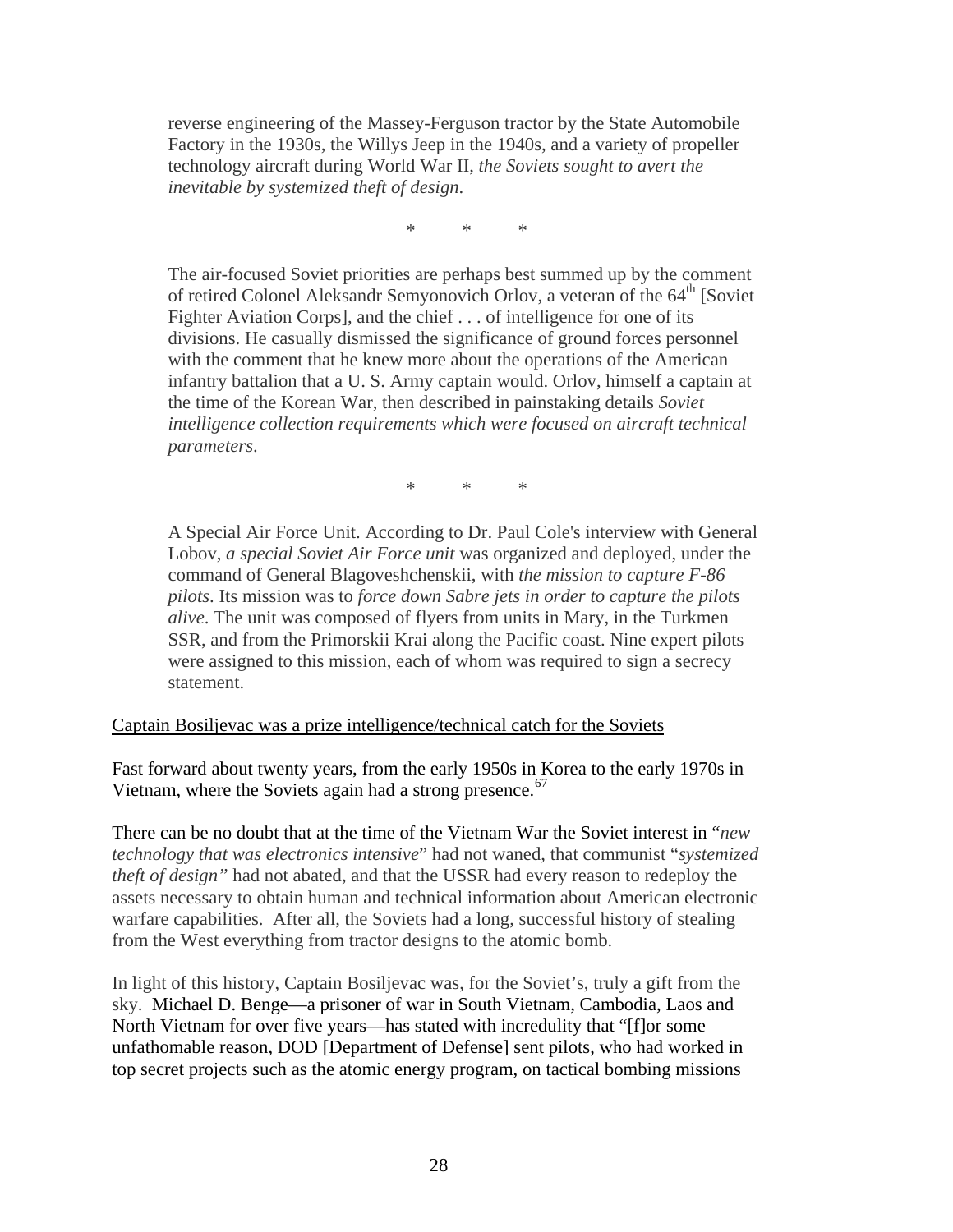over North Vietnam only to be shot down and captured. \* \* \* . . . one F-111 pilot was shot down over North Vietnam shortly after leaving the Gemini space program." <sup>[68](#page-42-0)</sup>

Indeed, Mike Bosiljevac's resume read like a wish list for the communists, especially the Soviets, and he knew it. Before he left for Vietnam, Mike told his wife that if he was captured Soviet intelligence would quickly know his identity and background from a dossier that had been prepared about him long before he was shot down.

While a cadet at the United States Air Force Academy, Mike was selected for a summer internship with the National Aeronautics and Space Agency. Mike lived in Houston, spent time at Cape Canaveral, and was often in the presence of the marquee names of the space program, including astronauts such as Deke Slatton and scientists such as Werner Von Braun. Some of Mike's activities included training with a few of the astronauts.

When Mike graduated from the Air Force Academy in June 1967 with a B.S. degree, then-Lieutenant Bosiljevac received a Fellowship from the Atomic Energy Commission to finance his Master of Science Degree. He would later receive his M.S degree in nuclear engineering from the University of Minnesota.

In 1968 Mike was assigned to the United States plutonium production plant in Aiken, South Carolina. There, he was involved with the United States' only "K" atomic reactor. During that period he spent some time at the Alamogordo nuclear facility, at Oak Ridge, Tennessee's atomic facility, and at the Savannah River Nuclear Plant. Needless to say, Mike held very high security clearances, giving him access to atomic and other sensitive national security information.

Other information Mike possessed of value to the Soviets derived from his aircraft and his role as the F-105Gs Electronic Warfare Officer.

The F-105G was the designation given to F-105Fs which were fitted with greatly improved avionics, and carried Radar Homing and Warning Systems and defensive electronic countermeasure jamming equipment.

The aircraft's job was to escort other Air Force planes and suppress enemy air defenses, primarily surface-to-air missiles (SAMs) and anti-aircraft artillery (AAA).

Mike's job as Electronic Warfare Officer included monitoring the F-105G's sophisticated, technologically advanced avionics equipment and the aircraft's external environment. He would inform the pilot of changes in the threats posed by enemy aircraft and/or ground-based defenses, in order to adjust the F-105G's tactical posture.

Given how for a half-century the communists had sequestered America military personnel who possessed intelligence-value information and specialized technical knowledge, and given what Mike's knew and his electronic warfare skills, there is no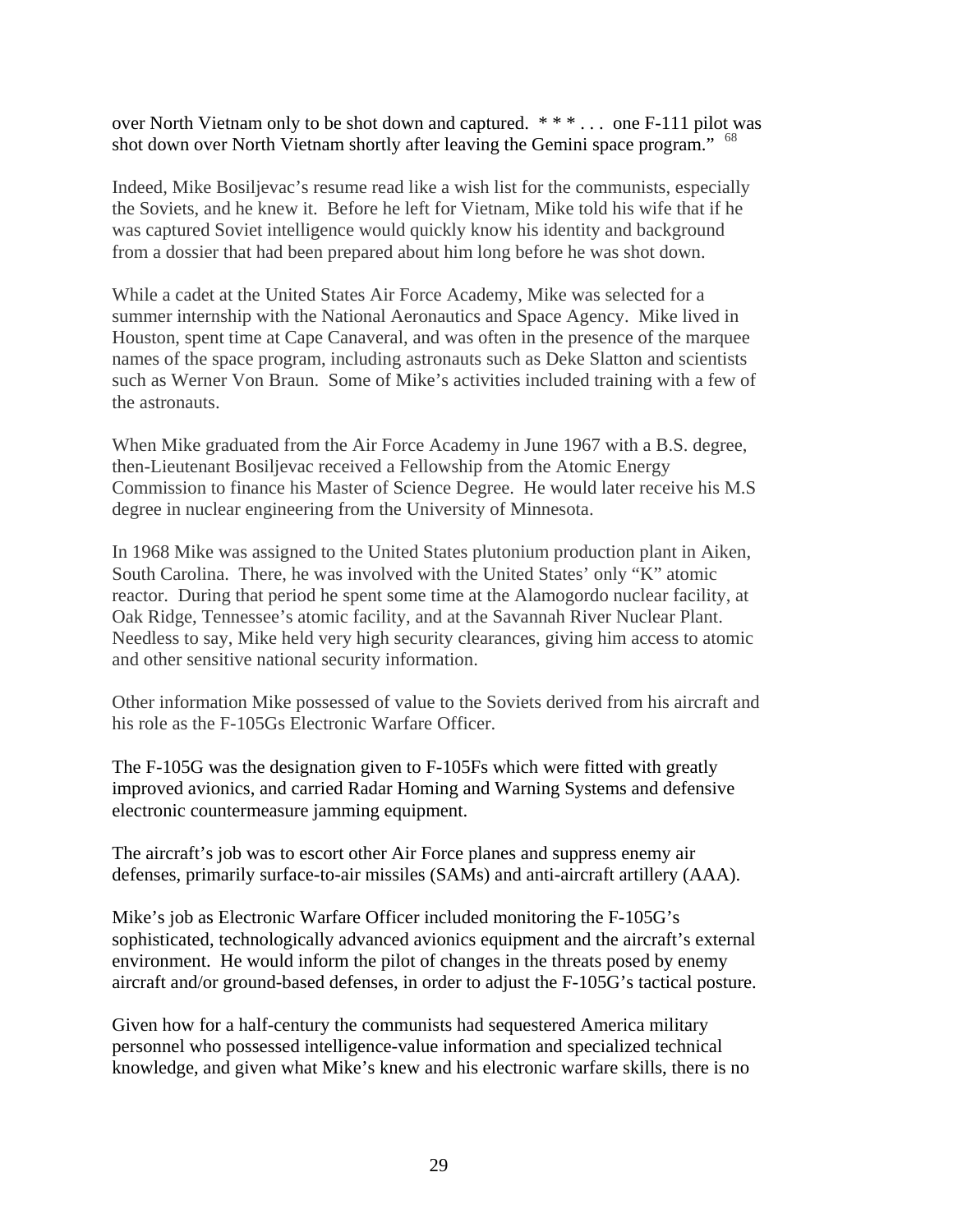doubt that the North Vietnamese and their Chinese and Soviet patrons would have had considerable interest in Captain Michael J. Bosiljevac, United States Air Force.<sup>[69](#page-43-0)</sup>

### Surviving the shoot down<sup>[70](#page-43-0)</sup>

It was September 29, 1972, approximately 10,000 feet over North Vietnam west of Hanoi. An Air Force F-105G, one of a flight of four, was streaking through the sky on a SAM missile suppression mission. Mike Bosiljevac was the Electronic Warfare Officer. Lt. Colonel Jim O'Neil was the pilot.

Closing on the target, O'Neil fired a Shrike AGM-45—an American anti-radiation missile designed to home-in on hostile anti-aircraft [radar](http://en.wikipedia.org/wiki/Radar). Moments later a North Vietnamese SAM missile exploded 50 to 100 feet under the aircraft. Shrapnel raked the F-150Gs underside. There was an explosion. Warning lights flashed.

Col. O'Neil was able to control his aircraft for about five minutes. He headed away from the Hanoi area. The plane stopped responding. O'Neil initiated ejection. He and Mike were blown out of their disabled aircraft.

Two parachutes opened. Col. O'Neil saw Captain Bosiljevac descending below him. He saw that some of Mike's parachute lines had been cut to allow him to better manage his descent.

They landed about a quarter-mile apart.

Although Jim did not see Mike on the ground—there was considerable green foliage, and Mike was wearing a green flight suit—Jim did see Mike's parachute, life raft, and associated gear.

### Radio Hanoi's Confirmation

Various Defense Intelligence Agency reports confirm that on 29 September 1972 the O'Neil-Bosiljevac aircraft was shot down. On the same day Radio Hanoi broadcast in English and Vietnamese that two American jets had been shot down and "the pilots [plural] bailed out and were immediately captured."<sup>[71](#page-43-0)</sup>

### No knowledge of Mike, twice.

Jim O'Neil was imprisoned in two places, twice. His odyssey began at the "Hanoi Hilton," where he would be held in solitary confinement for about six weeks.

Then he was sent to a nearby prison the POWs dubbed the "Zoo." After that, he was sent back to the Hilton, and then again to the Zoo.

Although at each of those places, both times, Jim inquired about Mike as best he could, no fellow POW had ever heard of him.[72](#page-44-0)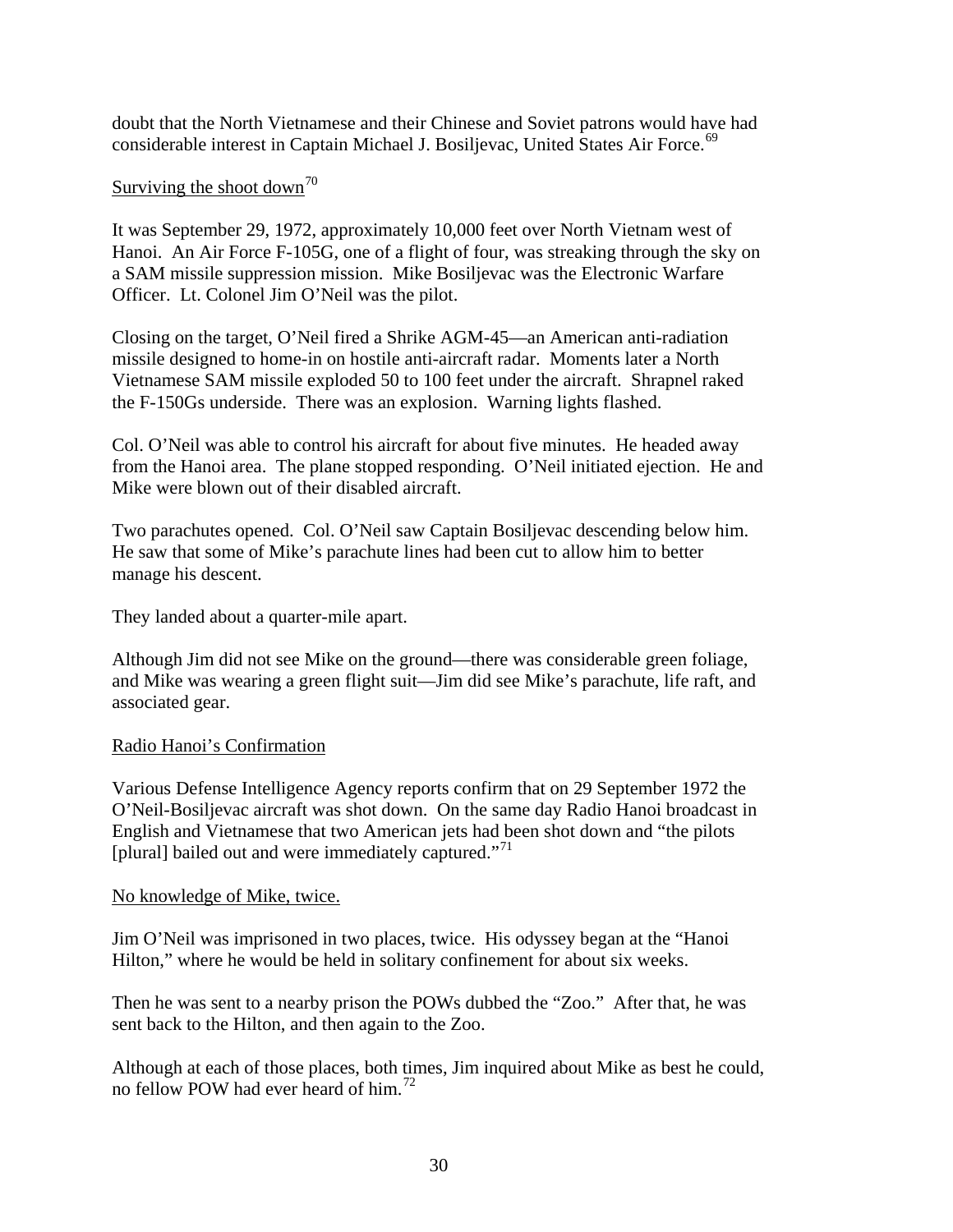### The political indoctrinator's confirmation.

About ten days after being first locked up at the Hilton, Jim had a brief conversation with a North Vietnamese political indoctrinator.

According to Jim's March 31, 1973 debriefing at Clark Air Force Base in the Philippines, "Lt. Col. O'Neil recalls querying the prison guard as to the status of Capt Michael J. Bosiljevac. He states the guard left the room and returned shortly saying Capt Bosiljevac was 'here' and uninjured. Col. O'Neil assumed that guard had obtained an official response to his query. Col. O'Neil further states at that time he did believe the guard's response."<sup>[73](#page-44-0)</sup>

The political indoctrinator enigmatically added that Mike was "luckier than you [O'Neil]." It was not clear then what he meant, nor is it now.

### U.S. Government Confirmation.

Sometime around November 1972, less than two months after Mike had been shot down, his wife received a letter from Randolph Air Force base. It was startling in several respects. Essentially, the letter advised Kay Bosiljevac to send a "Care" package to Mike. It directed her to Ehrling Berquist Hospital, at Offut Air Force Base, where she was to pick up two pre-prepared sacks of medicine which were waiting for her, to be included in the package.

The letter recommended other items for the package, such as "long johns," dry food, family photographs. Even the size of the box was provided, and the means of securing it (with string).

The United States Air Force—which until then had denied knowledge of where Captain Bosiljevac was being held—also gave Kay very clear instructions about how to address the package: *Camp of detention for U.S. pilots in Democratic Republic of Vietnam, Hanoi, Socialist Republic of Vietnam.* 

The official Air Force letter then directed Mrs. Bosiljevac to a particular post office in South Omaha, Nebraska, from which the package was to be mailed.

As soon as the postal clerk saw the package's address he went to a safe and removed a sealed envelope. Upon reading the contents, he first informed Kay that no postage would be required, and then took the package somewhere into the rear of the post office. When he returned, initially he refused to tell Mrs. Bosiljevac what the package's routing would be, but soon relented and told her "*New York and then*   $M_{\alpha\text{scow}}^{V,74}$  $M_{\alpha\text{scow}}^{V,74}$  $M_{\alpha\text{scow}}^{V,74}$ 

Because no one is told to send Long Johns to a dead man, this episode proves that the United States Air Force believed that Mike was still alive.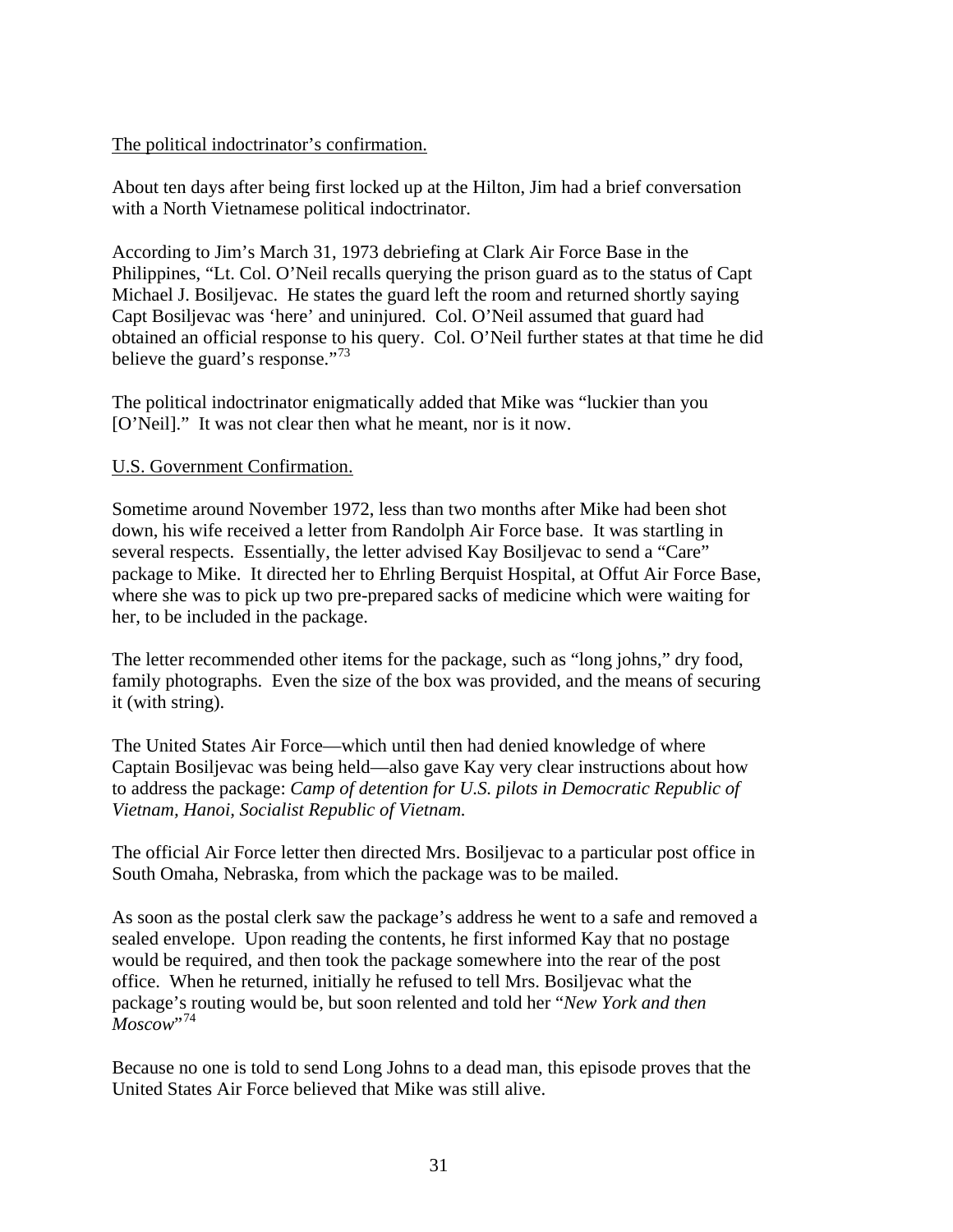Further evidence that the Air Force believed Mike was still alive—though it didn't provide Kay with any details—was demonstrated by its conduct during the early 1973 Operation Homecoming. Almost every day during that period when the American POWs were being released in order of their shoot down (earliest first), the Randolph Air Force Base Casualty Officer assigned to the Bosiljevac family informed them that Mike would be coming home—perhaps on the last plane out of Hanoi, but nonetheless he *would* be coming home.

As it turned out, the Air Force was correct, but off by fifteen years. And when Mike *did* come home, he wasn't alive.<sup>[75](#page-44-0)</sup>

Repatriation, fifteen years later.

A small group of somber-looking American officers and several Vietnamese civilians stood under an aircraft's wing at Noi Bai airport in the Socialist Republic of Vietnam.

The date was September 23, *1987*—a decade-and-a-half after Mike Bosiljevac had been shot down.

On a picnic-size table covered with a white cloth rested three wooden boxes about the size of carry-on suitcases. They were numbered 1, 2, and 3. Number 2 contained the mortal remains of Mike Bolsiljevac.<sup>[76](#page-44-0)</sup>

Box number 2 also contained Captain Bosiljevac's "Geneva Convention Identification Card" (Department of Defense Form 528) and his Air Force ID card (on one side his photograph and signature, and on the other two fingerprints).

Although Mike's remains were entirely skeletal, *the two documents were in pristine condition*, as if they had been issued only the day before.

After fifteen years of his family's anguish, the Air Force captain would soon be home.

One chapter would be over.

Another was about to begin.

Captain Bosiljevac's remains were sent to the United States Army's Central Identification Laboratory in Hawaii (CILHI). $^{77}$  $^{77}$  $^{77}$ 

### The Government's Analysis

CILHI rendered a superficial brief report, attached to which were two skeletal drawings and a photograph of Captain Bosiljevac's skull, all of which were concerned with the laboratory's principal task: identifying his remains.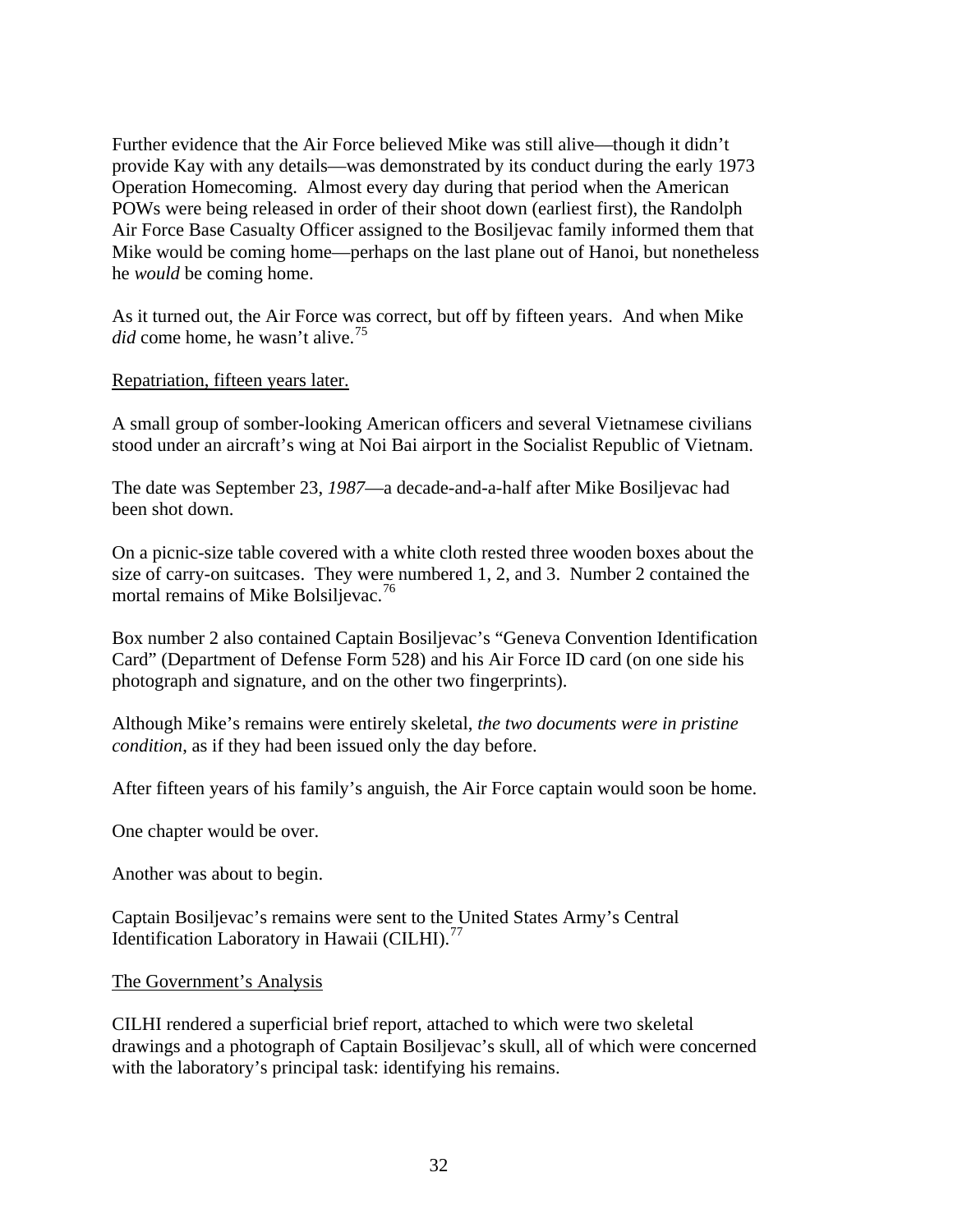### *Mike Bosiljevac's ribs.*

The report and the main skeletal drawing show that on Mike's left side ribs 4 and 5 were fractured and parts of 6, 7, 8 and 9 were missing.

Thus, in all CILHI found a total of six ribs that had been damaged either by fracture or loss.

There was no explanation of what may have caused the rib damage.

Indeed, the CILHI report only once mentions "ribs," and that reference is found in only one sentence buried in a full page of single-spaced text.

Moreover, the CILHI report in no way correlated the damage to Mike's ribs and whatever caused his death.

## *Mike Bosiljevac's skull*.

The CILHI photograph of Mike's skull revealed two precise, "clean" cuts, which the report describes this way: "The cranium has been sectioned, *as if at autopsy*, from just behind the coronal suture to just below lambda. The separated section covers nearly the entire parietal area. *The cut is not of recent origin.* [Note: Mike was shot down on September 29, 1972 and his remains were not repatriated until September 24, 1987, fifteen years later.] There are patches of dried tissue on the inner and outer surfaces of the cranium $^{378}$  $^{378}$  $^{378}$ 

The Chief Medical Examiner of one of California's largest counties has explained that a human skull is sectioned in this manner in order to remove the "skull cap," which, in turn, is necessary in order to remove the brain.

When asked why someone would want to remove Mike Bosiljevac's brain, the Chief Medical Examiner offered three standard reasons: (1) to ascertain whether the brain revealed trauma or (2) disease — in other words, what was the cause of death? — or (3) for the purpose of medical research**.** 

## *The blue-green staining.*

The CILHI report states that "*There is blue-green staining, of the type associated with metallic contact*, on the distal [end further from the body] right humerous [the upper arm bone], the sternal [breastbone] ends of right ribs 6-9, the left metacarpal [bones making up the back of the hands], the right femur [thigh bone] proximal end closer to the body] shaft, and the left femur mid shaft."<sup>[79](#page-45-0)</sup>

On the other hand, Kay says the staining she saw on Mike's limbs was symmetrical, as if caused by "bands" of some kind. Unfortunately, the CILHI report does not address the staining's symmetry or lack thereof.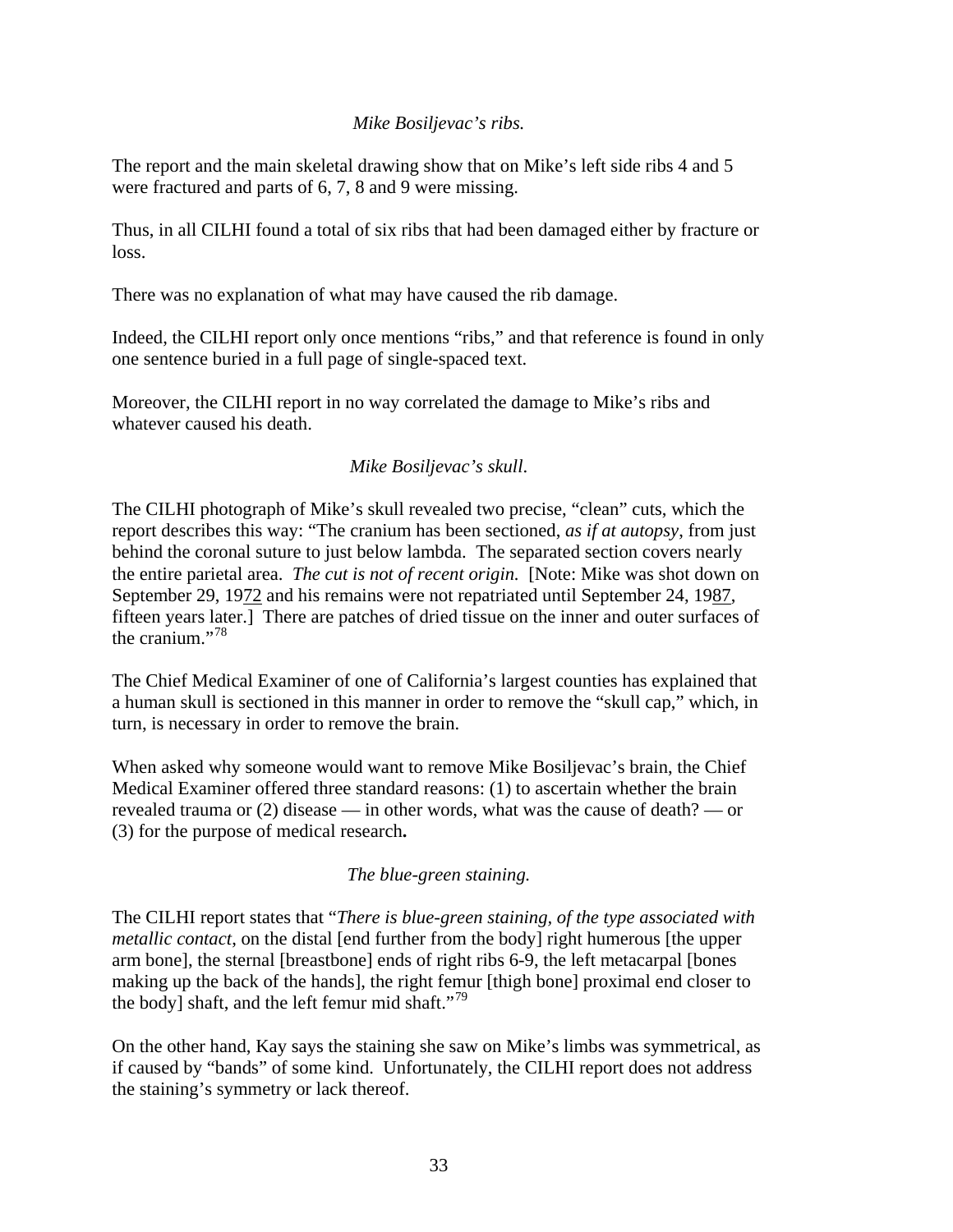The report said no more about the blue-green staining.

### Dr. Charney's Analysis.

Following CILHI's report, Kay Bosiljevac decided to obtain a second opinion. She asked a noted civilian pathologist at Colorado State University, Dr. Michael Charney, to examine Mike's remains. Dr. Charney had by then considerable experience analyzing remains that had been repatriated from Vietnam.

Like CILHI, Dr. Charney was concerned primarily with identification, and his opinion was that the remains were conclusively Mike's.

However, three other aspects of Dr. Charney examination are of importance.

1. Mike's Ribs. In his report under "pathology," Dr. Charney identified "several fractured ribs *probably*[80](#page-45-0) postmortem"—meaning that the rib damage CILHI and he identified likely occurred after death, not from some pre-mortem external cause (e.g., a gunshot wound) but rather "normally": for example, in order to get underneath the ribs to reach the body's internal organs when the Vietnamese (or someone else) autopsied Mike's body.

If Dr. Charney was correct, and there is no reason to doubt his opinion, the rib damage by itself provides no clue as to the cause of Mike's death except to underscore that an autopsy was performed by the communists.

2. Green staining. Dr. Charney's report, also in the "pathology" section, made reference to a "green staining of several bones." He continued: "Samples of the green stain were sent to Colorado State University's Environmental Health Services laboratory for a heavy metal test. The results: *Copper*.<sup>[81](#page-45-0)</sup> A surface scrape of bones revealed *12,429* parts-per-million; the sub-surface (bone drilled down to the marrow) showed *403* parts-per-million. Normal ppm, according to Dr. Charney's report, is a mere 2 to 3 parts per million.<sup>[82](#page-45-0)</sup> Review of a skeletal drawing accompanying Dr. Charney's report disclosed that the staining appeard principally on the right bicep, right forearm, right wrist, the upper portion of the right pelvis, the left and right thighs, the right calf, and portions of the right ankle area.

Every knowledgeable professional who has been consulted about the 12,429 ppm of copper—e.g., physicians, toxicologists, archeologists, anthropologists, metallurgists, geologists, medical examiners—has had the same reaction: *that many parts-per-million of copper on human bones is virtually unheard of and cannot have occurred accidentally.* 

There are three ways copper can get into—or, in the case of bones, *onto*—a human body: by ingestion, inhalation, and by a copper-containing liquid substance leaching into, or being applied to the skin or directly onto the bones.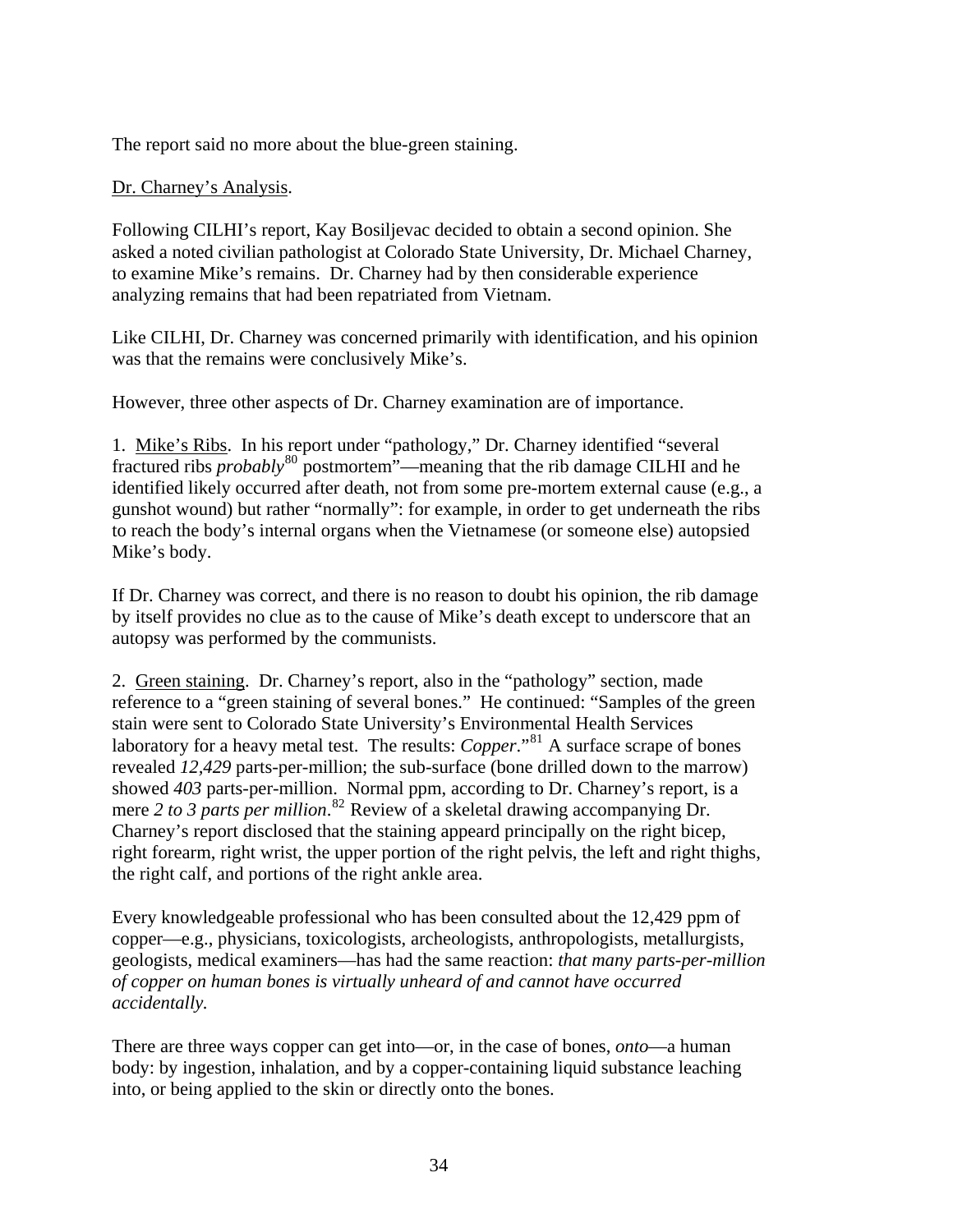Because all that was returned of Captain Bosiljevac was most of his skeleton, we can't know whether there was copper in any of his organs, muscles, etc. Thus, we can't know whether the copper reached his bones via ingestion or inhalation.

However, one medical expert has opined that if Mike had ingested or inhaled some form of copper pre-mortem, blood supply would have carried it throughout his body and thus the staining on his bones would have been more uniform.

So we can rule out ingestion and inhalation.

Because undisturbed copper does not decompose, it is very unlikely that direct metal contact with Mike's skin or bones is responsible for the 12,429 ppm. For example, copper bracelets that supposedly alleviate arthritis are frequently submerged in liquid, including salt water, with no decomposition being released on the skin.

But copper contact with liquid will cause that liquid to assume properties which, when in close contact with skin and/or bones will leave the kind of staining CILHI and Dr. Charney reported—albeit not in the huge ppm seen on Mike's bones.

Thus, given what is known about copper generally, and Captain Bosiljevac's bones in particular, the excessively high ppm count had to have come from skin and/or bone contact with a liquid that, in turn, had been in contact with copper.

The 12,429 ppm of copper found on Mike's bones could not have come, as some have suggested, from contact with the soil. According to the Environmental Bureau of Investigation, "[s]oil generally contains between 2 and 250 ppm copper, although concentrations close to 7000 ppm have been found near copper production facilities."

3. Age at death. Dr. Charney was specifically asked to address the "age of death" question. In a supplementary report to Kay Bosiljevac a year after his first report, Dr. Charney said it was not "possible to *pinpoint* the age *to the year*<sup>[83](#page-45-0)</sup> at the most when your husband died."

Having said that, Dr. Charney proceeded to disagree with CILHI's determination that Mike was between 27 (his actual age at shoot down) and 30 when he died. Dr. Charney said that through a *general* examination of *random* bones Mike might appear to have been *between* 30 and 33 years old when he died. However, the close examination of *specific* bones would—and did!—reveal that Mike's age was closer to age 33 at the time of his death.

This was demonstrable, according to the pathologist, because CILHI had used the socalled T. Wingate Todd photographic comparative test rather than the more accurate Brooks test which Dr. Charney used. Indeed, Dr. Charney's 22 March 1989 report to Kay Bosiljevac stated categorically that "[i]n deciding to use the lower age estimate of 27 years, the federal (i.e., CILHI) officials are violating scientific analysis."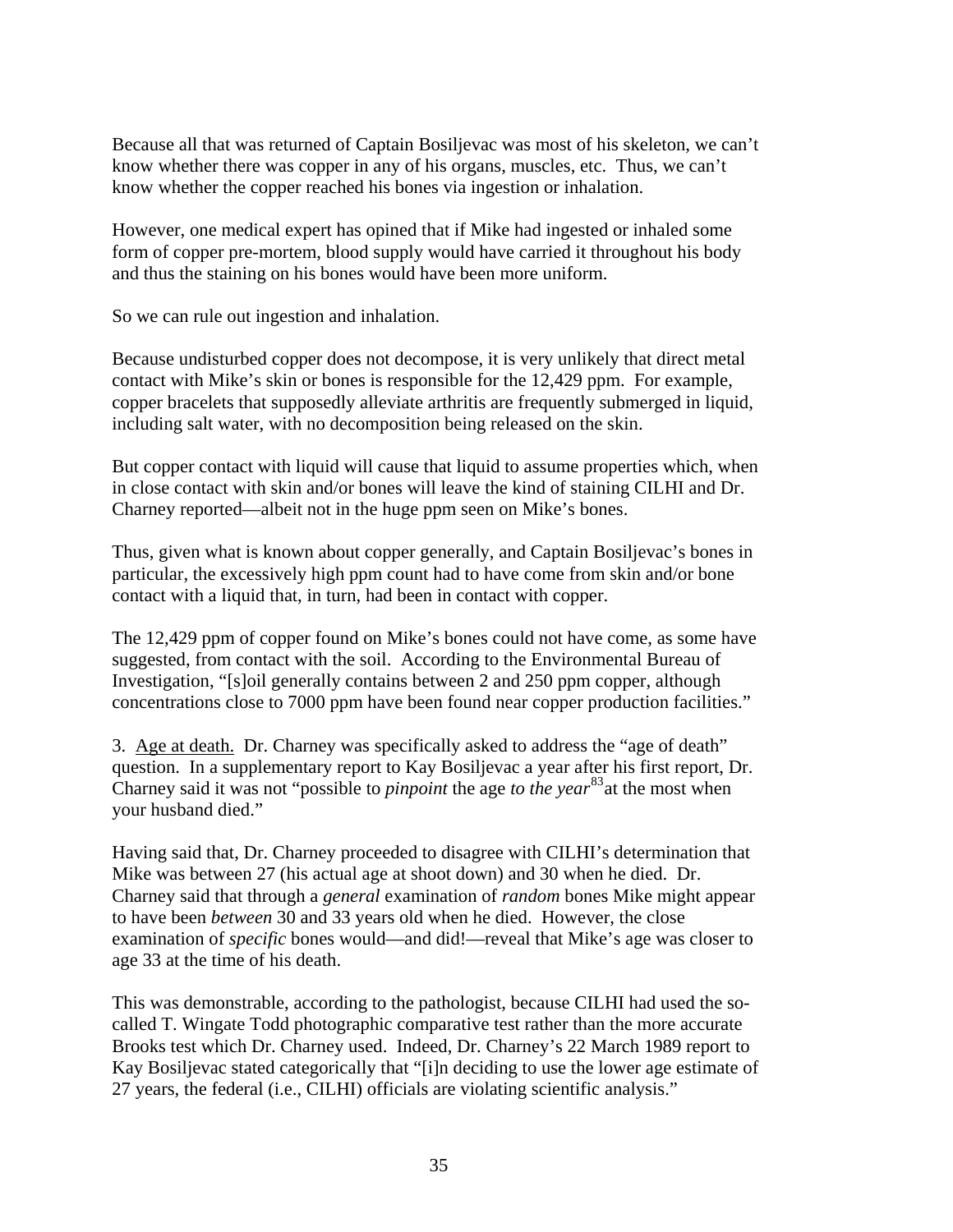If Dr. Charney was correct, this means that *Mike Bosiljevac was alive for about six years after he was shot down— from 1972 to 1978*. [84](#page-45-0)

The fifteen missing years: 1972-1987

Sometime between Mike's 1972 shoot down and the six years he probably lived in captivity (until about 1978), *the Vietnamese or others were making some use of him.* 

The Vietnamese know what was done to Mike, and by whom.

The autopsy done on Mike's skull/brain, and perhaps other parts of his body—whether or not they were routine procedure—was *for the purpose of informing the Vietnamese or others what caused his death.* 

The Vietnamese know how Mike died.

The huge amount of copper found on Mike's bones after their repatriation in 1987 could only have accumulated there pre-mortem between 1972 and sometime in 1978 (perhaps as the result of some sort of *experiment(s)*), or post mortem between his death about that time and 1987 (perhaps in the communists' effort to *preserve his bones for later use*).

The Vietnamese know where that copper came from, and how it got onto Mike's bones.

But the Vietnamese aren't talking.

# **Part IV**

## **Conclusion**

In its 1978 reclassification of Mike from Missing in Action to Killed in Action—a gambit that saved the government a lot of money—the United States Air Force effectively wrote him off, literally and figuratively.

Even though from time to time tireless MIA-seekers like Bill Bell would make inquiries to the Vietnamese about Mike Bosiljevac's status, after 1978 our government officially would no longer make serious efforts to ascertain whether he might still be alive, or even whether he had lived for some time after his 1972 shoot down.

Officially, as far as the United States government was concerned, as of 1978 Captain Michael Joseph Bosiljevac was, literally and figuratively, a dead man—and thus, except for the annoying question of what had become of his remains, no longer a "controversial" problem for either this country or the Vietnamese.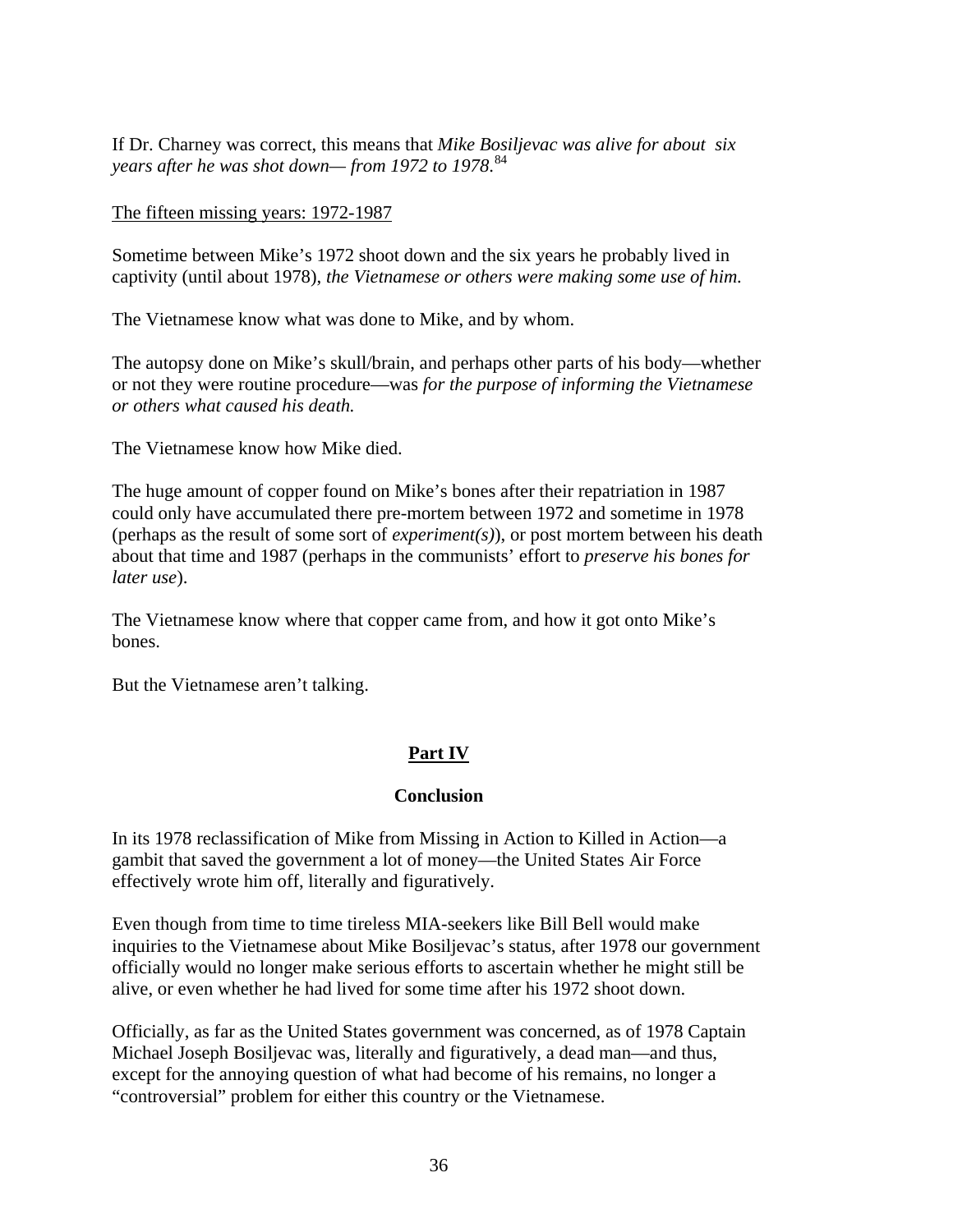Accordingly, it was no longer of interest to the Air Force or the Pentagon whether Mike had been held captive in Vietnam or Shanghaied to another communist country. Nor was our government concerned about when the young Air Force officer had died, why his bones exhibited huge concentrations of copper, or why an autopsy had been performed on his body or by whom.

Despite the government's long-standing indifference, however, whether one applies a legal, common sense, or any other standard of proof to the incontrovertible facts presented above, there exists a powerful—*albeit circumstantial*—prima facie case that perhaps for as long as six years Mike was squeezed for his atomic/electronic warfare intelligence value, and/or that, for reasons the Vietnamese will still not reveal, he was exposed to a copper-containing substance that caused a massive amount of parts-permillion to accumulate on his bones. Indeed, when the communists were finished using Mike, they apparently found it necessary to perform an autopsy to ascertain the exact cause of his death.

Because "prima facie" means "on its face"; or "apparent, clear from a first impression"; or "sufficient in law to establish a case . . . *until disproved*,"[85](#page-45-0) in light of the facts presented above the burden of proof has *shifted* to the communist Vietnamese to rebut the prima facie case that this paper makes against them.

An understanding of burden-of-proof and burden-shifting is of the utmost importance because since 1973 the survivors of some unrepatriated MIAs have unnecessarily taken upon themselves the burden of establishing whether their loved ones were either alive or dead. This burden, however, is not *theirs* to shoulder. *It is the* Vietnamese *who have the burden of explaining what happened to these men—and to Mike Bosiljevac*.

Thus, invoking burden-of-proof and burden-shifting is not just some clever legal tactic, a lawyer's use of smoke and mirrors. Burden-of-proof, and burden-shifting, are basic tenets of legal argument and proof.

This means that because there is a strong circumstantial case explaining what happened to Mike Bosiljevac, that case will stand as condemnation of the Vietnamese until *they* convincingly rebut it.

It stands because the Vietnamese, and possibly some ally of theirs, know very well what happened to Mike during the fifteen long years between his shoot down and repatriation of his remains.

It stands because the Vietnamese's sometimes silence, sometimes dissembling, for those fifteen years, and for twenty more since Mike's remains were repatriated, is a virtual confession that they do, indeed, have something to hide.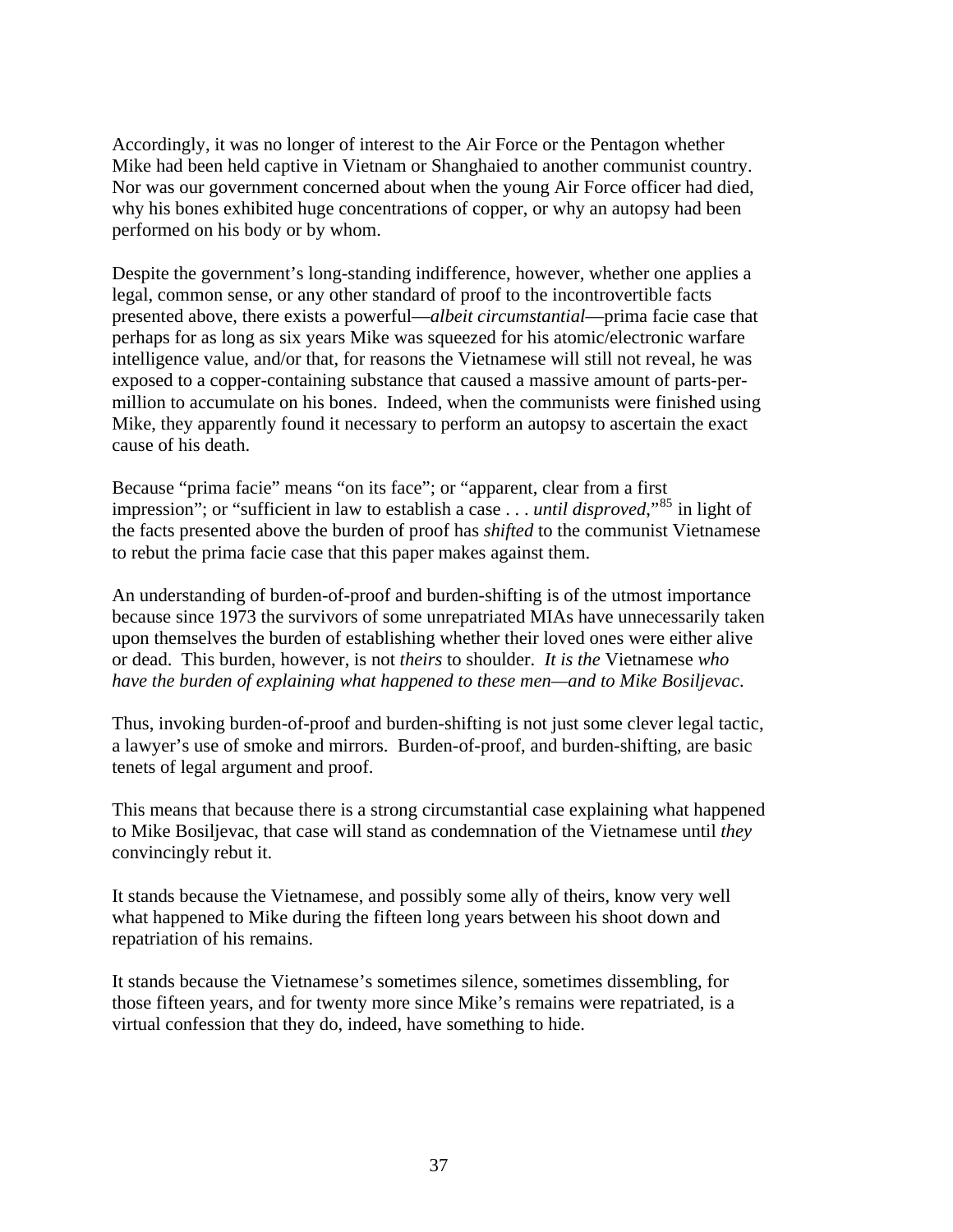<span id="page-37-1"></span>It stands because recently Kay Bosiljevac has recently again demanded to know from the Vietnamese what happened to her husband, and yet again the communists have remained indifferent and stonily silent.<sup>[86](#page-45-0)</sup>

There is one more important point to be made about burden-of-proof, because the shifting of that burden bespeaks of something else that needs to be considered concerning the fate of Mike Bosiljevac: *The Vietnamese are not the only ones obliged to rebut the prima facie case of what happened to him.* 

So, too, are those individuals in the United States, *including former Vietnam prisoners of war,* who believe differently— those who contend that everyone who was supposed to come home in 1973's Operation Homecoming actually was repatriated, that Operation Homecoming closed the books honestly on Vietnam War POW/MIAs, and that all questions have been answered about what happened to the hundreds or perhaps thousands of Americans who vanished somewhere in the mists, jungles, and mountains of Indochina.

Before these disbelieving naysayers dismiss out-of-hand the prima facie case that this paper presents against the Vietnamese, the doubters in this country must themselves advance a more plausible explanation of what happened to Captain Michael Joseph Bosiljevac, United States Air Force, in that hostile, far off land where proudly he went to serve his country.

*They, and the Vietnamese communists, have to explain how the Air Force captain of 1972 was turned into the copper-stained skeleton of 1987.[87](#page-45-0)*

 $\overline{a}$ 

### **NOTES**

 $2^2$  Article 8(b) of the Paris [Peace] Accords, officially entitled "The Agreement on Ending the War and Restoring Peace in Vietnam."

 $3$ The lengthy Senate Report—"based on open-source material, including official U.S. Government documents that have been declassified and collected from official agencies through Freedom of Information Act requests and through research from the National Archives, Washington, D.C."—was rendered by the United States Senate

<span id="page-37-0"></span><sup>&</sup>lt;sup>1</sup> "The Gulag Study" (Fifth Edition), prepared by the United States Joint Commission Support Directorate—Moscow. The task of that office is "to determine if there were or still are any American servicemen who were held against their will within the territory of the former Soviet Union. The office, officially known as the Joint Commission Support Directorate - Moscow is actively pursuing POW/MIA information relating to World War II, the Korean War, the Vietnam War, as well as aircraft shoot downs that occurred during the Cold War." The Study can be found at [http://www.dtic.mil/dpmo/sovietunion/gulag\\_study.htm.](http://www.dtic.mil/dpmo/sovietunion/gulag_study.htm)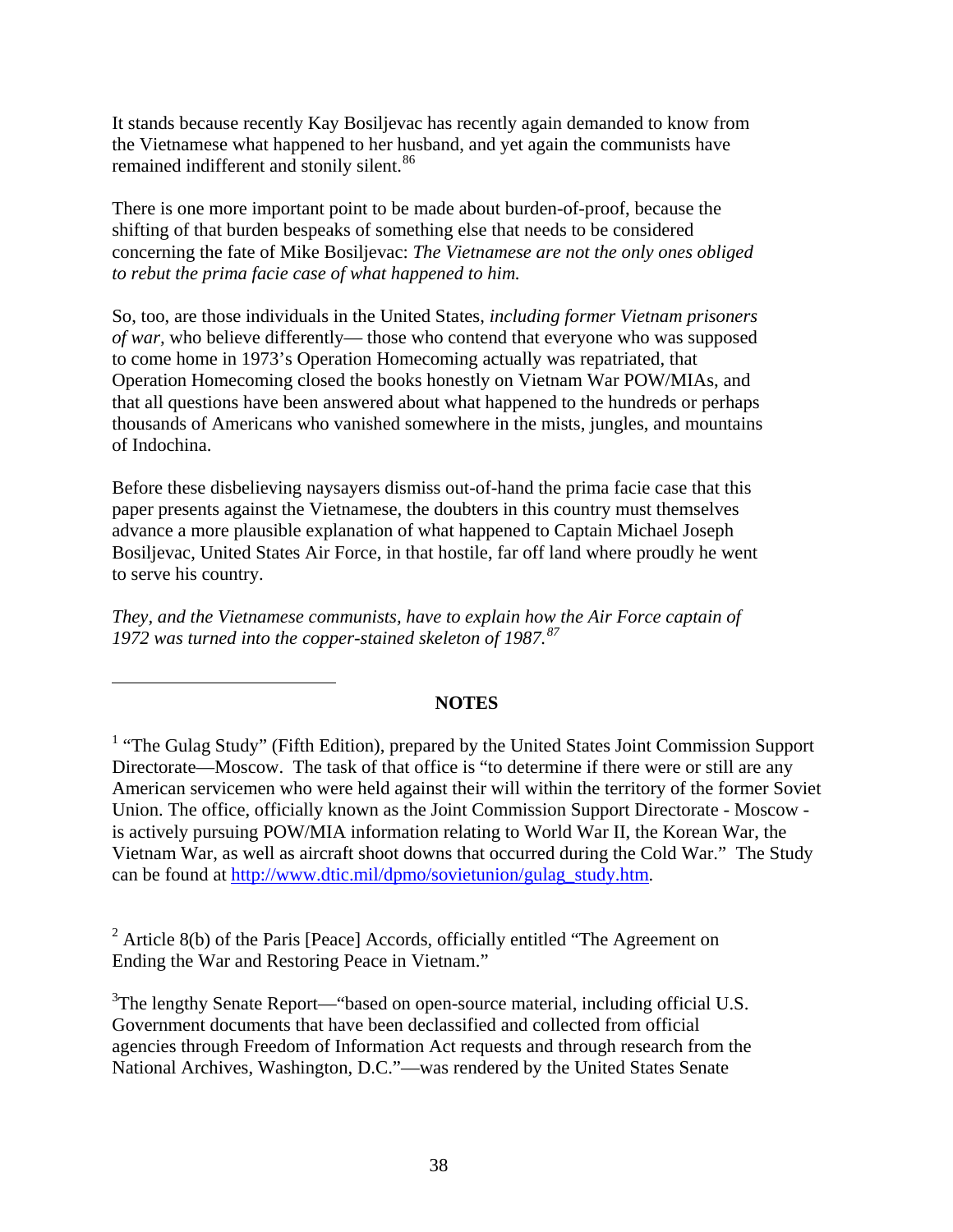<span id="page-38-0"></span> $\overline{a}$ Committee on Foreign Relations Republican Staff, dated May 23, 1991. It can be found at [http://www.aiipowmia.com/reports/exam1.html.](http://www.aiipowmia.com/reports/exam1.html)

<sup>4</sup> My emphasis.

<sup>5</sup> My emphasis. The Senate Report continued: "From the time of the Bolshevik treatment of POWs from the American . . . Expeditionary Force in World War I, to the Soviet Treatment of POWs in World War II, to the North Korea actions in the Korean War, and finally in the First and Second Indochina Wars, POWs, including MIAs, were used by Communist regimes as cynical bargaining tools in contravention of international law."

<sup>6</sup> Archangel extends from Finland to Siberia, and is partly within the arctic circle. The capital city of the area is also named Archangel.

 $7$  My emphasis.

<sup>8</sup> My emphasis.

<sup>9</sup> Debs's conviction, upheld in an infamous Supreme Court decision, made a mockery of the First Amendment because his "crime" was merely propagandizing against conscription and American participation in World War I.

 $10$  "The Gulag Study."

<sup>11</sup> The World War II information that follows is merely representative of considerably more data that are contained in "The Gulag Study," which categorizes sightings of Americans in the Soviet system known as the Gulag according to prison, camp, and other detention facility.

 $12$  The following World War II material is from the Senate Report, unless otherwise noted.

 $13$  My emphasis.

<sup>14</sup> My emphasis. The Senate Report stated also that "[t]he Soviets even sent a delegation to Hanoi [North Vietnam] to forcibly repatriate any French Foreign Legionnaire POWs in custody of the Japanese who were identified as citizens of the Soviet Union, or as citizens of any of the east bloc nations . . . ."

 $15$  My emphasis.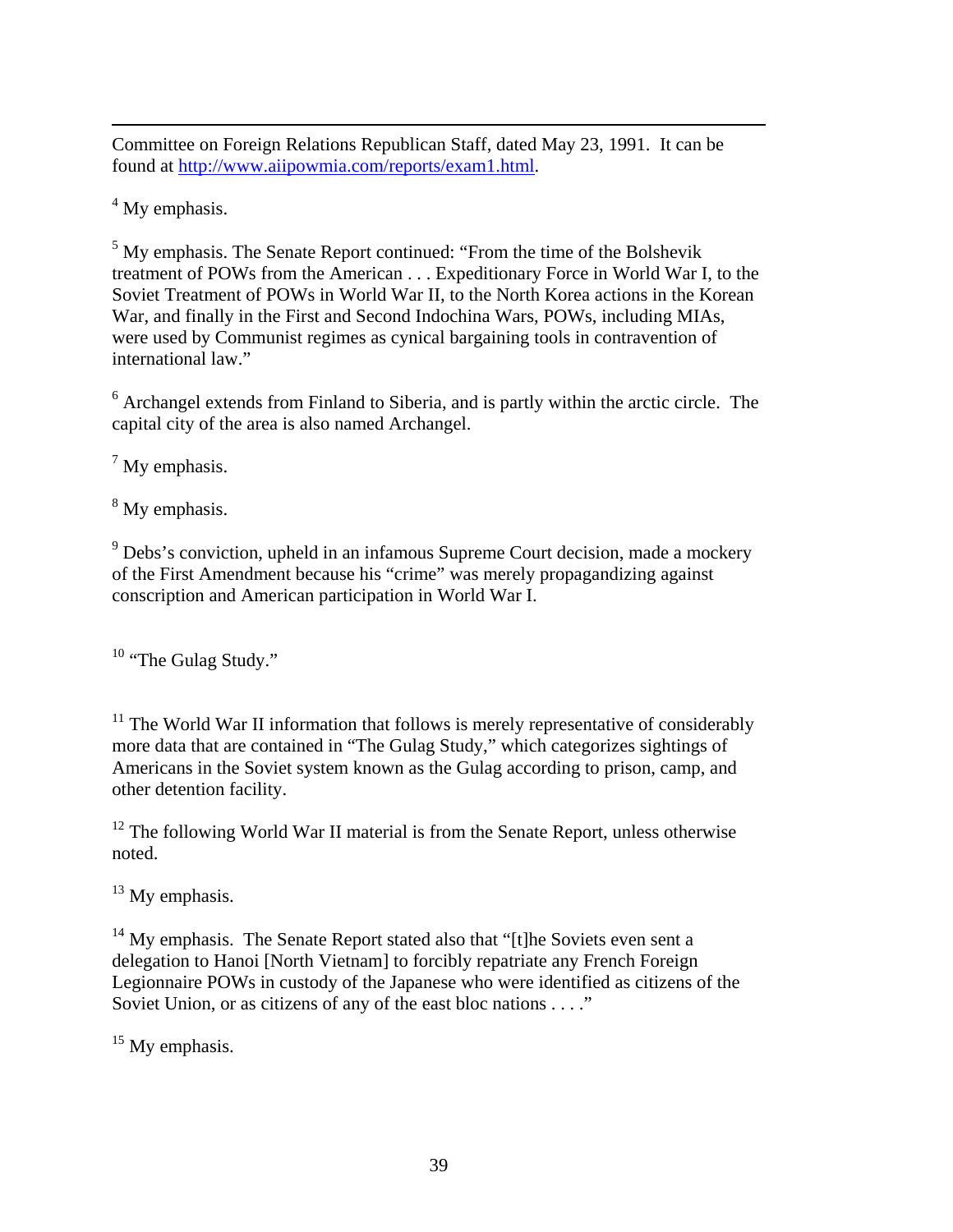<span id="page-39-0"></span><sup>16</sup> My emphasis. Sightings like these which provide a place, name, rank, occupation, hometown, and similar information are quite different from those which, like many that have come out of Vietnam, are double or more hearsay lacking significant identification and providing only such information as "an emaciated Caucasian with long blond hair."

 $17$  My emphasis.

 $18$  My emphasis.

<sup>19</sup> My Emphasis.

 $20$  My emphasis.

 $21$  My emphasis.

 $22$  My emphasis.

23 Rochester and Kiley, *Honor Bound, American Prisoners of War in Southeast Asia 1961-1973.* 

24 Hendon and Stewart, *An Enormous Crime*. For my review of the book, see [http://www.henrymarkholzer.citymax.com/page/page/3986396.htm.](http://www.henrymarkholzer.citymax.com/page/page/3986396.htm)

<sup>25</sup> Just as the American-trained Cubans who attempted to overthrow Fidel Castro were held in Cuban prisons.

26 Rochester and Kiley, *Honor Bound, American Prisoners of War in Southeast Asia 1961-1973.* 

27 Rochester and Kiley, *Honor Bound, American Prisoners of War in Southeast Asia 1961-1973.* 

<sup>28</sup> My emphasis. Rand Study RM-5729-1-ARPA, "Prisoners of War in Indochina, January 1969. The Study may be found at <http://www.aiipowmia.com/reports>.

<sup>29</sup> "Viet Cong Policy Toward and Exploitation of U.S. Prisoners of War," CIA Intelligence Information Report, dated 4 March 1967, NSF Country File, Vietnam, Folder 81, Document 70, p.4, LBJ Library, Austin, Texas. Cited in "POWs and Politics: How Much does Hanoi Really Know, A Paper Presented on 19 April 1996 at the Center for the Study of the Vietnam Conflict Symposium 'After the Cold War: Reassessing Vietnam,' at Texas Tech University, Written by: Garnett "Bill' Bell and George J. Veith." While in their paper the authors' focus was on the POWs' value for intelligence and propaganda—certainly major interests of the communists—in other of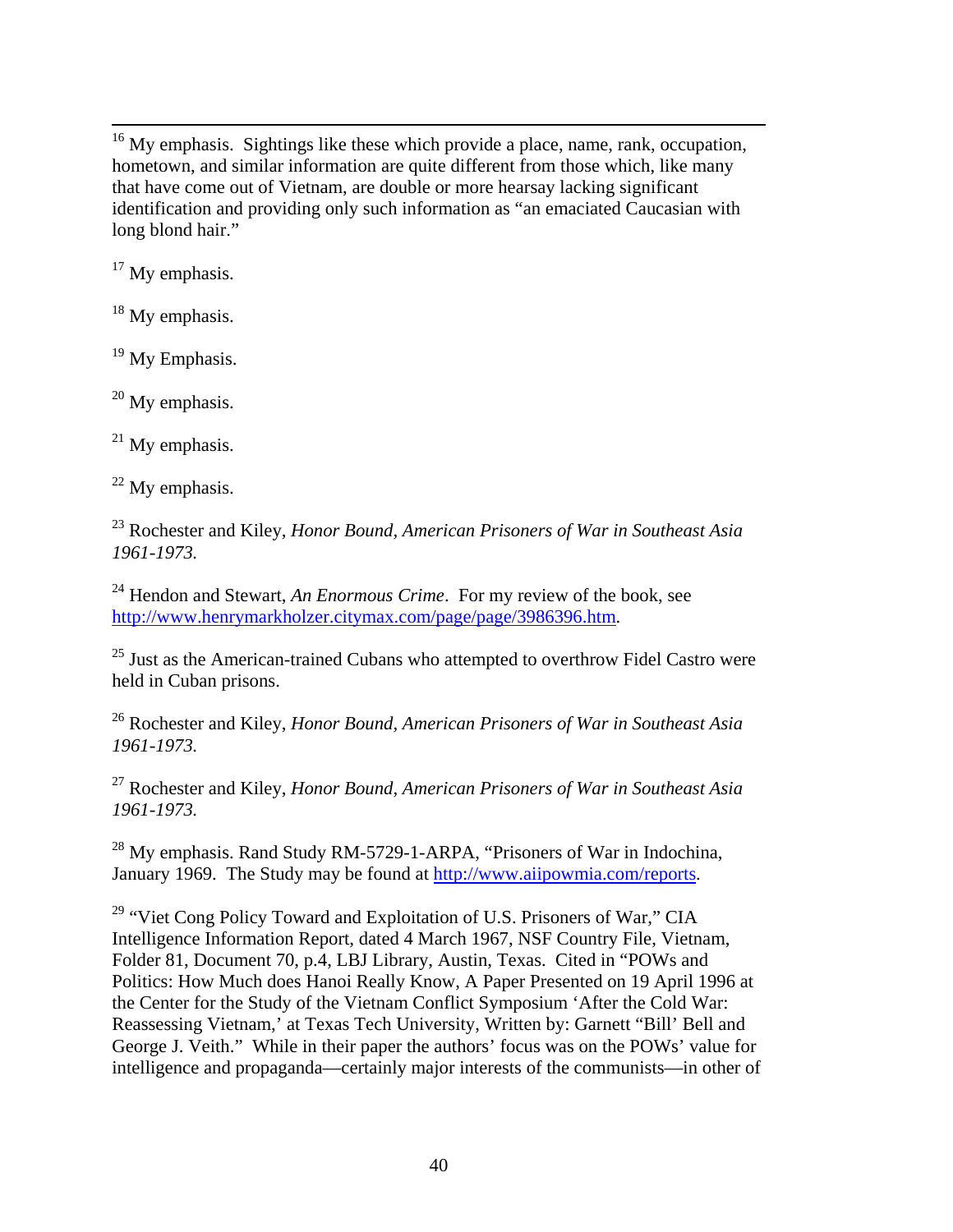<span id="page-40-0"></span>their writings they recognize the economic, technical, and "medical" value of American POW/MIAs.

<sup>30</sup> My emphasis.

 $\overline{a}$ 

<sup>31</sup> Davis credibly sources this statement.

 $32$  If Vogel's principals were merely testing the waters and there were no American POW/MIAs in East Germany at that time, he probably could have obtained some from his communist comrades if the barter deal for the Krogers had come to fruition.

33 This quotation, and the others until the end of this section, are from *An Enormous Crime*, which provides documentary and other sourcing for them.

34 Timothy N. Castle, *One Day Too Long*.

<sup>35</sup> Senate Report.

<sup>36</sup> My emphasis.

<sup>37</sup> My emphasis.

<sup>38</sup> My emphasis. Senate Report.

<sup>39</sup> My emphasis.

 $40$  My emphasis. In actuality, a few returnees did have physical problems, but all were ambulatory.

<sup>41</sup> The author obtained this information in a telephone conversation with the former POW on July 5, 2007.

 $42$  My emphasis. Unless otherwise noted, all quotations until the next section are from *An Enormous Crime*, which provides credible sourcing for them.

43 Emphasis in original*.* 

 $44$  My emphasis.

<sup>45</sup> My emphasis.

46 Garnett "Bill" Bell, *Leave No Man Behind.* 

<sup>47</sup> My emphasis.

<sup>48</sup> My emphasis.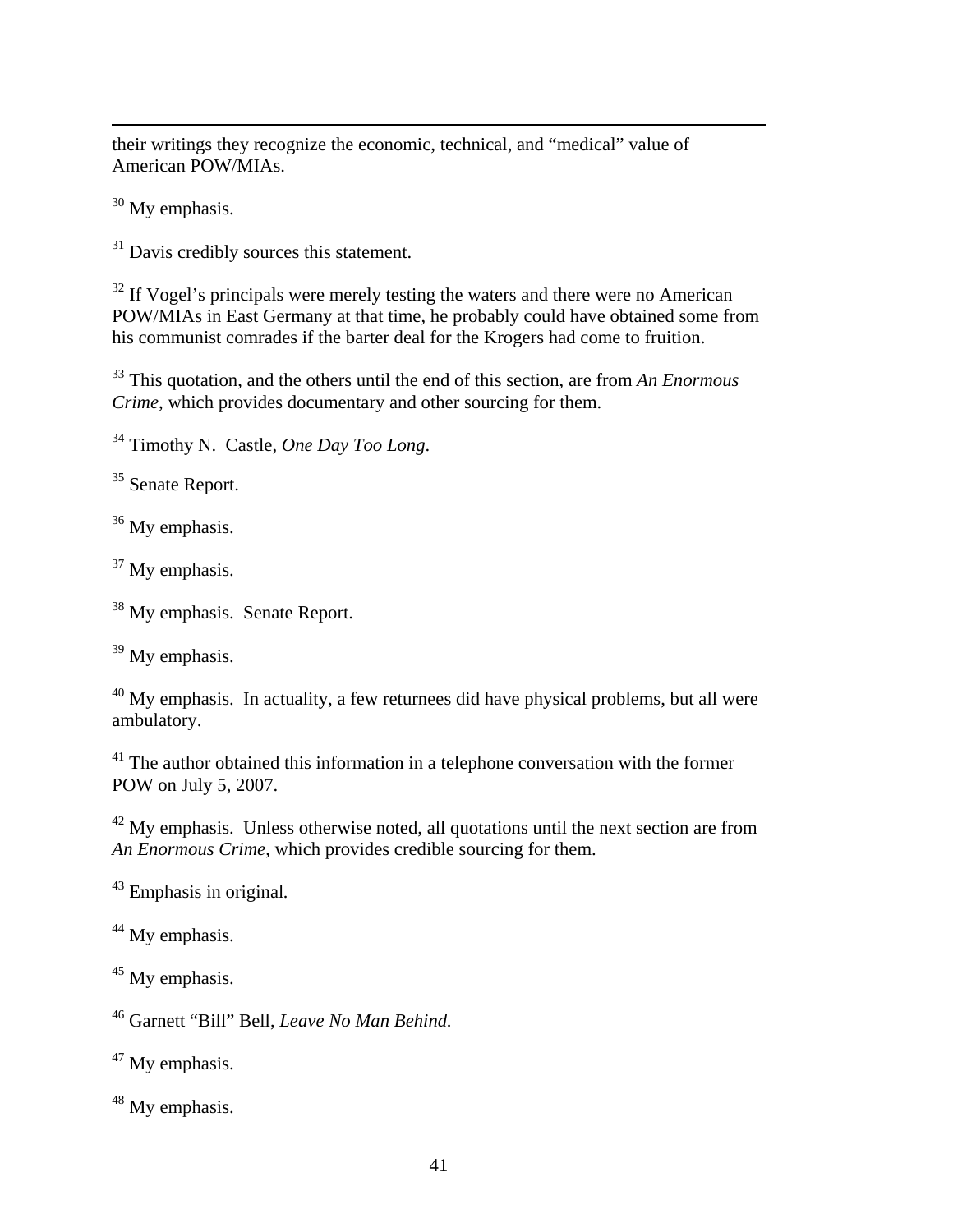<sup>49</sup> My Emphasis.

<span id="page-41-0"></span> $\overline{a}$ 

<sup>50</sup> My emphasis.

51 My emphasis. Garnett "Bill" Bell, *Leave No Man Behind*.

52 Garnett "Bill" Bell, *Leave No Man Behind*.

53 Garnett "Bill" Bell, *Leave No Man Behind*. On July14, 2007 Mr. Bell told the author that he believed Deeter then and he believes him now. He added that similar radio traffic relating to other MIAs was intercepted at other times.

<sup>54</sup> Soderberg was third-ranking official of the National Security Council at the White House, Deputy Assistant to the President for National Security Affairs.

55 At that time, Bush (not a relative of the presidents) was an Asia expert Democrat staffer working for the House of Representatives' Asian and Pacific Affairs Subcommittee. Later, he would serve as national intelligence officer for East Asia at the National Intelligence Council and hold an endowed chair in Foreign Policy Studies at the Brookings Institution.

56 All emphasis in original.

<sup>57</sup> My emphasis.

<sup>58</sup> My emphasis. Bush's use of the word "unnatural" may have been meant to suggest that the POW/MIAs had been victims of communist medical experiments.

<sup>59</sup> Note that Brezezinski does not attribute any blame to the United States government for allowing the North Vietnamese to withhold POW/MIAs.

60 In *Prisoners of Hope* (1994), author Susan Katz Keating claims that "[t]he Quang report was eventually determined to be a forgery." Keating further claims that she learned CIA had planted the document "where an unwitting Morris would find it." However, Keating does not reveal where the incriminating document was "planted," who decided it was a forgery, how she knows that the document was CIA's work, or why researcher Morris was selected as the fall guy. Nor does she say where the document was found, citing only "Soviet Communist Party archives." If by "Soviet Communist Party archives" Keating means the files of the Central Committee, she could not be more mistaken. Indeed, a world renowned former Soviet dissident, who himself has had access to Central Committee files since the fall of the Soviet Union, laughed when I asked him if CIA could infiltrate a document into them.

 $<sup>61</sup>$  My emphasis.</sup>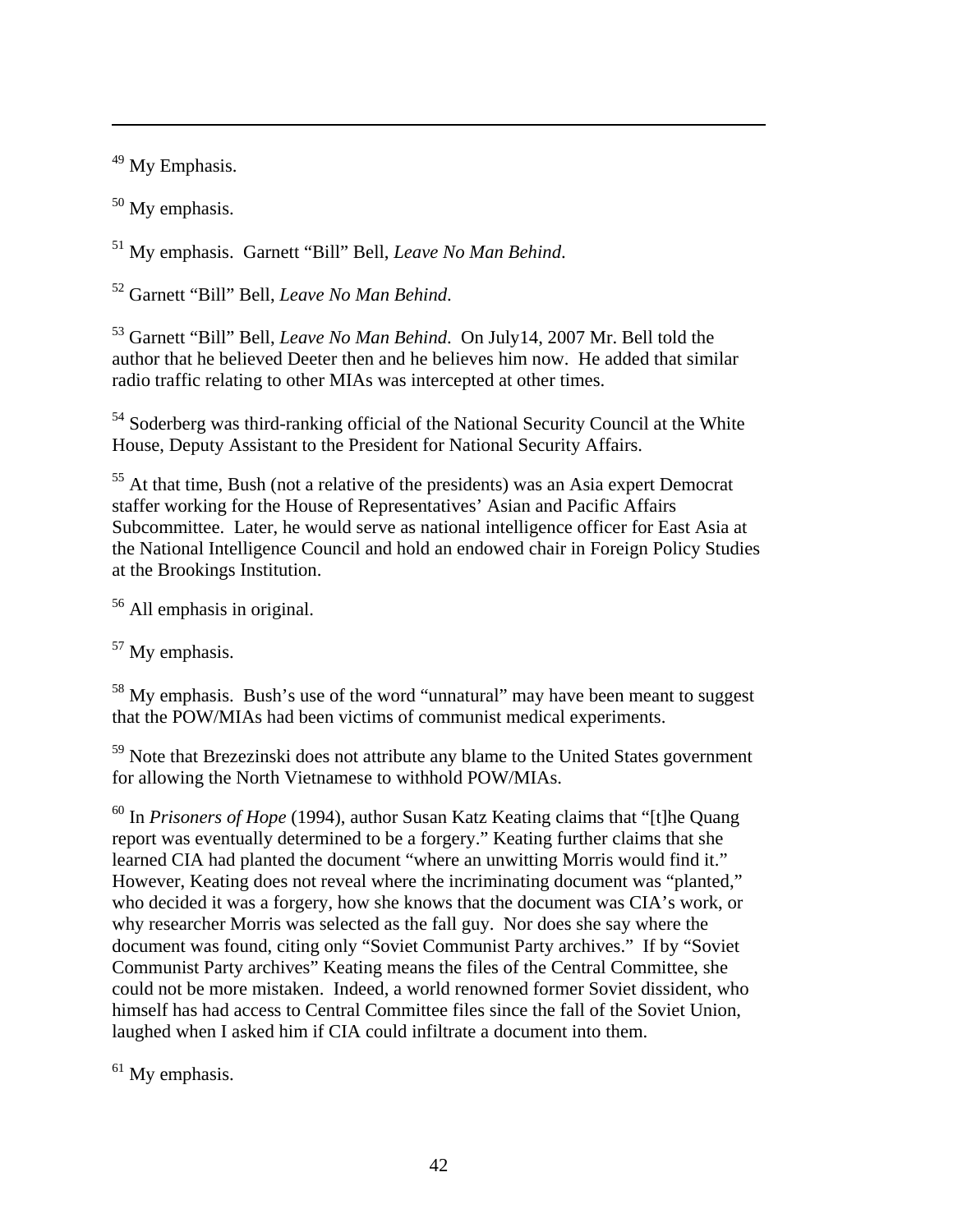<span id="page-42-0"></span>62 My emphasis.

 $63$  Some former Vietnam POWs may now be reluctant to acknowledge that others may have been murdered or withheld by the Vietnamese because that opinion would be at variance with what they told their debriefers at repatriation in 1973, immediately after they were freed but at the time lacked information they acquired later. Some may have been fearful the government might retaliate against them in connection with their retention, promotion, and benefits such as medical care and retirement pay. Some may still be suffering from "survivors guilt," agonizing about their own safe return while other perished. And some, of course, may genuinely believe that everyone returned home in 1973.

All these attitudes are readily understandable. Not surprisingly, non-repatriation is a very touchy subject among many former POWs even today, nearly thirty-five years after Operation Homecoming.

<sup>64</sup> The Working Paper is available at [http://www.aiipowmia.com/reports/trnsfr.html.](http://www.aiipowmia.com/reports/trnsfr.html)

 $<sup>65</sup>$  Bold face in original.</sup>

<sup>66</sup> My emphasis.

 $67$  It is worth reminding the reader that from its inception in 1917 the Soviet regime thought nothing about starving to death millions of Ukrainians, massacring nearly the entire Polish officer corps in the Katyn Forest, and dooming countless men, women, and even children of all nationalities to slow death in the vast penal system known as the GULAG (including thousands and thousands of its own troops whose only "crime" was to have been captured by the Germans). To successive Soviet regimes, human life was of no consequence when measured against the needs of the omnipotent communist state.

68 "Cuba's End Game in Vietnam," available at <http://www.nationalalliance.org/cuba/benge4.htm>.

A corollary to Mr. Benge's point, though beyond the scope of this paper, is that the political and bureaucratic control of the air war in Vietnam ebbed and flowed up and down the chain of command, ending in the White House—with President Johnson, Secretary McNamara, and other civilians selecting politically correct and acceptable targets much like children playing "war" in a cornfield.

That, however, wasn't the worst of how the air war was mismanaged. There was no *de facto* single air commander in the Pacific Theater, allowing Navy and Air Force rivalry to subvert mission effectiveness. Cowardly and politically correct rules of engagement, promulgated by civilian and military politicians and bureaucrats, often required pilots to acquire targets visually, with the predictably dangerous and frequently fatal consequences. Bombing sorties during Operation Rolling Thunder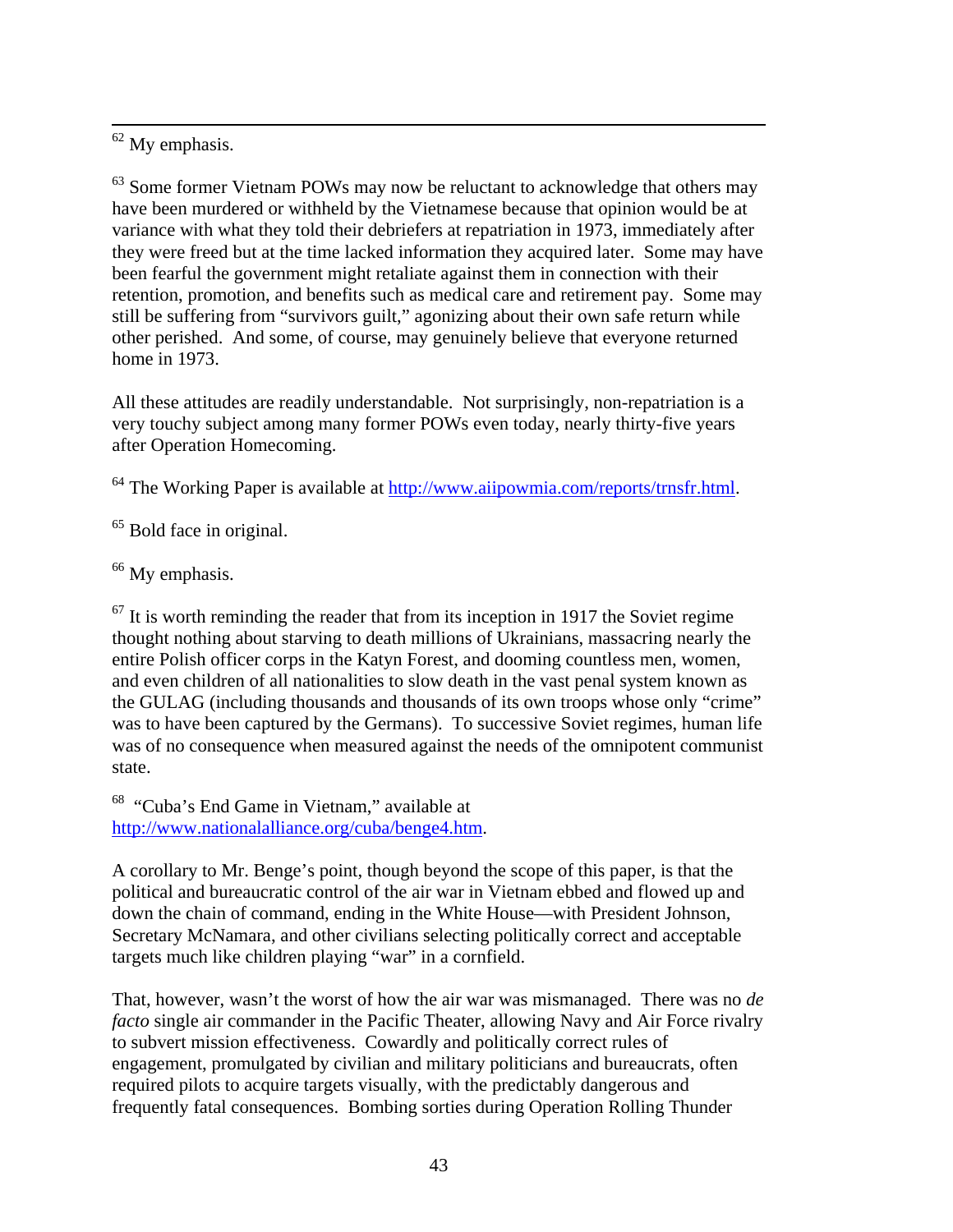<span id="page-43-0"></span>utilized aircraft—F-105s, F-4s, A-4s—ill-suited to the nature of the air war over North Vietnam. B-52 strategic bombers, with their all-weather and heavy bomb load capacity, were underutilized because Johnson and his advisors worried that our Soviet and Chinese "friends" would see their use as "too provocative." The problem of allweather bombing was dealt with initially by use of a World War II radar system that had been "upgraded" in the 1950s and 1960s.

 $\overline{a}$ 

In short, in the air war over North Vietnam the civilian and military politicians and bureaucrats threw Navy and Air Force pilots and their crews onto what amounted to a human skeet-shooting range, where their chances of survival were not much better than clay pigeons. See Timothy N. Castle, *One Day Too Long, Top Secret Site 85 and the Bombing of North Vietnam*.

69 Knowing that, before Mike left for Vietnam he made it clear to his wife that he would fight to the last fiber of his being before he'd cooperate with enemies of the United States.

 $70$  The following information was obtained from Lt. Col. O'Neil's debriefing after his repatriation and in a telephone conversation with the author on July 13, 2007.

 $<sup>71</sup>$  Regarding the time and circumstances of Mike's death, an explanation has been</sup> proffered by the Vietnamese that is necessary to expose because it is patently a lie and a ridiculous attempted coverup.

Bill Bell has written in *Leave No Man Behind* (page 242) that on September 24, 1987, on the tarmac at an airport near Hanoi during Mike Bosiljevac's remains repatriation, he asked Vietnamese Lt. Colonel Pham Teo—a communist apparatchik who had been involved with MIA issues for years, and the lowest ranking team member involved with the remains—"about the circumstances surrounding [Air Force Captain Michael] J.] Bosiljevac's death, and unexpectedly he [Teo] provided some previously unknown information. According to Teo, Bosiljevac had in fact been captured alive, but by Chinese rather than Vietnamese troops. He then described how the Chinese troops, who were on a temporary assignment to defend the airfield, shot Bosiljevac in the chest shortly after his capture. CILHI forensic experts later confirmed that Bosiljevac's skeletal remains did have evidence of a bullet wound to the chest."

No one can quarrel with Bill Bell's veracity in recounting what Teo told him, but there are plenty of reasons to disbelieve what Teo said.

1. Immediately following the statement quoted above from Bell's book, he wrote: "... given that most Chinese troops had been withdrawn by this time [meaning] September 29, 1972], and given the current enmity between China and Vietnam, *I was guarded regarding the veracity of this information."* (My emphasis.)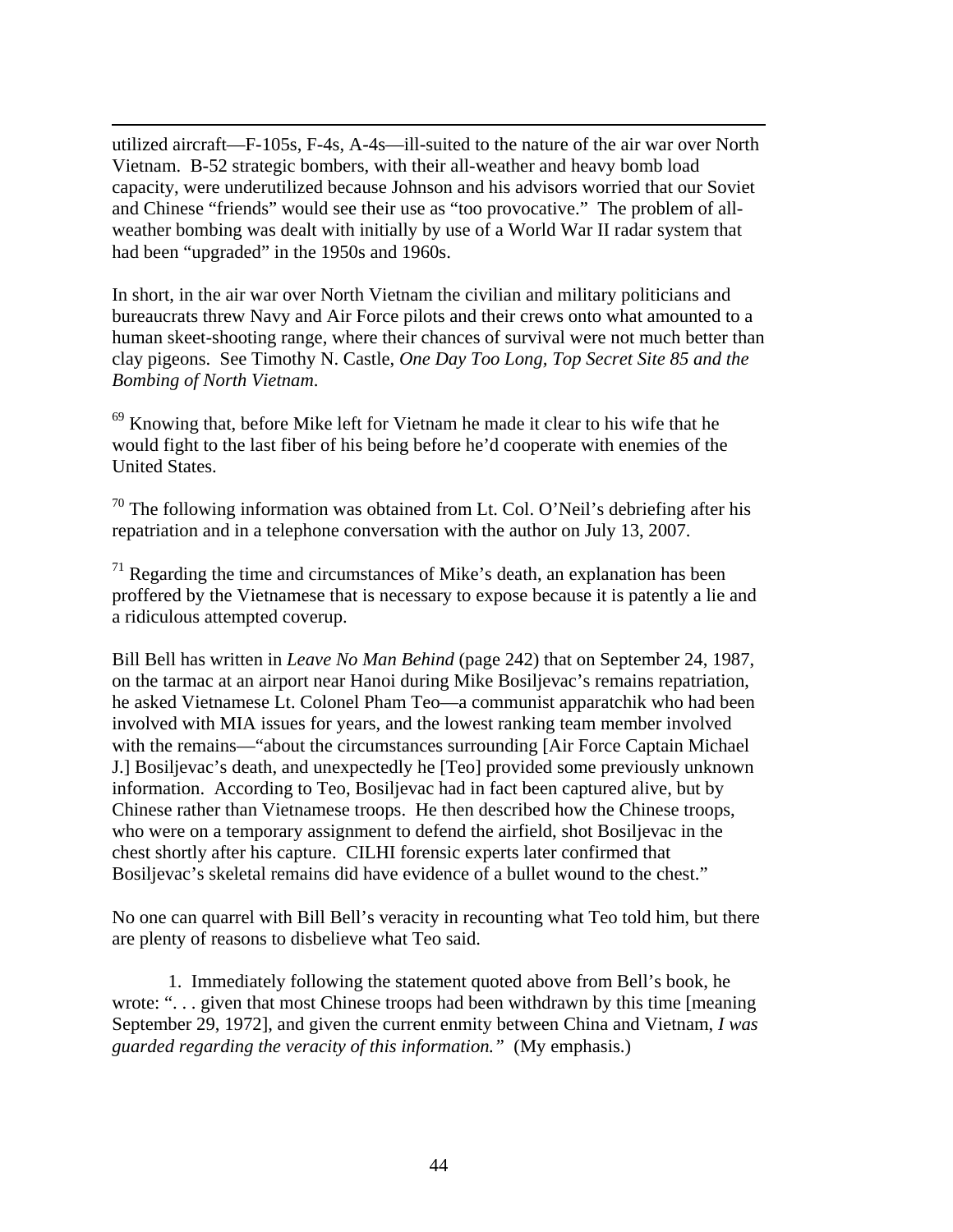2. Also dubious about Teo's statement was the American team from the Joint Casualty Resolution Center. Its report of 5 October 1987 noted that "[o]ther than the downing point [i.e., where Mike landed], no available data can confirm or refute Mr. Teo's explanation of the circumstances surrounding Captain Bosiljevac's fate."

<span id="page-44-0"></span> $\overline{a}$ 

3. In the same report it was further noted that Teo himself "emphasized that his information is hearsay, gathered years after the fact from local villagers presumably untrained in observing and reporting." Accordingly, then, it was local villagers who years before told Teo that Mike landed near an airfield and was shot in the chest by Chinese troops.

4. Communists lie about everything whenever it suits their purposes. On the POW/MIA issue, they have repeatedly lied about every aspect of it. Our not knowing *why* Teo would have lied to Bill Bell does not mean that Teo told him the truth.

5. Given the secrecy and duplicity the North Vietnamese (and Viet Cong) exhibited regarding prisoners and their remains, beginning with the French colonials, Teo would have had no motive to tell the truth about Mike, and every reason to lie. Indeed, retaining Mike's remains until 1987 was in itself a fifteen-year lie about Mike's POW/MIA status..

6. One important reason for Teo to lie would have been to float a cover story calculated to divert attention from whatever really happened to Mike.

7. Bell writes that Teo "then described how the Chinese troops, who were on a temporary assignment to defend the airfield, shot Bosiljevac in the chest shortly after his capture." Note the "temporary assignment" and "shortly after." This kind of specificity from a communist apparatchik—in an off-hand, brief conversation held on a tarmac during a remains repatriation, about an event that occurred some fifteen years earlier, and related to him by villagers—seems too contrived.

8. It was the North Vietnamese policy to capture, not kill, American pilots. It beggars belief that the Chinese policy would have been any different, and that they would have gratuitously killed Mike. The fact is that American airmen were worth more alive than dead.

9. As noted earlier, Mike would not have initiated a gunfight with Chinese troops armed with automatic weapons. He would have surrendered.

10. Teo's shot-in-the-chest revelation seems too specific. It would have been one thing for Teo to tell Bell that Mike was *killed*, even *shot*, by Chinese guarding an airfield, but Teo describing exactly *where* in the body Mike was shot seems like Teo was trying too hard.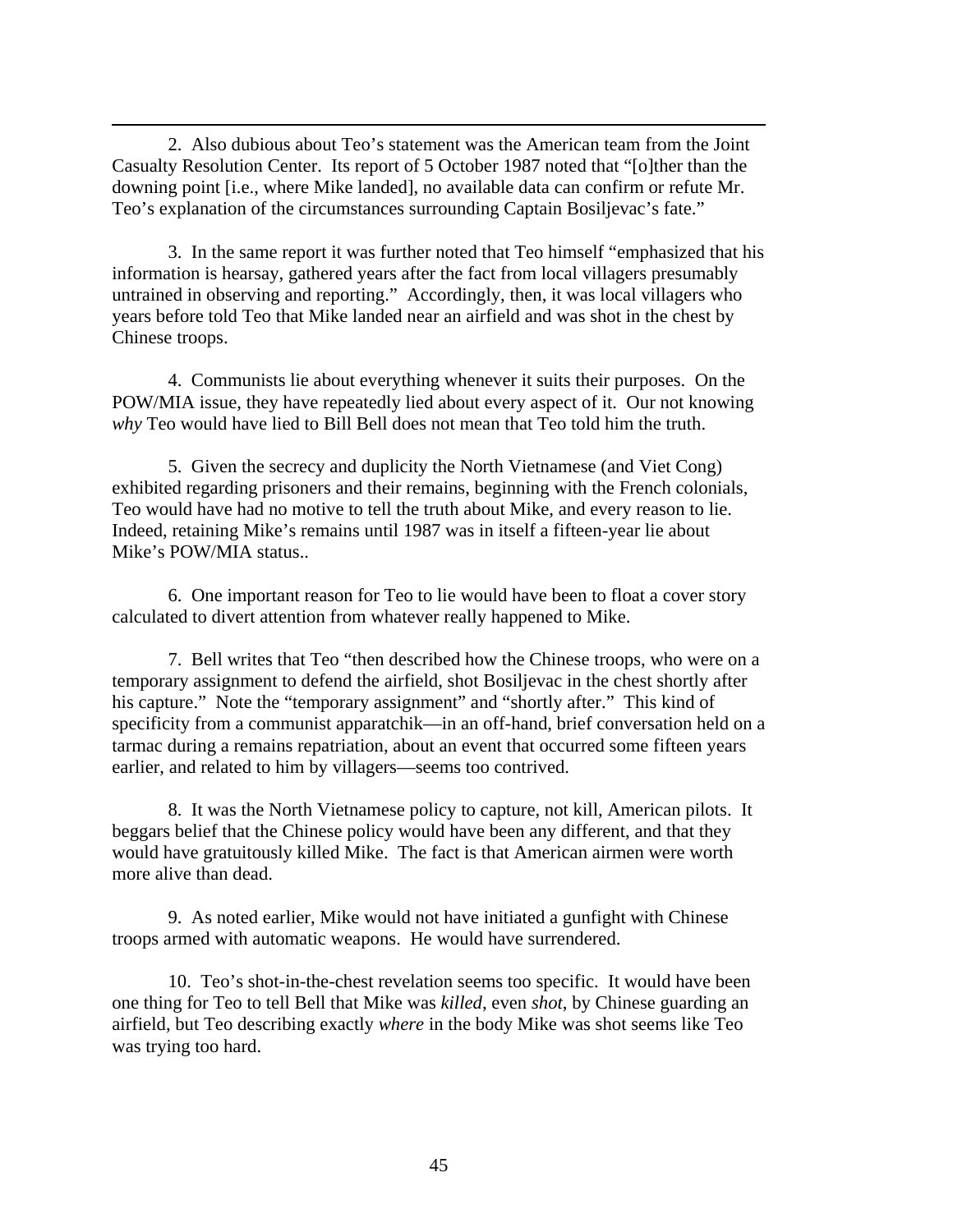11. Teo's shot-in-the-chest tale is implausible because of the damage to a human body inflicted by the *automatic* weapons used by the Chinese. Even one shot to the chest would have caused substantial damage, let alone several shots. Indeed, the use of *automatic* weapons bespeaks of more than one round hitting Mike (or any target).

<span id="page-45-0"></span> $\overline{a}$ 

12. Neither the government nor the private autopsy report even hinted of a bullet wound to Mike's chest or, for that matter, anywhere else on his body.

13. Long before Mike arrived in Vietnam he had resolved not to call for a rescue attempt if he was shot down, so as not to expose the rescuers to danger. This suggests that if Mike could not have evaded capture, he would have surrendered rather than initiating a gunfight that he had no chance of winning. Indeed, in a related context, before Mike left for Vietnam he told his wife that, because of a sad and traumatic family event that had occurred earlier, under no circumstances would he take his own life.

14. Teo expressly contradicted what he told Bell, and on the very same day. An official U.S. government report of September 29, 1987 states that Teo had this to say: "In the case of Bosiljevac (REFNO 1930) he was wounded when his aircraft was hit approx 12 to 13 km from Ha Son Binh provincial town. He was able to eject from his aircraft and was captured shortly after he landed. He lived for several days during which time he was provided medical care but died due to his wounds." A subsequent report amended this statement to read: "Due to his extremely severe injuries the pilot died on 2 October 1972. His identification card and Geneva Convention card were recovered." At another time, the Vietnamese claimed that Captain Bosiljevac died on 3 October 1972.

15. There are at least five facts that cut against Mike having been wounded when he ejected, let alone that he died "due to his wounds": (a) The SAM missile did not strike the aircraft; (b) Mike and Jim exited the aircraft before it exploded; (c) Jim was not wounded; (d) Jim saw nothing in Mike's descent to indicate he was injured; (e) Jim did see that shroud lines on Mike's parachute had been manipulated, and if Mike had been wounded during ejection he likely would not have been able to control his parachute during the descent.

16. Teo was apparently enamored of the "Chinese shooting" tale, because he used it at least two other times.

Regarding Air Force Captain Roger E. Behnfeldt, Teo reported that the officer "did manage to eject, but was killed by Chinese military personnel working on a rail line in the area."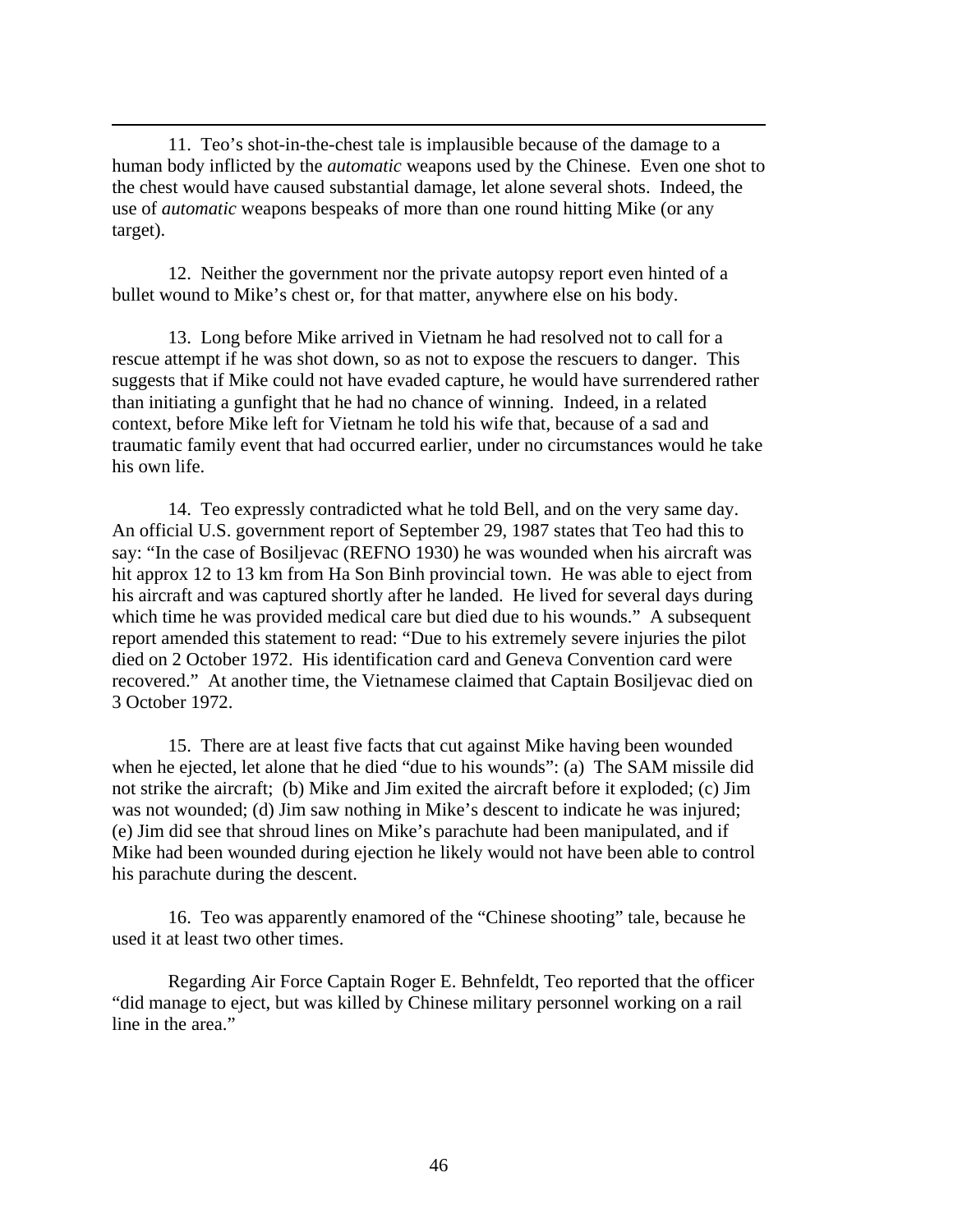In another JCRC report, it is stated that Teo said that "after Behnfeldt landed he was surrounded by Chinese military personnel who were working on a rail line in the general area."

 $\overline{a}$ 

Embellishing the story and adding more specificity, Teo somehow knew that when this had occurred on October 7, 1967—twenty years before repatriation of Behnfeld's remains on September 24, 1987—"the Chinese troops shot him six times with 'AK' rifles and once with a pistol."

Even this wasn't the end of Teo's detailed recital of the Chinese troops' alleged conduct two decades earlier: "They [the Chinese] then removed his clothing and all personal effects which they retained. For this reason there were no identification media available on this case."

Elsewhere, other Vietnamese reported that as to Behnfeldt: "The army and populace captured alive one pilot—name unknown—and took him away. The remaining pilot was unable to parachute from the plane and burned to death in it. (His identity card and convention card were recovered.)"

According to a Defense Intelligence Document, the Vietnamese reported that F-105 pilot Major Wayne E. Pullam was shot down on 7 October 1967. According to the communists, "[w]hen the plane was hit, the pilot parachuted to the ground and injured his right thigh. The local areas populace bandaged his wounds, and then *Chinese troops arrived and fired six AK submachine gun rounds into his chest and one pistol round into his head.* The Chinese gathered up all of his papers [which were apparently more valuable to them than a live Major Pullam]."

At another time, the Vietnamese claimed that Pullam "was wounded when his aircraft was hit over the Dong Son area of Ha Bac province. He was able to eject from his aircraft but was dead when he landed due to his wounds."

 17. As to Bill Bell's statement that the Army's "CILHI [Central Identification Laboratory Hawaii] forensic experts later confirmed that Bosiljevac's skeletal remains did have evidence of a bullet wound to the chest," there are several things to be said.

Bell does not remember who confirmed Teo's story, or when. Bill Bell does remember, however, that there were CILHI people on the tarmac when Teo told his story, and according to Bell they may have overheard it.

More important is that not one person at CILHI or anyone else ever told Kay Bosiljevac that Mike had been shot in the chest. More important, still, is that neither the CILHI nor private autopsy reports even hint at a bullet wound(s) to Mike's chest. Lacking irrefutable evidence that CILHI possessed *independent* evidence that Mike had been shot in the chest, we have every right to believe that its personnel were merely repeating the Teo story they had heard elsewhere.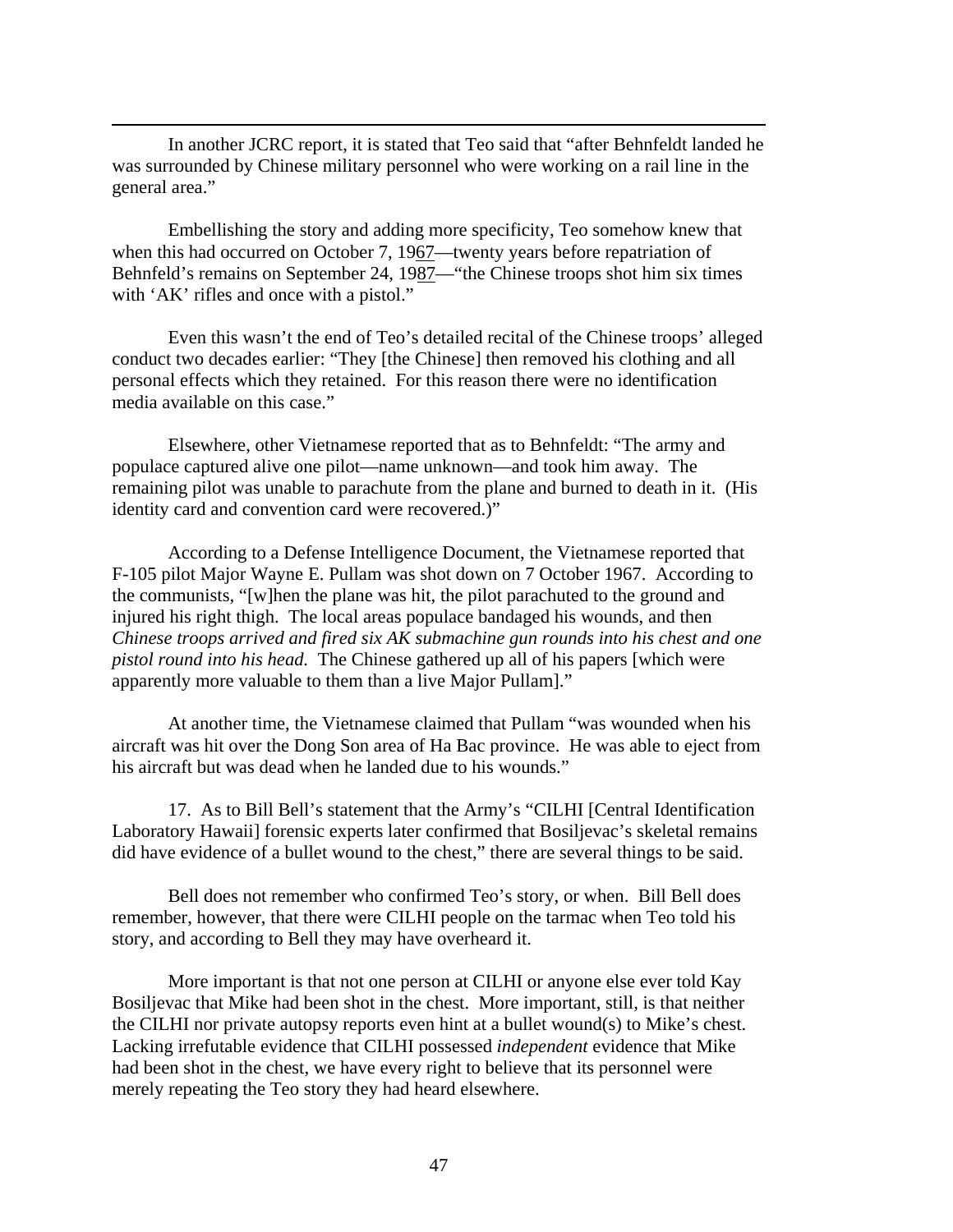18. Mike could not have come down on an airfield. For one thing, Jim O'Neil has said that he didn't see one in any direction. For another, according to official topographical maps the O'Neil-Bosiljevac F-105G aircraft went down at coordinates 210200N-1052200E—at the Ba Vi mountain, whose peak is at 4252 feet above sea level—and these coordinates are on the south side of the mountain at an elevation of 625 feet. Hardly a propitious location for an airfield.

 19. As if any of these reasons alone, let all of them cumulatively, are not enough to prove that Teo was lying, this last one is conclusive: If the Chinese killed Mike with a shot(s) to the chest *there would have been no reason to autopsy his body in general and his skull in particular, and to remove his brain*, all of which is discussed below.It would have been clear what killed him.

 $72$  In an April 10, 1981 letter to the then-mayor of Omaha, Nebraska, Raymond F. Burghardt, Acting Director of the Office of Vietnam, Laos, Kampuchea Affairs, wrote that after Captain Bosiljevac was captured "he was never seen by any other American prisoners."

 $73$  The redacted document is in the possession of the author.

 $\overline{a}$ 

 $74$  Emphasis added. Several months later, Kay Bosiljevac found the package on her doorstep. It had been dumped there by a young man wearing a ponytail, who quickly ran down the block and jumped into the back seat of a black sedan. The package bore East German stamps, and its contents had been disturbed. The family photographs had been copied, and the originals were missing.

 $75$  A United States government document (probably originated by MIA-searchers) dated May 27, 1987, just four months before Mike's remains were repatriated, states that his "detaining power" is "North Vietnam." Because by that time the government had changed Mike's status from MIA to KIA even though no one on the U.S. side knew whether Mike was alive or dead, it is puzzling, to say the least, that an official U.S. government document apparently recognized that North Vietnam still held either Mike himself or his remains**.** 

 $76$  Adding grievous insult to incalculable injury, the American Representative of the U.S. Joint Casualty Resolution Center was required by the Vietnamese to sign a receipt for the three remains and to acquiesce in the following statement: "The representative of the U.S. Joint Casualty Resolution Center has received all the remains of the abovementioned three (3) American servicemen and highly appreciated [sic.] the humane policy and goodwill of the Government of the Socialist Republic of Vietnam."

 $^{77}$  A discussion of CILHI is beyond the scope of this paper, except to note that until the laboratory was investigated and reformed well after the Vietnam War, the facility was, at best, wholly incompetent and, at worst, actually fraudulent in some of its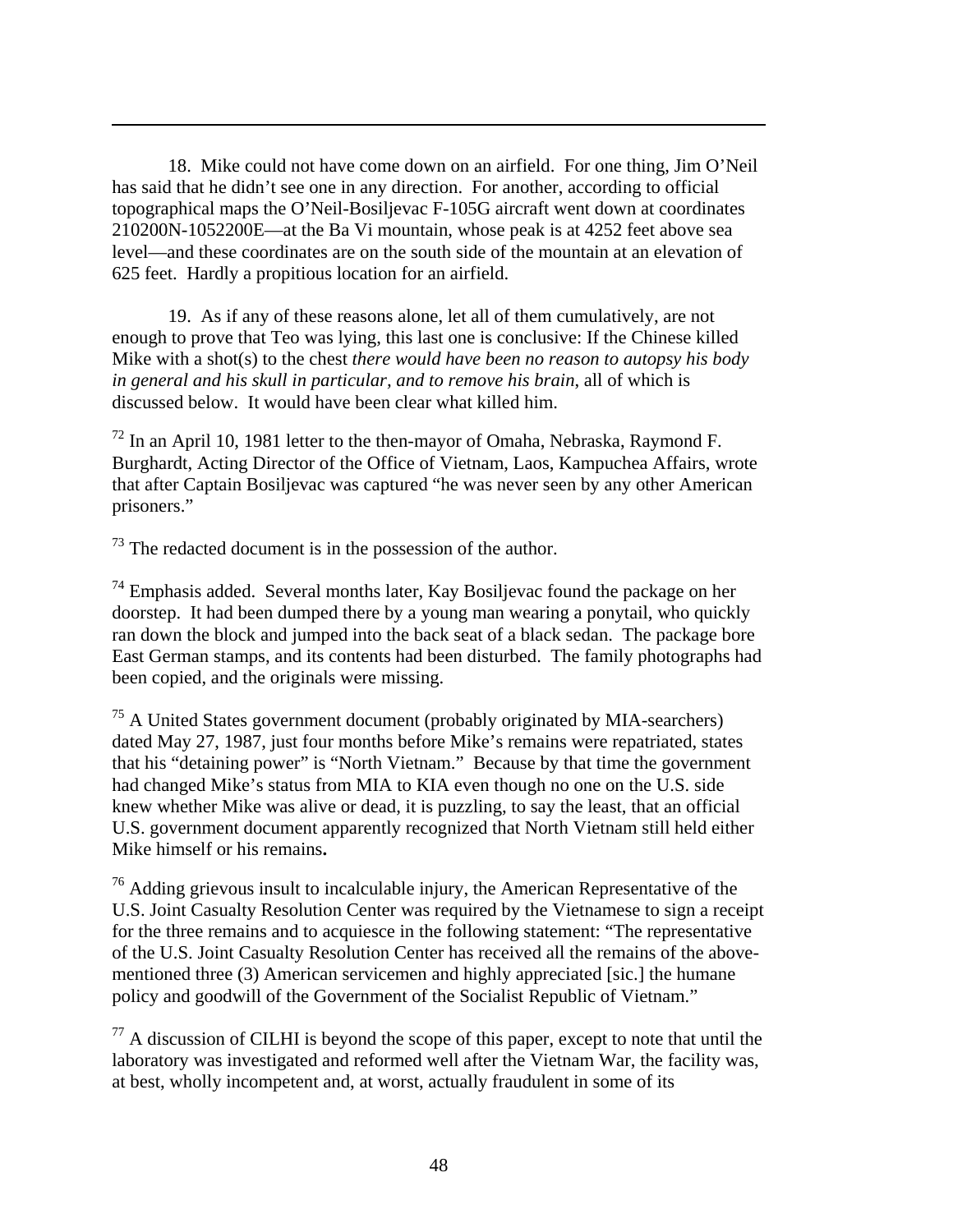identifications of servicemen's remains. For a devastating account of CILHI's shortcomings, see Susan Katz Keating's *Prisoners of Hope*.

 $78$  My emphasis. The primary purpose of an autopsy is, of course, to ascertain the physical condition of the body at time of death and to establish what killed the deceased. Accordingly, whether the autopsy of Mike Bosiljevac's body was instigated by the North Vietnamese or by an ally of theirs, the fact is that communists—be they Soviets, Chinese, Cubans, Czechs, East Germans, North Koreans, North Vietnamese had a vested interest in knowing what someone had done to kill him.

 $79$  My emphasis. This description is quite different from what Bill Bell sometimes observed in Vietnam on recovered American bodies: remains with green tint only "here and there," which he believes may have been from copper sulfate leaching from the soil where bodies were buried by the Vietnamese. Copper sulfate that infiltrates human bodies in the earth appears in very low concentrations.

80 My emphasis.

 $\overline{a}$ 

 $81$  My emphasis.

 $82$  The report adds that the count "can go as high as 100 ppm in special cases."

<sup>83</sup> My emphasis.

84 1978—coincidentally or not—was the year that for "administrative" reasons the Air Force changed Captain Bosiljevac's status from Missing-in-Action to Killed-in-Action.

<sup>85</sup> *Encarta Dictionary*; my emphasis.

86 This is her unanswered letter:

August 10, 2007

Mr. Pham Van Que Vietnamese Office Seeking Missing Personnel Hanoi, Vietnam

Mr. Pham Van Que,

My name is Kay (Bosiljevac) Schneider, and I am writing to you with a demand for information.

Major Michael J. Bosiljevac, USAF, was my husband.

On September 29, 1972 he and his pilot were shot down and landed on the south slope of Mt Ba Vi. Vietnam announced his capture, and that of Col. ONeil, who was